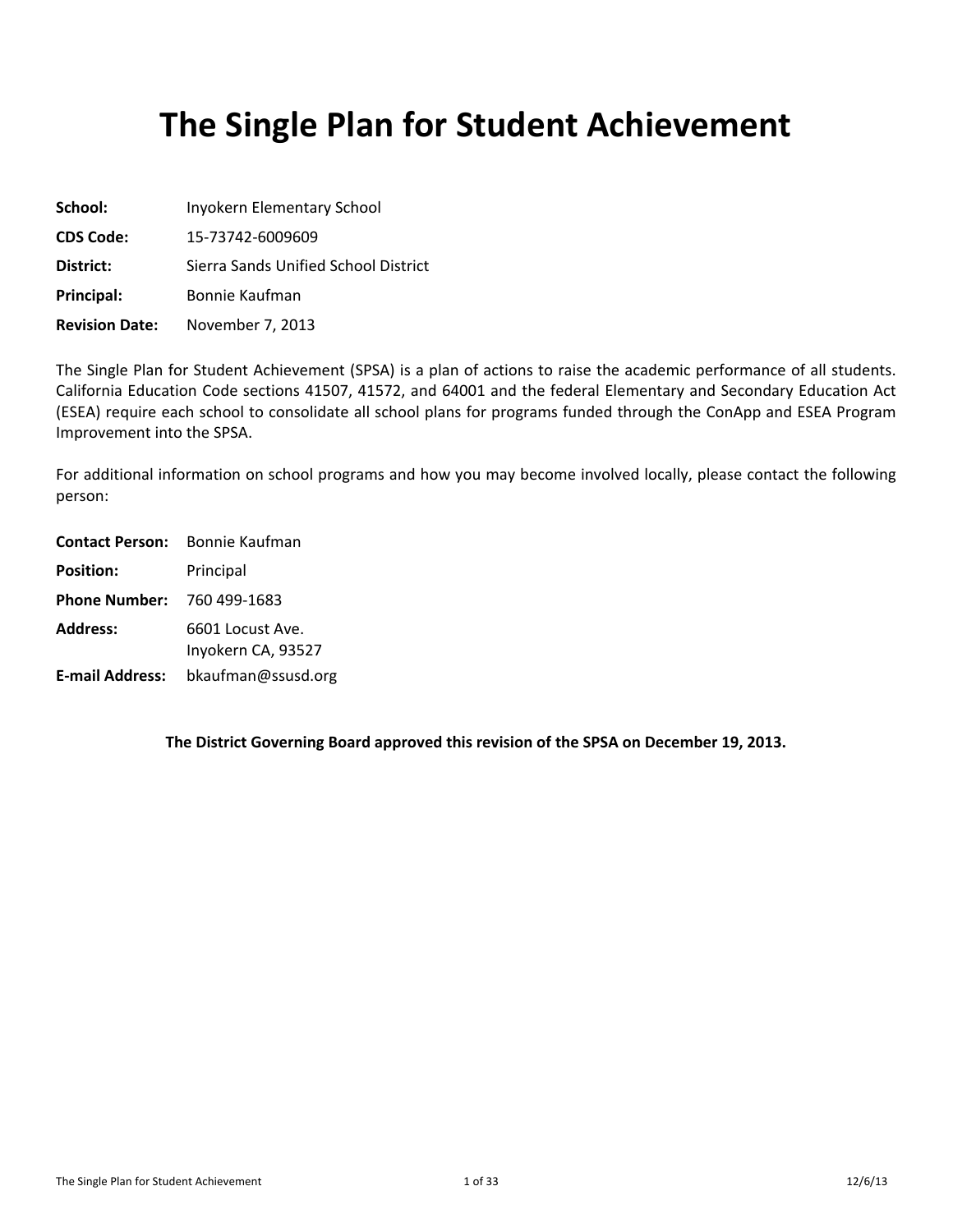# **Table of Contents**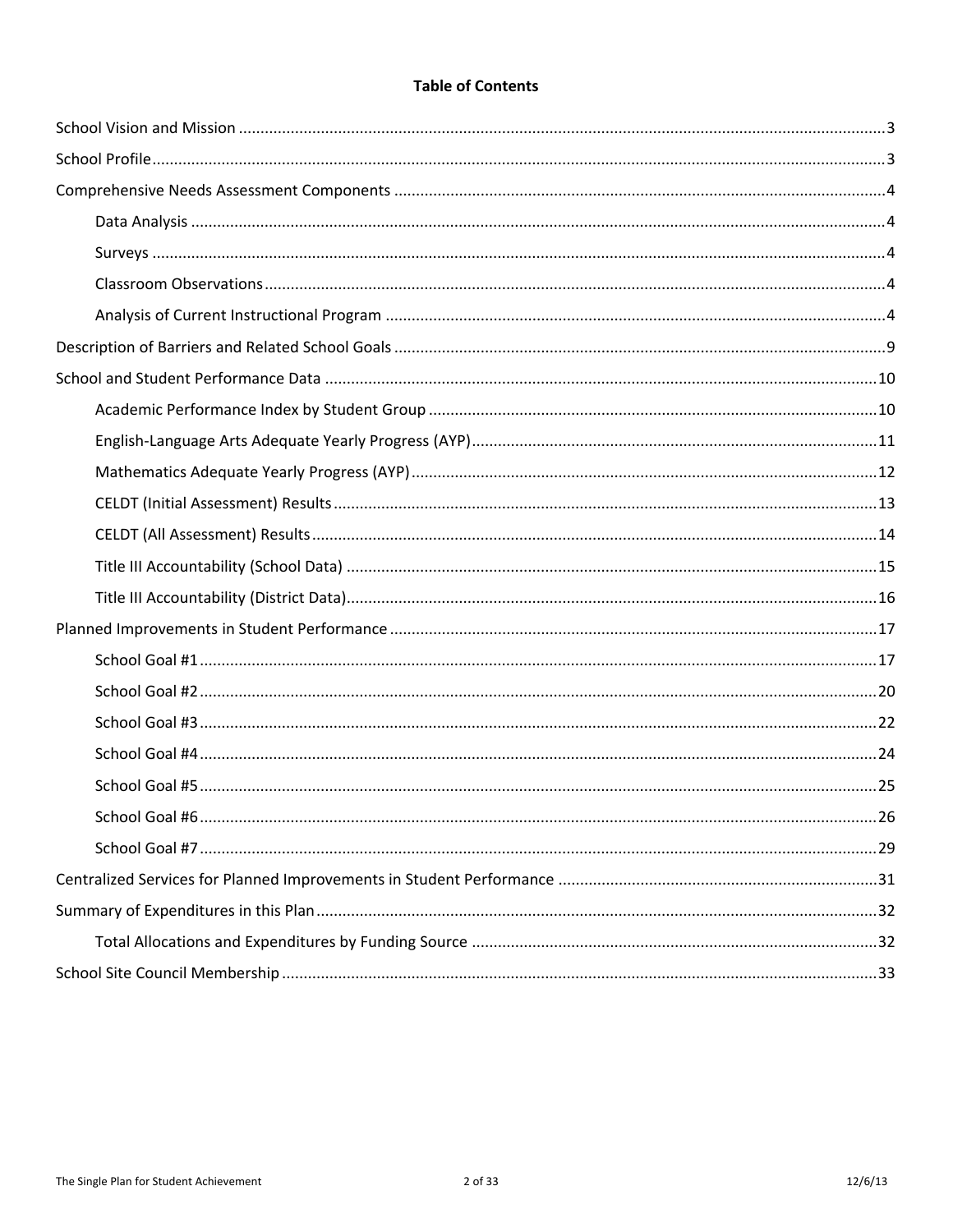## <span id="page-2-0"></span>**School Vision and Mission**

#### **Inyokern Elementary School's Vision and Mission Statements**

#### VISION

Working collaboratively we can ensure that every child is academically successful. Our focus is on:

- Student learning and celebration of student success
- On-Going Collaboration concerning Student Learning
- Professional Staff Development
- Student Behavior and Discipline
- Positive School Environment
- Community Involvement

#### MISSION

At Inyokern School we pursue our mission involving students, staff, and parents:

- Standards. We believe that every child can learn and be academically successful.
- Assessment. We believe that assessment is an opportunity to ensure that students are learning the essential standards. Staff will meet regularly to review current data. Various measures and models will be utilized and shared with parents throughout the year.
- School Behavior and Discipline. We believe that all students are unique and need to be provided a safe learning environment to succeed. The entire school community will strive to respect others.
- School Environment. We believe that a positive, caring environment will be provided by the students, staff and parents. Qualities that contribute to an improved society, such as tolerance, accountability, and respect will be reinforced.
- Professional Development. We believe that leadership is shared and focused on mutually agreed upon goals and objectives. Staff development will be on going, consistent, and focused on identified personal and schoolwide needs.
- Community Involvement. We believe that the Inyokern community will work as a team to provide educational support to foster each child's development. The school will seek to provide a welcoming environment that acknowledges parents as parents to promote excellence in all areas.

# <span id="page-2-1"></span>**School Profile**

Inyokern Elementary School is an integral part of the high-desert community of Inyokern, California. The first permanent building was constructed in 1939. At that time the principal lived in a house on the school grounds.

We have grown to be an award-winning school that truly serves the students in our small desert community. A Valley Tradition of Excellence is our school motto. One way that we achieve excellence is by offering a wealth of year-round educational opportunities for students from 3 to 11 years of age. Inyokern State Preschool is the only preschool in our community, and it is located on campus and provides an excellent free preschool education to qualifying students. The preschool is licensed for 20 students per session and is offered morning and afternoon each weekday. Our elementary school educates students from kindergarten through fifth grade.

Our success with elementary school students has been validated by awards we have received. We are a No Child Left Behind Blue Ribbon School, a California Distinguished School, and a Title I Academic Achievement Award School. And this year, Inyokern Elementary School was the only school in Kern County that exited Program Improvement. Through the After School Education and Safety Grant from the State of California, we offer a free after school program to elementary school students. Parents can enroll their students in this wonderful program to receive homework assistance, tutoring, and standards-based enrichment activities until 6 p.m. each weekday.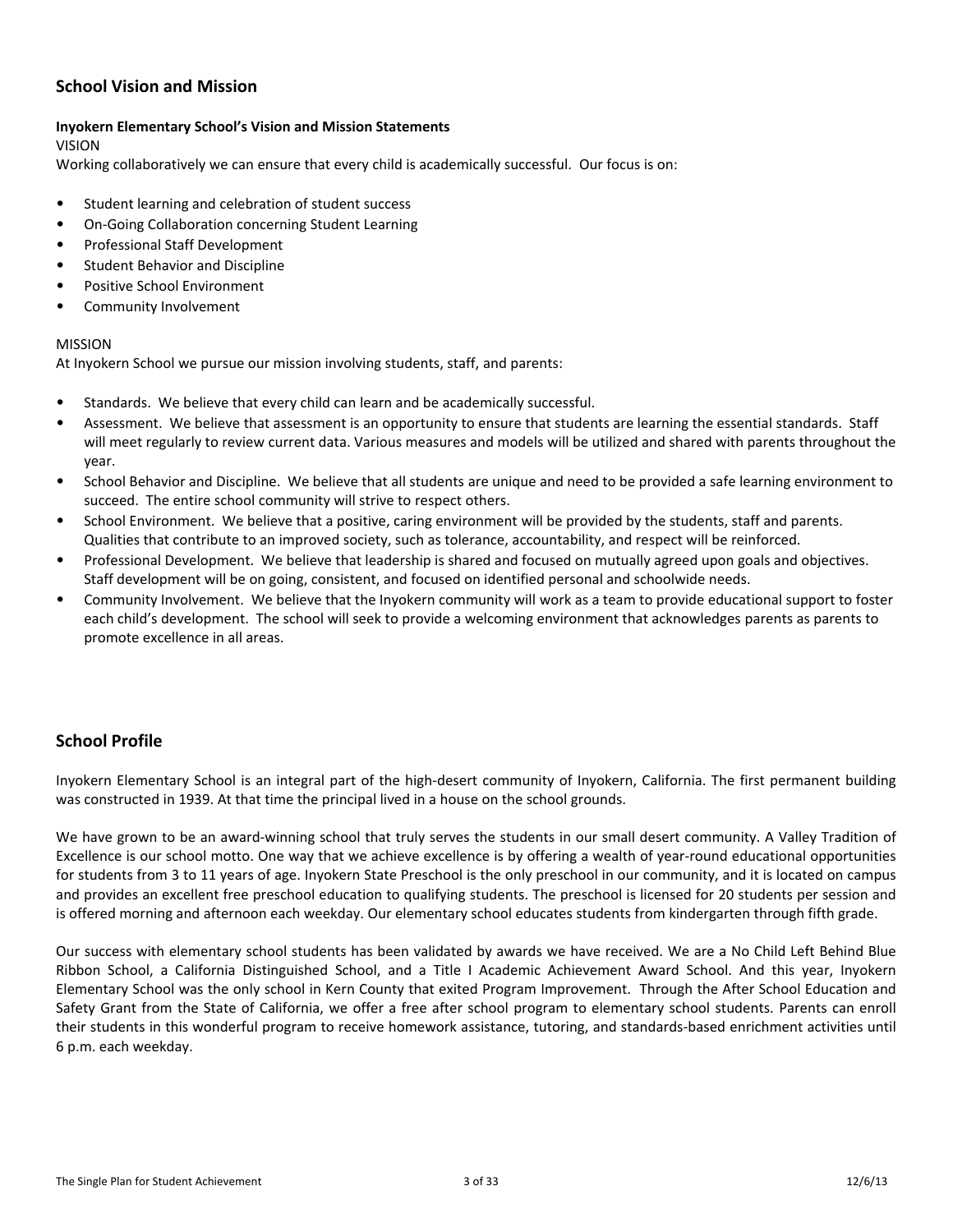### <span id="page-3-0"></span>**Comprehensive Needs Assessment Components**

#### <span id="page-3-1"></span>**Data Analysis**

Please refer to the School and Student Performance Data section where an analysis is provided.

#### <span id="page-3-2"></span>**Surveys**

Every year, we have a Title I Survey that is completed by our families. The survey shows that the majority of parents (over 90%) are pleased with the staff, instruction, curriculum, policies, and positive school climate at Inyokern Elementary School. The approval rating for each question was high. Discipline data is available from Aeries and will be used to analyze school safety and climate. Staff reviews surveys with comments to discuss what we are doing well as well as concerns parents may have regarding programs.

#### <span id="page-3-3"></span>**Classroom Observations**

Per contract, there are formal observations every two years for teachers. There are periodic walk-throughs and feedback is given.

#### <span id="page-3-4"></span>**Analysis of Current Instructional Program**

The following statements are derived from the Elementary and Secondary Education Act (ESEA) of 1965 and Essential Program Components (EPCs). In conjunction with the needs assessments, these categories may be used to discuss and develop critical findings that characterize current instructional practice for numerically significant subgroups as well as individual students who are:

- Not meeting performance goals
- Meeting performance goals
- Exceeding performance goals

#### Standards, Assessment, and Accountability

1. Use of state and local assessments to modify instruction and improve student achievement (ESEA)

School-wide results of state and district assessments in math and language arts (CST, CELDT, benchmarks) are reviewed in late August to identify the school's focus. District pacing calendars in Language Arts and Math as well as the State Curriculum Frameworks and blueprint standards, are used as planning guides. Test data is warehoused in Illuminate and data is available by school, by teacher, by student group, and by student. This information is used to identify students at risk and to plan instruction and/or re-teaching. Teachers use benchmark results in Language Arts and Mathematics as well as classroom formative assessments to monitor and modify instruction and plan interventions. Teachers also work in grade level collaboration meetings to analyze student data, develop curriculum, create action plans and discuss, model, and observe best practices.

In addition, students at Inyokern Elementary School are tested using Early Literacy, STAR Reading, and STAR Math four times a year. Tests are administered in August, November, March, and May. The data gained by these assessments at the beginning of the school year and prior to each reporting period combined with district benchmark data allows us to monitor and track student progress. The data gathered allows us to make data driven instructional decisions to support students whether the student needs intervention or acceleration. The Student Assistance Team (SAT) meets at least three times each month. A Professional Learning Community (PLC) is being built at Inyokern and we are meeting formally for professional development as well as for collaborations. At this time four out of nine staff members have attended a PLC three day conference. Time for collaboration is being made by limiting "nuts and bolts" staff meeting to once a month transforming all of the remaining staff meetings to collaboration sessions. Illuminate, our district student test data provider, is used as a key tool to provide data in order to monitor student progress on curricular embedded assessments.

A new K-5 ELA adoption was purchased for 2011-12 in response to ever increasing accountability targets, data analysis results, and staff input. This ELA adoption better meets the needs of our students and is tied to both the CA standards and the Common Core Standards. In addition, the Treasures ELL components were adopted for use K-5 and materials were purchased for all special education programs.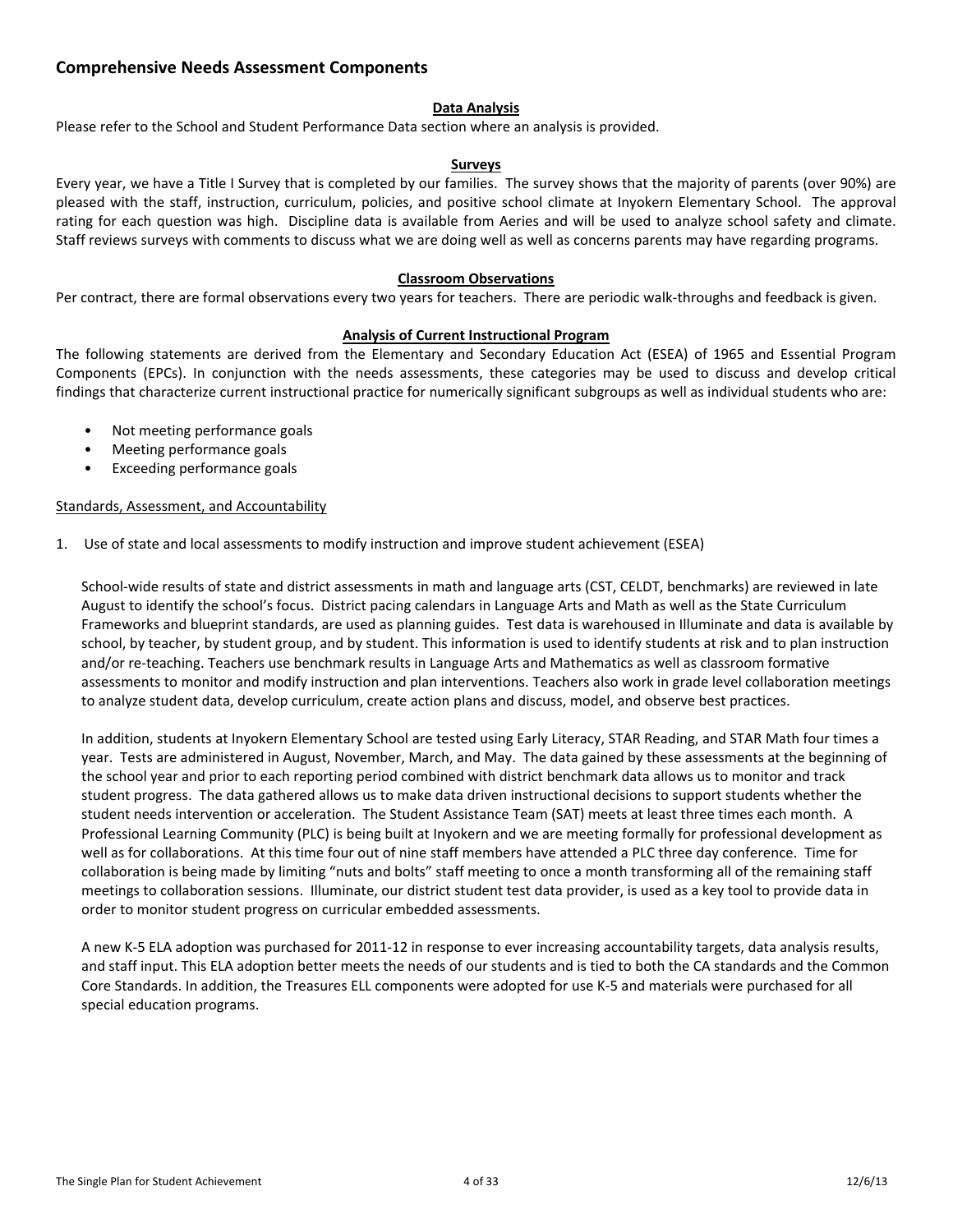2. Use of data to monitor student progress on curriculum-embedded assessments and modify instruction (EPC)

Students are assessed in English Language Arts, Math, and Reading Fluency four times each year. Students also take themed district developed benchmark assessments in Math and English Language Arts that are part of the trimester report cards. State testing and benchmark results are posted in Illuminate and student progress is monitored through the reports that are available. Students not at grade level are referred to small group instruction with our projects teacher in Targeted Assisted Groups or TAG. Students with IEPs are monitored closely by our Resource teacher so goals can be met.

#### Staffing and Professional Development

3. Status of meeting requirements for highly qualified staff (ESEA)

Teacher recruitment, hiring and evaluation focus on meeting ESEA criteria. As a result, 100% of staff and administration meet the requirements for being highly qualified.

4. Sufficiency of credentialed teachers and teacher professional development (e.g., access to instructional materials training on SBE-adopted instructional materials) (EPC)

Focus for Professional Development for this year includes the Academic Program Survey (APS), intensive instruction on the common core state standards, grade level collaboration for assessment and curriculum development. A number of teachers and the principal have been trained in Professional Learning Communities and all but two of our teachers have had the Instructional Materials Based Training (IMBT) for the Treasures ELA adoption. The district has plans to have IMBT training during this school year.

5. Alignment of staff development to content standards, assessed student performance, and professional needs (ESEA)

Staff development is based on district initiatives and individual school and teacher needs. Student performance data, teacher surveys, and principal observations help determine professional needs. The focus of Inyokern School's staff development includes English Language Arts, English Language Development, Math, Professional Learning Communities, Response to Intervention, and Illuminate. Staff development is a combination of out of district professional development seminars, in-district training, site level professional development study groups, and classroom observations of success strategies. Specific examples of staff development opportunities includes PLC workshops, RTI Workshop Series, Accelerated Learning Symposium, Intensive Summer ELA Treasures ELA training, STELLAR district training to support Comprehensive Early Literacy (CELL) and Extended Literacy Learning (ExLL), Step Up to Writing training and Illuminate training.

6. Ongoing instructional assistance and support for teachers (e.g., use of content experts and instructional coaches) (EPC)

The District provides BTSA coaches for new teachers. New teachers attend professional development workshops taught by the BTSA Resource Teachers. The coaches work with teachers on the California Standards for the Teaching Profession. Other content experts and instructional coaches who provide instructional assistance and support for teachers are the district ELA Coach, District Math Coach, ELD Teacher Coordinators, Special Education Program Support Teachers, and Title I Projects Teacher. They support site teachers by assisting in reading instruction, offering model lessons, and providing feedback on best practices. In addition, technology trainings and staff professional development days are used to train in topics such as Illuminate, Aeries, benchmark tests/analysis, CELL/ExLL, and textbook adoptions in order to assist teachers in planning instruction.

7. Teacher collaboration by grade level (kindergarten through grade eight [K–8]) and department (grades nine through twelve) (EPC)

Our teachers have collaborative meetings on a regular basis during which they review benchmark assessments, analyze results, plan re-teaching and examine the progress of target students. Inyokern's collaboration meetings are cross grade level meetings due to the small size of our school. Teachers in selected grade levels have attend training to learn to analyze data and design intervention strategies. Four out of seven classroom teachers are trained in Professional Learning Communities techniques.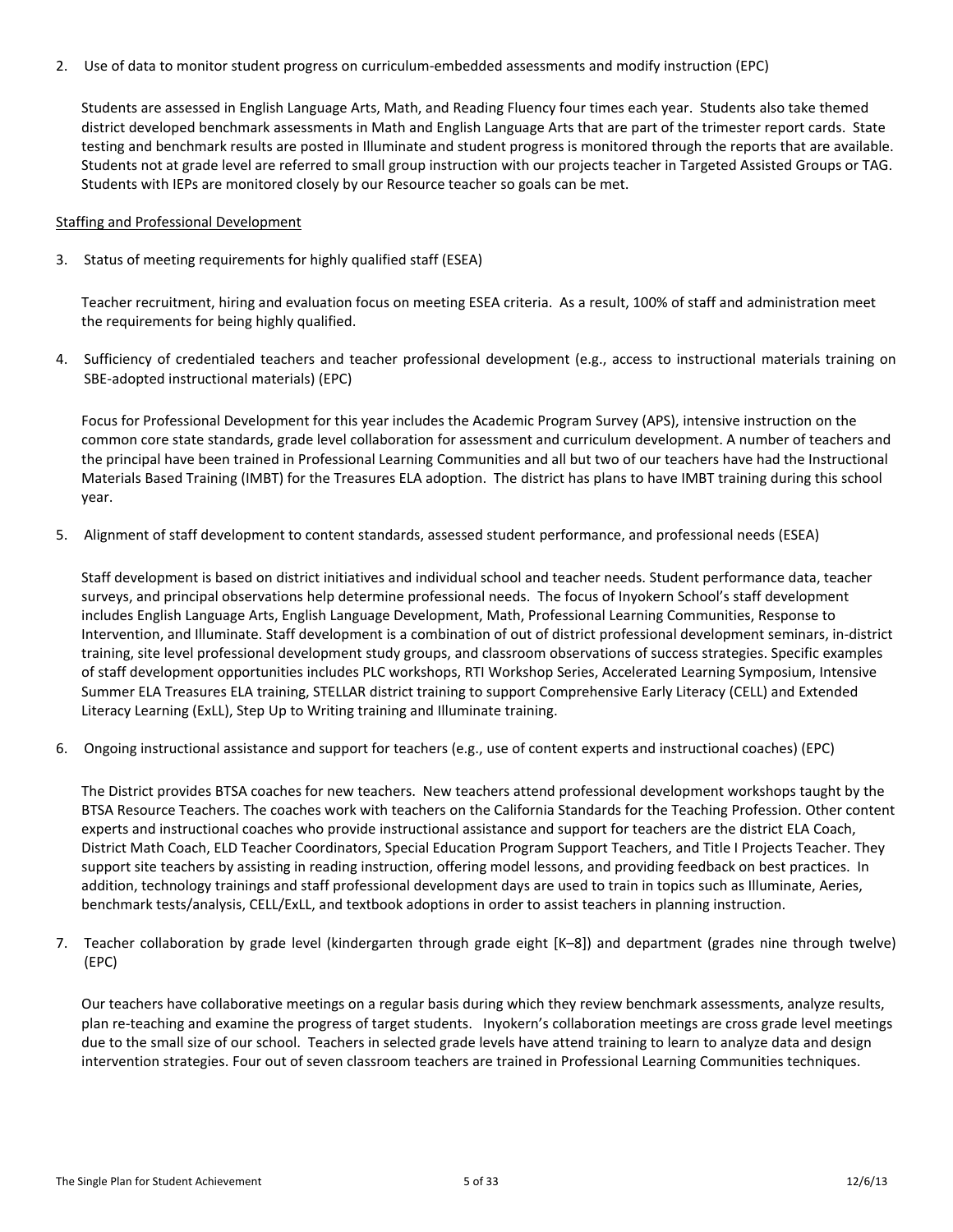#### Teaching and Learning

8. Alignment of curriculum, instruction, and materials to content and performance standards (ESEA)

All teachers use state adopted textbooks & supplementary materials, California content standards, grade level expectations, the district pacing calendar and blueprints to prepare for weekly lesson plans and guide instruction in Language Arts, Math and ELD throughout the year. Teachers use vertical articulation to collaborate together using data from the benchmark assessments, CST assessments, and teacher assessments to analyze student performance and adjust instruction accordingly.

9. Adherence to recommended instructional minutes for reading/language arts and mathematics (K–8) (EPC)

Our school follows the California Framework and Sierra Sands USD recommended instructional minutes. Every teacher has a daily and yearly plan to ensure that students receive the appropriate amount of instructional time for each subject to meet legal requirements and meet the individual needs of students. Protected uninterrupted time for ELA is provided as follows kindergarten is 60 minutes, Grades1 through 3 is 2.5 hours, and Grades 4 through 5 is 2 hours. In Math, protected uninterrupted time in kindergarten is 30 minutes and Grades 1 through 5 is 60 minutes.

10. Lesson pacing schedule (K–8) and master schedule flexibility for sufficient numbers of intervention courses (EPC)

Teachers are guided to pace instruction according to the district pacing guides. Pacing guides are being refined in ELA to more closely address identified needs and match the Treasures adoption. Report cards have also been adjusted.

Our school gives 4 (beginning of the year plus three trimester) benchmark assessments during the school year that assess mastery of skills after they are taught. Additional re-instruction is provided to students not meeting their targets. Instruction is individualized to ensure that each student excels at the appropriate level to attain proficiency on grade level standards.

Staff has worked together and attended the Treasures Instructional Material Based Training (IMBT) during the summer of 2012 to ensure that all elements of the new ELA adoption (i.e. pacing, reporting, benchmarking, writing assessments) are aligned to maximize student success. Outside resources are also utilized.

11. Availability of standards-based instructional materials appropriate to all student groups (ESEA)

All students have sufficient textbooks and instructional materials.

12. Use of SBE-adopted and standards-aligned instructional materials, including intervention materials, and for high school students, access to standards-aligned core courses (EPC)

Current adopted instructional materials for our site are included in the SARC. Sufficient materials are available. Please refer to SARC/Curriculum and Instruction/Textbooks for more detailed information.

#### Opportunity and Equal Educational Access

13. Services provided by the regular program that enable underperforming students to meet standards (ESEA)

All students receive standards-based instruction at their appropriate grade level. In classrooms, teachers provide additional access to the curriculum through small group instruction. During reading and ELD, students are grouped by instructional level, assessed and regrouped appropriately. Teachers examine student work samples and meet at grade-level and PLC meetings to ensure that students are mastering standards. They also determine student needs, adjust instruction and plan re-instruction accordingly. Intervention action plans are developed when appropriate. The Student Assistance Team (SAT) process is used to identify and monitor students at risk. Interventions are agreed upon and implemented by the classroom teacher and support staff, in collaboration with the student's family.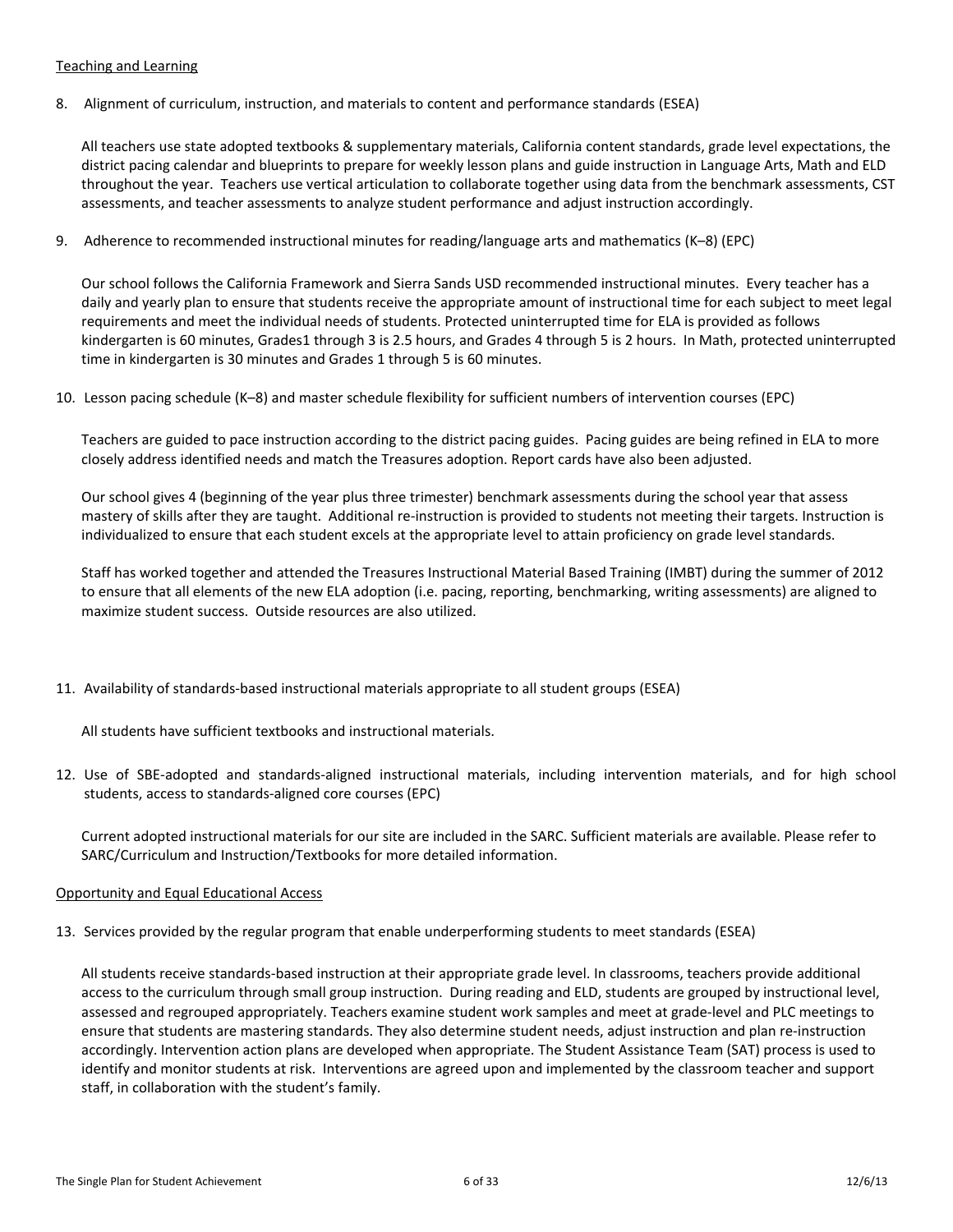#### 14. Research-based educational practices to raise student achievement

Inyokern uses many different programs with fidelity to raise student achievement. Technology based programs include: Accelerated Math, Accelerated Reading, Education City (ELA, Math, and Science), and Starfall. We also use Curriculum Associates, Standards Plus, TAG groupings, and Counselor time. Intervention is provided during the school day as well as after school. During the After School Education and Safety (ASES) Program tutoring is offered using classroom teachers who work with High Desert Leapin' Lizards Club tutors to increase student success.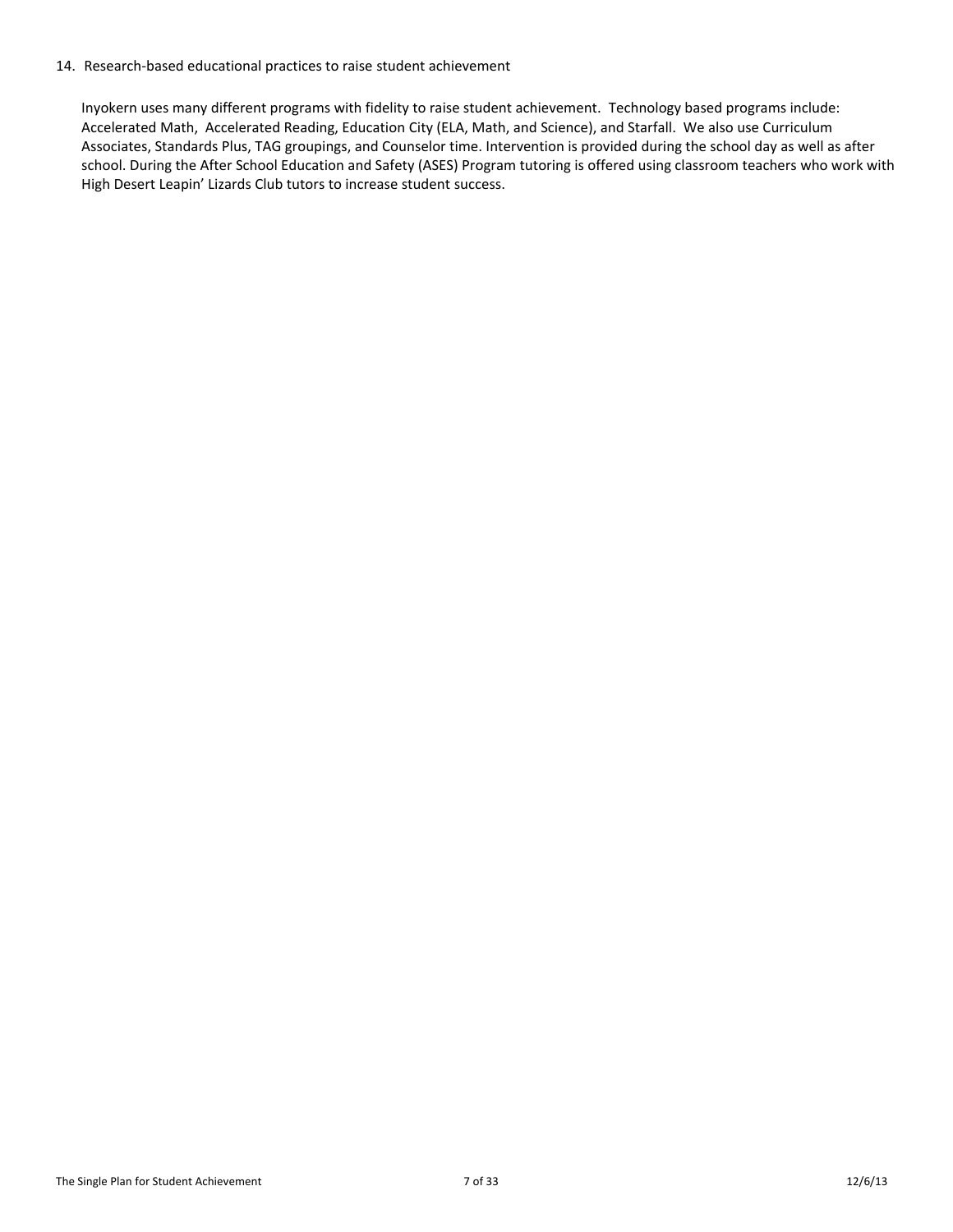#### Parental Involvement

15. Resources available from family, school, district, and community to assist under-achieving students (ESEA)

District, community, family and school resources available to assist underachieving students:

- District Nurse
- Paraprofessional in Kindergarten one hour every day for small groups
- Resource Teacher: Special Education and Title I Project Teacher
- Peer tutors and cross-age tutors
- **Translators**
- Special Education Instructional aide
- Parent volunteers
- School Counselor
- School Attendance Review Board (SARB)
- After School Education and Safety (ASES) Program and tutoring through ASES with classroom teachers and High Desert Leapin' Lizards Club tutors
- Intervention during and after school
- State Preschool
- Inyokern Parent Teacher Organization
- College Community Services & Family Resource Center
- Inyokern area community service groups including the local churches, Inyokern Rotary Club, and the Inyokern Chamber of Commerce
- Kern County Sheriff is available to assist the school

Our school communicates with parents through:

- School Compacts
- Parent informational meetings and visitations
- Back-To- School Nights / Open Houses
- Superintendent's Council
- Parent Teacher Conferences
- Family Nights
- Principal's Meetingswith Parents
- School Site Council
- Title 1 Parent Meetings
- ELAC meetings
- PT0
- Marquee
- Monthly School Newsletter/Information through Internet
- Automated phone system
- EdLine and school web pages
- Home-School Communicator
- Take Home Tuesdays
- School Calendar Magnets
- Annual Parent Survey

Our School Site Council meets state requirements for parity and consists of (number):

- $-1$  Principal
- \_\_3\_\_ Classroom teachers
- \_\_1\_\_ Other staff
- \_\_5\_\_ Parents and community members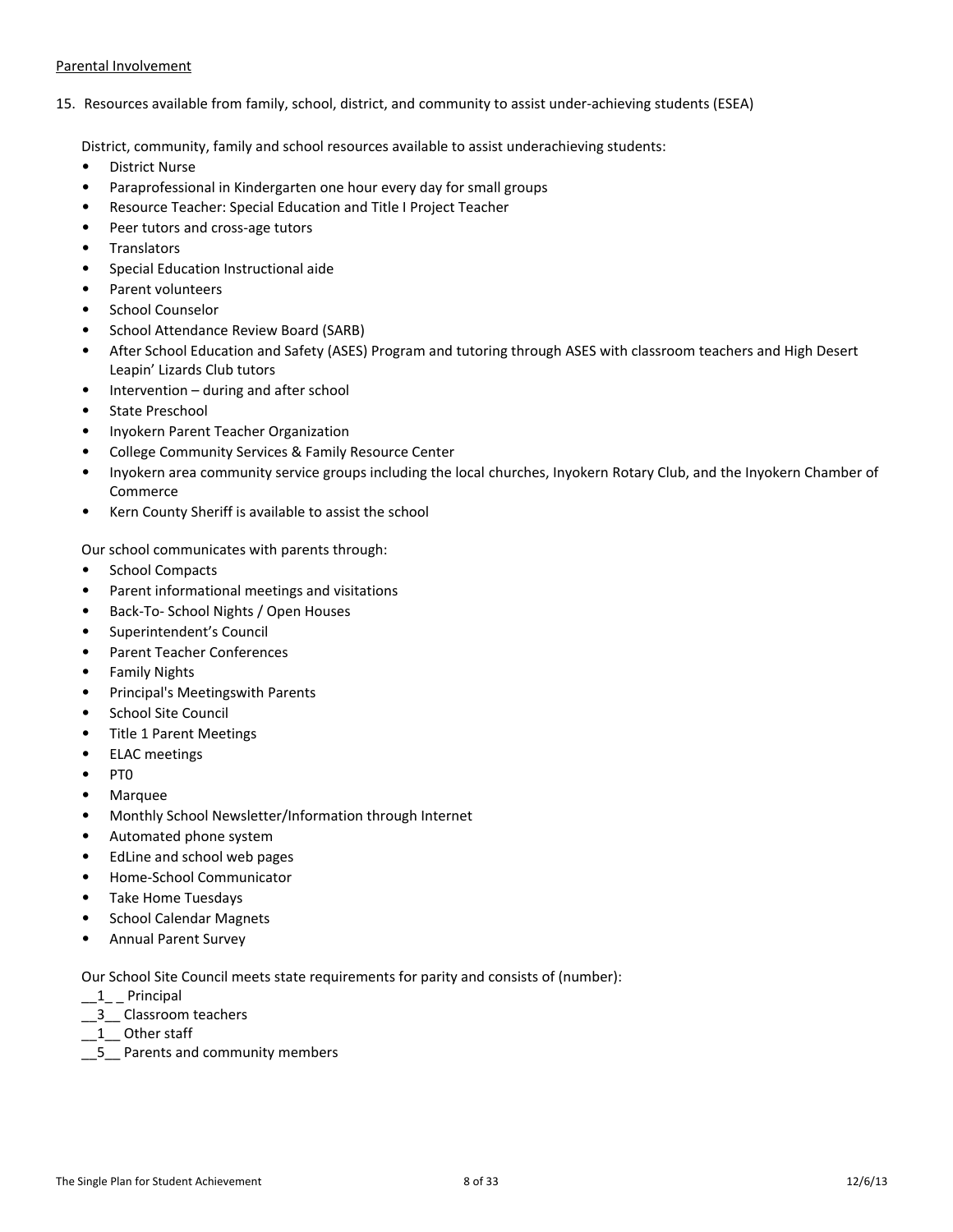16. Involvement of parents, community representatives, classroom teachers, other school personnel, and students in secondary schools, in the planning, implementation, and evaluation of ConApp programs (5 California Code of Regulations 3932)

At SSC meetings, we participate in the planning and approval of the school plan revision, budget, monitoring and evaluation. Each year the SSC attends training and leadership participates in training to learn how to analyze data, set goals and plan interventions. Parents are encouraged to participate in governance activities. Parents are encouraged to participate in an annual survey that serves as an evaluation of services. An annual Title I parent survey and evaluation is reviewed by the SSC. Other community involvement includes Parent / Teacher Organization (PTO), Family Nights, Inyokern Rotary Club, Project Teacher support, Teacher led Interventions, and the use of Paraprofessionals.

#### Funding

17. Services provided by categorical funds that enable underperforming students to meet standards (ESEA)

Categorical services focused on the underperforming student at this school include flex reading groups, Targeted Assisted Groups (TAG), Title I intervention, after school interventions, and an after school program (ASES). Teachers work with struggling students to set goals, check progress, and celebrate successes. Categorical funds are used to purchase a range of materials for our library.

Translation services (Spanish) are provided as a centralized service through state Economic Impact funding (EIA). This centralized service is presented to each SSC on a yearly basis for discussion and approval. A part-time Project Teacher is provided for struggling students to re-teach lessons in small groups. An instructional paraprofessional provides small group support in reading, writing, and math. She is part of our pull-out as well as inclusion program. A part-time counselor provides support through small group and individual sessions using programs such as Friendship Circles, conflict resolution, and bully prevention strategies. Steps to Respect (anti-bullying program), and Second Step (an empathy program) are also used in the classroom. In addition, our counselor is an integral part of Inyokern's Student Assistance Team.

18. Fiscal support (EPC)

Above and beyond core, the District supports Inyokern with funding including Title I, SLIBG, and GATE

# <span id="page-8-0"></span>**Description of Barriers and Related School Goals**

Inyokern is geographically isolated from other district schools. Many students are Socio Economically Disadvantaged, however with the support provided by the school and district our students perform well.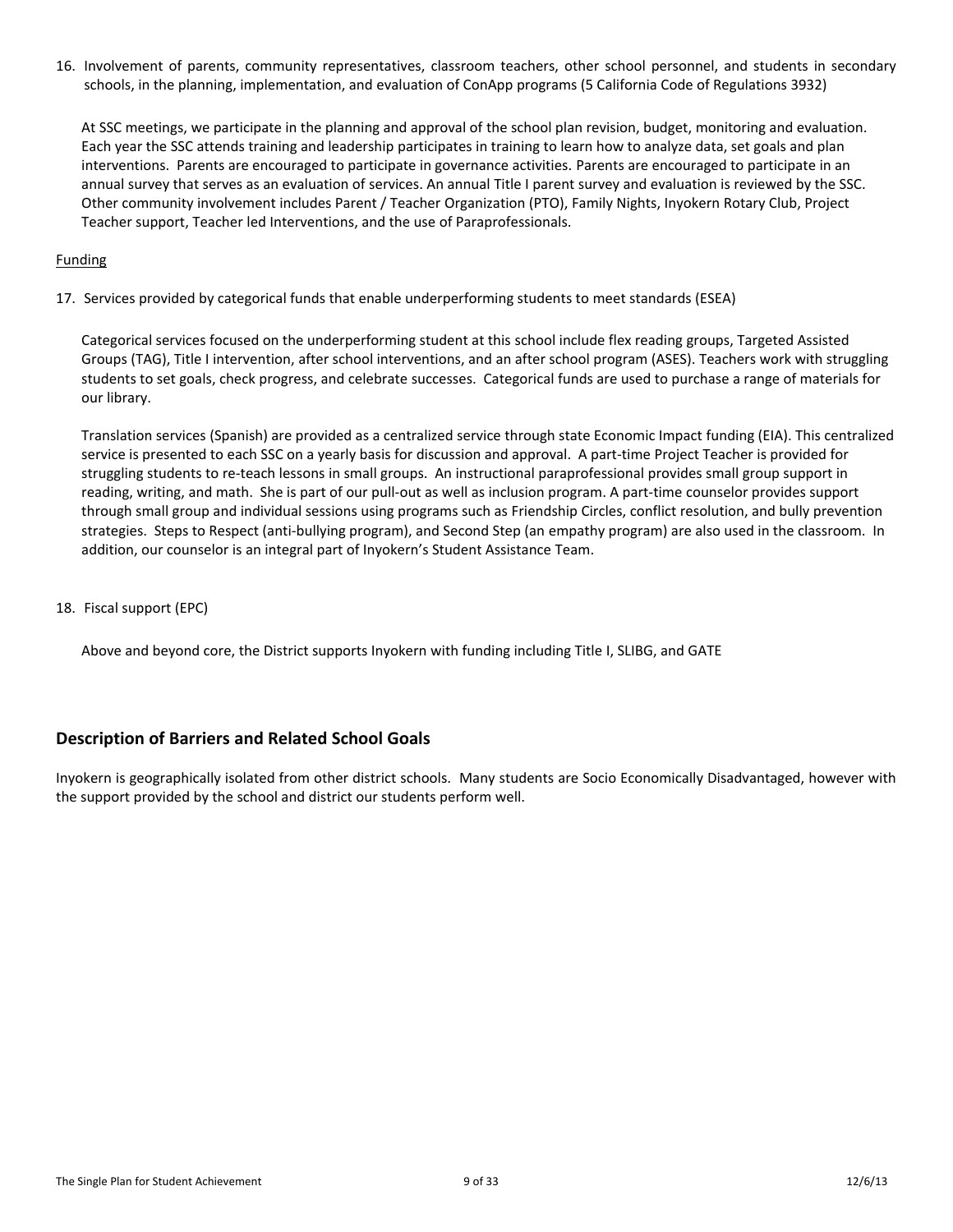<span id="page-9-0"></span>

|                          |      |                     |                |       |      |      | <b>API GROWTH BY STUDENT GROUP</b> |                |      |       |      |                |
|--------------------------|------|---------------------|----------------|-------|------|------|------------------------------------|----------------|------|-------|------|----------------|
| <b>PROFICIENCY LEVEL</b> |      | <b>All Students</b> |                | White |      |      | African-American                   |                |      | Asian |      |                |
|                          | 2011 | 2012                | 2013           | 2011  | 2012 | 2013 | 2011                               | 2012           | 2013 | 2011  | 2012 | 2013           |
| Number Included          | 130  | 113                 | 108            | 97    | 83   | 76   | 4                                  | $\overline{2}$ | 5    | 0     | 1    | $\overline{2}$ |
| <b>Growth API</b>        | 796  | 841                 | 873            | 816   | 862  | 890  |                                    |                |      |       |      |                |
| <b>Base API</b>          | 767  | 797                 | 841            | 808   | 818  | 862  |                                    |                |      |       |      |                |
| <b>Target</b>            | 5    | 3                   | $\overline{A}$ | A     | A    | A    |                                    |                |      |       |      |                |
| Growth                   | 29   | 44                  | 32             | 8     | 44   | 28   |                                    |                |      |       |      |                |
| Met Target               | Yes  | Yes                 | Yes            | Yes   | Yes  | Yes  |                                    |                |      |       |      |                |

#### <span id="page-9-1"></span>**Academic Performance Index by Student Group**

|                          |          | <b>API GROWTH BY STUDENT GROUP</b> |      |                            |      |      |                                           |      |      |                                             |      |      |  |  |
|--------------------------|----------|------------------------------------|------|----------------------------|------|------|-------------------------------------------|------|------|---------------------------------------------|------|------|--|--|
| <b>PROFICIENCY LEVEL</b> | Hispanic |                                    |      | English<br><b>Learners</b> |      |      | Socioeconomically<br><b>Disadvantaged</b> |      |      | <b>Students with</b><br><b>Disabilities</b> |      |      |  |  |
|                          | 2011     | 2012                               | 2013 | 2011                       | 2012 | 2013 | 2011                                      | 2012 | 2013 | 2011                                        | 2012 | 2013 |  |  |
| Number Included          | 23       | 22                                 | 21   | 14                         | 12   | 7    | 96                                        | 83   | 83   | 21                                          | 18   | 14   |  |  |
| <b>Growth API</b>        | 728      | 753                                | 800  | 704                        | 687  |      | 776                                       | 814  | 853  | 665                                         | 692  | 802  |  |  |
| <b>Base API</b>          | 669      | 728                                | 753  | 597                        | 704  | 688  | 721                                       | 777  | 814  | 647                                         | 665  | 693  |  |  |
| <b>Target</b>            |          |                                    |      |                            |      |      | 5                                         | 5    | A    |                                             |      |      |  |  |
| Growth                   |          |                                    |      |                            |      |      | 55                                        | 37   | 39   |                                             |      |      |  |  |
| <b>Met Target</b>        |          |                                    |      |                            |      |      | Yes                                       | Yes  | Yes  |                                             |      |      |  |  |

#### **Conclusions based on this data:**

1. Our population is decreasing in most subgroups. Our growth API is at 800 or above for all subgroups included in the 2013 data. All of the API subgroups grew including 110 points in our Students with Disabilities! This growth is a result of the concerted effort by staff and our continued implementation of Targeted Ability Groups or TAG.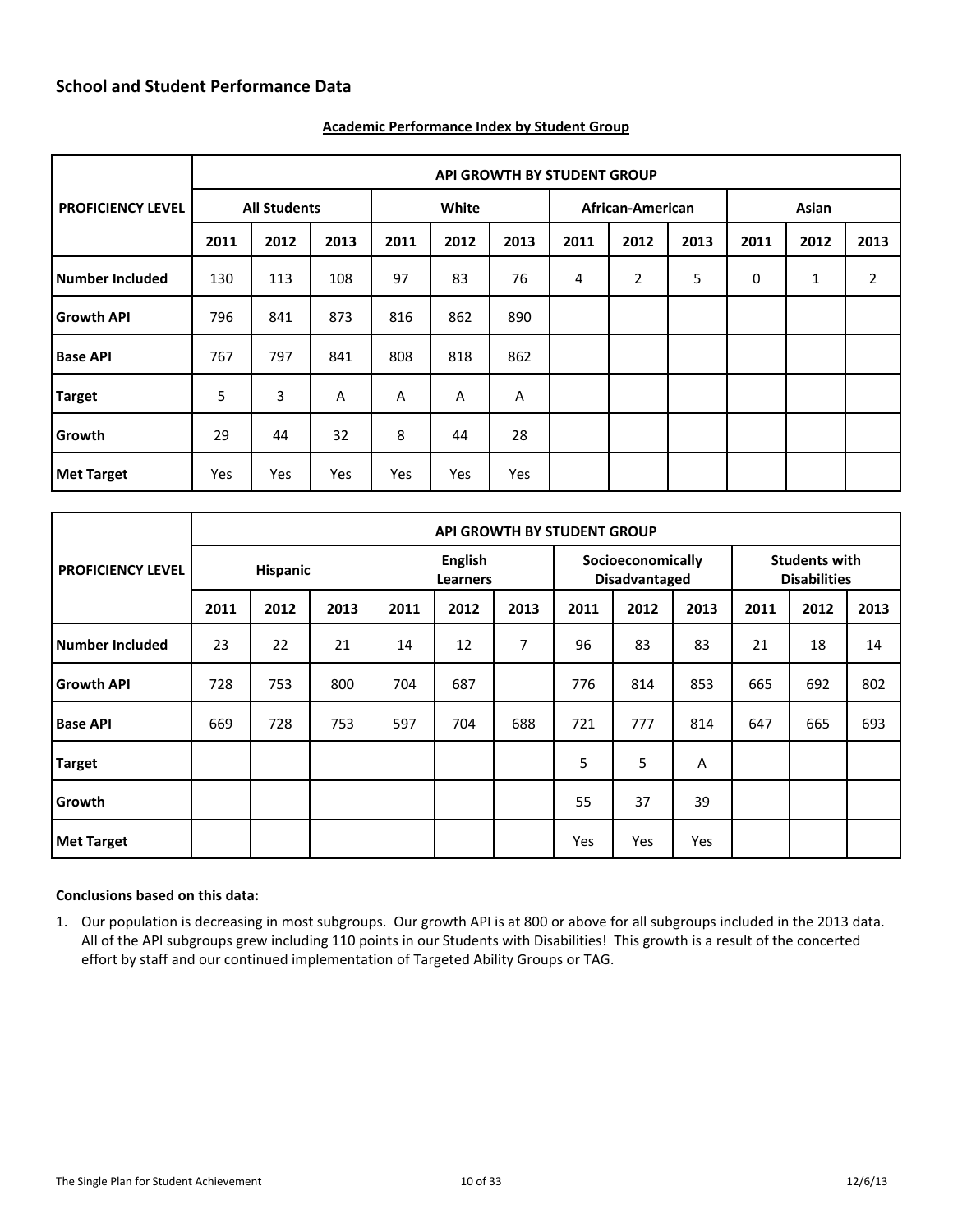|                                        |                     | <b>ENGLISH-LANGUAGE ARTS PERFORMANCE DATA BY STUDENT GROUP</b> |      |      |            |      |                   |                  |      |                   |       |      |  |
|----------------------------------------|---------------------|----------------------------------------------------------------|------|------|------------|------|-------------------|------------------|------|-------------------|-------|------|--|
| <b>AYP</b><br><b>PROFICIENCY LEVEL</b> | <b>All Students</b> |                                                                |      |      | White      |      |                   | African-American |      |                   | Asian |      |  |
|                                        | 2011                | 2012                                                           | 2013 | 2011 | 2012       | 2013 | 2011              | 2012             | 2013 | 2011              | 2012  | 2013 |  |
| <b>Participation Rate</b>              | 100                 | 100                                                            | 100  | 100  | 100        | 100  | 100               | 100              | 100  | $\qquad \qquad -$ | 100   | 100  |  |
| <b>Number At or Above Proficient</b>   | 68                  | 72                                                             | 77   | 55   | 56         | 55   | $\qquad \qquad -$ | --               |      | $\qquad \qquad -$ | --    |      |  |
| <b>Percent At or Above Proficient</b>  | 52.3                | 63.7                                                           | 71.3 | 56.7 | 67.5       | 72.4 | --                | --               | --   | $- -$             | --    |      |  |
| <b>AYP Target: ES/MS</b>               | 67.6                | 78.4                                                           | 89.2 | 67.6 | 78.4       | 89.2 | 67.6              | 78.4             | 89.2 | 67.6              | 78.4  | 89.2 |  |
| <b>AYP Target: HS</b>                  | 66.7                | 77.8                                                           | 88.9 | 66.7 | 77.8       | 88.9 | 66.7              | 77.8             | 88.9 | 66.7              | 77.8  | 88.9 |  |
| <b>Met AYP Criteria</b>                | Yes                 | Yes                                                            | Yes  | Yes  | <b>Yes</b> | Yes  | $\qquad \qquad -$ | --               | --   | $- -$             | --    |      |  |

#### <span id="page-10-0"></span>**English-Language Arts Adequate Yearly Progress (AYP)**

|                                        | <b>ENGLISH-LANGUAGE ARTS PERFORMANCE DATA BY STUDENT GROUP</b> |      |      |                            |      |                          |                                           |      |      |                                             |      |      |
|----------------------------------------|----------------------------------------------------------------|------|------|----------------------------|------|--------------------------|-------------------------------------------|------|------|---------------------------------------------|------|------|
| <b>AYP</b><br><b>PROFICIENCY LEVEL</b> | <b>Hispanic</b>                                                |      |      | English<br><b>Learners</b> |      |                          | Socioeconomically<br><b>Disadvantaged</b> |      |      | <b>Students with</b><br><b>Disabilities</b> |      |      |
|                                        | 2011                                                           | 2012 | 2013 | 2011                       | 2012 | 2013                     | 2011                                      | 2012 | 2013 | 2011                                        | 2012 | 2013 |
| <b>Participation Rate</b>              | 100                                                            | 100  | 100  | 100                        | 100  | 100                      | 100                                       | 100  | 100  | 100                                         | 100  | 100  |
| <b>Number At or Above Proficient</b>   | 8                                                              | 10   | 12   | 4                          | 3    |                          | 46                                        | 46   | 55   | 6                                           | 4    | 7    |
| <b>Percent At or Above Proficient</b>  | 34.8                                                           | 45.5 | 57.1 | 28.6                       | 25.0 | $\overline{\phantom{a}}$ | 47.9                                      | 55.4 | 66.3 | 28.6                                        | 22.2 | 50.0 |
| <b>AYP Target: ES/MS</b>               | 67.6                                                           | 78.4 | 89.2 | 67.6                       | 78.4 | 89.2                     | 67.6                                      | 78.4 | 89.2 | 67.6                                        | 78.4 | 89.2 |
| <b>AYP Target: HS</b>                  | 66.7                                                           | 77.8 | 88.9 | 66.7                       | 77.8 | 88.9                     | 66.7                                      | 77.8 | 88.9 | 66.7                                        | 77.8 | 88.9 |
| <b>Met AYP Criteria</b>                | $-$                                                            | --   |      | --                         | --   | $-$                      | Yes                                       | Yes  | Yes  | --                                          | --   | --   |

#### **Conclusions based on this data:**

1. Our participation was 100% in all subgroups. We have improved in our three significant subgroups. The largest improvement was 10.9% at or above proficient for our Socioeconomically Disadvantaged students. We have a strong staff and would expect continued increases. Although the Students with Disabilities subgroup is not significant for AYP criteria, the increase of 27.8% of students at or above proficient shows we have a strong special education resource program that general education teachers support.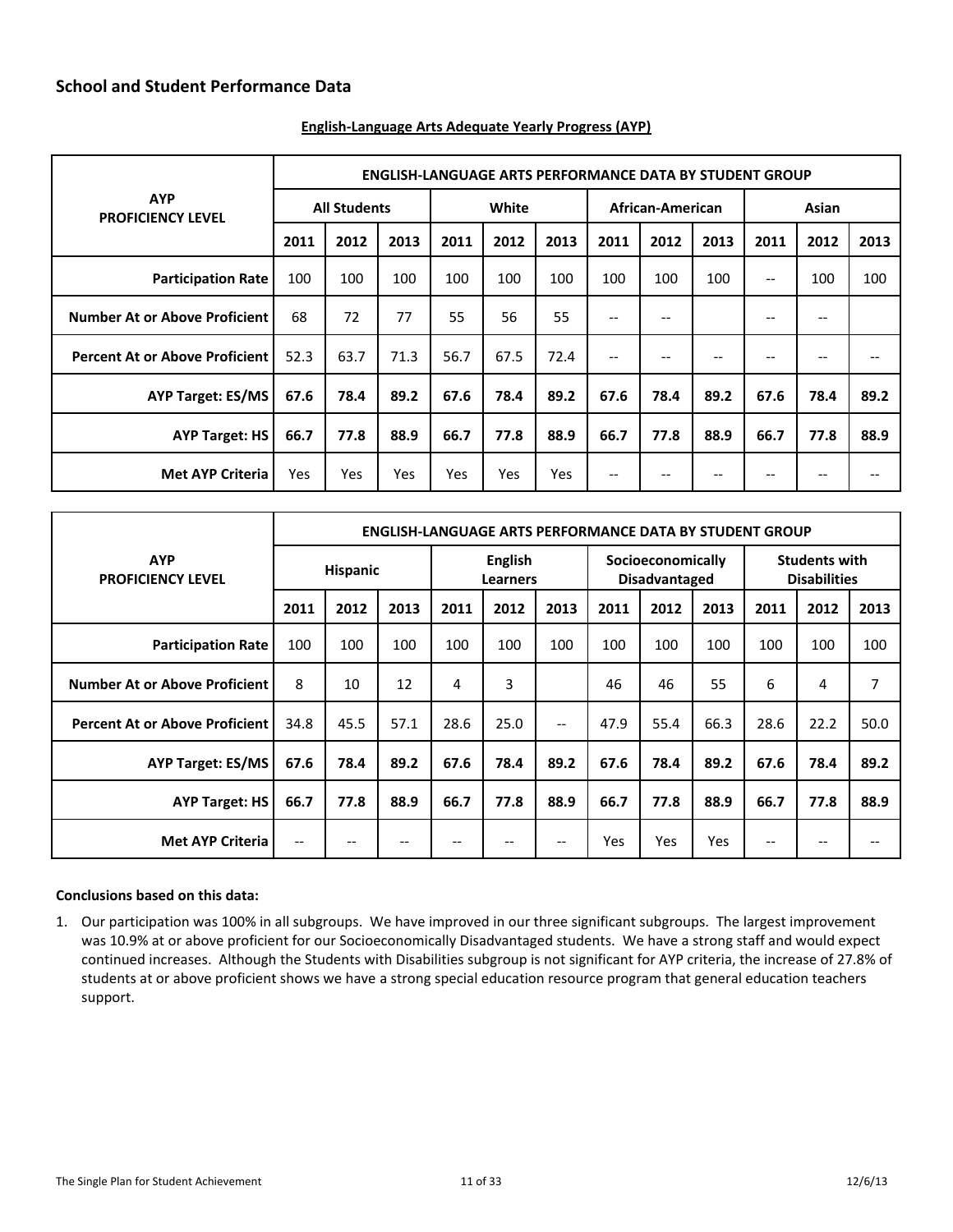|                                        |                     | <b>MATHEMATICS PERFORMANCE DATA BY STUDENT GROUP</b> |      |      |       |      |                                       |                  |      |                   |       |      |  |
|----------------------------------------|---------------------|------------------------------------------------------|------|------|-------|------|---------------------------------------|------------------|------|-------------------|-------|------|--|
| <b>AYP</b><br><b>PROFICIENCY LEVEL</b> | <b>All Students</b> |                                                      |      |      | White |      |                                       | African-American |      |                   | Asian |      |  |
|                                        | 2011                | 2012                                                 | 2013 | 2011 | 2012  | 2013 | 2011                                  | 2012             | 2013 | 2011              | 2012  | 2013 |  |
| <b>Participation Rate</b>              | 100                 | 100                                                  | 100  | 100  | 100   | 100  | 100                                   | 100              | 100  | $\qquad \qquad -$ | 100   | 100  |  |
| <b>Number At or Above Proficient</b>   | 71                  | 72                                                   | 86   | 57   | 55    | 64   | $-$                                   | --               |      | $- -$             | --    |      |  |
| <b>Percent At or Above Proficient</b>  | 54.6                | 64.9                                                 | 79.6 | 58.8 | 67.9  | 84.2 | $-$                                   | --               | $-$  | $- -$             | --    |      |  |
| <b>AYP Target: ES/MS</b>               | 68.5                | 79.0                                                 | 89.5 | 68.5 | 79.0  | 89.5 | 68.5                                  | 79.0             | 89.5 | 68.5              | 79.0  | 89.5 |  |
| <b>AYP Target: HS</b>                  | 66.1                | 77.4                                                 | 88.7 | 66.1 | 77.4  | 88.7 | 66.1                                  | 77.4             | 88.7 | 66.1              | 77.4  | 88.7 |  |
| <b>Met AYP Criteria</b>                | No.                 | <b>Yes</b>                                           | Yes  | No.  | Yes   | Yes  | $\hspace{0.05cm}$ – $\hspace{0.05cm}$ | --               | --   | --                | --    |      |  |

#### <span id="page-11-0"></span>**Mathematics Adequate Yearly Progress (AYP)**

|                                         | <b>MATHEMATICS PERFORMANCE DATA BY STUDENT GROUP</b> |      |      |                                   |      |                   |                                           |      |            |                                             |      |      |
|-----------------------------------------|------------------------------------------------------|------|------|-----------------------------------|------|-------------------|-------------------------------------------|------|------------|---------------------------------------------|------|------|
| <b>AYP</b><br><b>PROFICIENCY LEVEL</b>  | <b>Hispanic</b>                                      |      |      | <b>English</b><br><b>Learners</b> |      |                   | Socioeconomically<br><b>Disadvantaged</b> |      |            | <b>Students with</b><br><b>Disabilities</b> |      |      |
|                                         | 2011                                                 | 2012 | 2013 | 2011                              | 2012 | 2013              | 2011                                      | 2012 | 2013       | 2011                                        | 2012 | 2013 |
| <b>Participation Rate</b>               | 100                                                  | 100  | 100  | 100                               | 100  | 100               | 100                                       | 100  | 100        | 100                                         | 100  | 100  |
| <b>Number At or Above Proficient</b>    | 9                                                    | 12   | 12   | 4                                 | 5    |                   | 49                                        | 49   | 64         | 9                                           | 9    | 9    |
| <b>Percent At or Above Proficient  </b> | 39.1                                                 | 54.5 | 57.1 | 28.6                              | 41.7 | $\qquad \qquad -$ | 51.0                                      | 60.5 | 77.1       | 42.9                                        | 50.0 | 64.3 |
| <b>AYP Target: ES/MS</b>                | 68.5                                                 | 79.0 | 89.5 | 68.5                              | 79.0 | 89.5              | 68.5                                      | 79.0 | 89.5       | 68.5                                        | 79.0 | 89.5 |
| <b>AYP Target: HS</b>                   | 66.1                                                 | 77.4 | 88.7 | 66.1                              | 77.4 | 88.7              | 66.1                                      | 77.4 | 88.7       | 66.1                                        | 77.4 | 88.7 |
| <b>Met AYP Criteria</b>                 | $\overline{\phantom{m}}$                             | --   | --   | --                                | --   | $- -$             | Yes                                       | Yes  | <b>Yes</b> | $- -$                                       | --   | --   |

#### **Conclusions based on this data:**

1. Participation rate in the Mathematics portion of the CST was at 100%. We have an increase in all of our subgroups. Our three significant subgroups showed growth at 14.7% for all students, 16.3% for our White population, and the highest improvement of 16.6% for our Socioeconomically Disadvantaged. We have a strong teaching staff and our teachers support all our students in their work and effort. We would expect continued increases in these areas.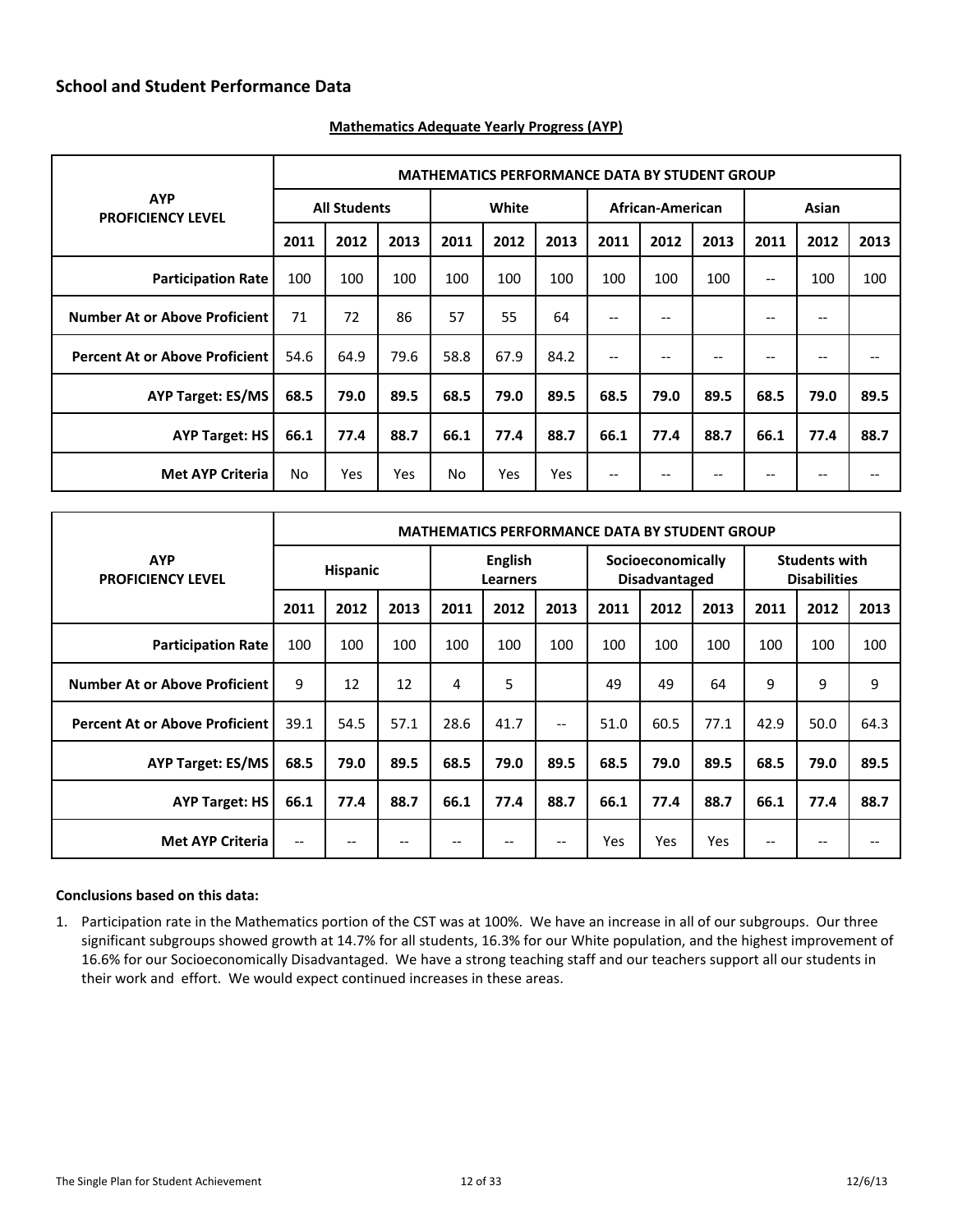|                |              |                                          |                   |             |                    |       | 2012-13 CELDT (Annual Assessment) Results |             |                  |   |                      |
|----------------|--------------|------------------------------------------|-------------------|-------------|--------------------|-------|-------------------------------------------|-------------|------------------|---|----------------------|
| Grade          |              | <b>Early Advanced</b><br><b>Advanced</b> |                   |             | Intermediate       |       | <b>Early Intermediate</b>                 |             | <b>Beginning</b> |   | <b>Number Tested</b> |
|                | #            | %                                        | #                 | %           | #                  | %     | #                                         | %           | #                | % | #                    |
| К              | $\mathbf 0$  | 0                                        | 0                 | $\mathbf 0$ | *******            | ***   | $\mathbf 0$                               | 0           | 0                | 0 | ********             |
| 1              | *******      | $***$                                    | 0                 | $\mathbf 0$ | *******            | ***   | $\mathbf 0$                               | 0           | 0                | 0 | ********             |
| $\overline{2}$ | $\Omega$     | 0                                        | 0                 | $\mathbf 0$ | *******<br>طه      | ***   | *******<br>$-1$                           | $***$       | $\mathbf 0$      | 0 | ********             |
| 3              | $\mathbf{0}$ | 0                                        | 0                 | $\mathbf 0$ | *******<br>$\star$ | $***$ | $\mathbf 0$                               | 0           | 0                | 0 | ********             |
| 4              | $\mathbf{0}$ | $\mathbf 0$                              | 0                 | $\mathbf 0$ | $\mathbf 0$        | 0     | 0                                         | $\mathbf 0$ | 0                | 0 | 0                    |
| 5              | $\mathbf{0}$ | $\mathbf 0$                              | *******<br>$\ast$ | $***$       | *******<br>$\ast$  | ***   | $\Omega$                                  | $\mathbf 0$ | $\mathbf 0$      | 0 | ********             |
| <b>Total</b>   | 1            | 10                                       | 1                 | 10          | 7                  | 70    | 1                                         | 10          |                  |   | 10                   |

# <span id="page-12-0"></span>**CELDT (Initial Assessment) Results**

#### **Conclusions based on this data:**

1. There are no initial assessment results at Inyokern.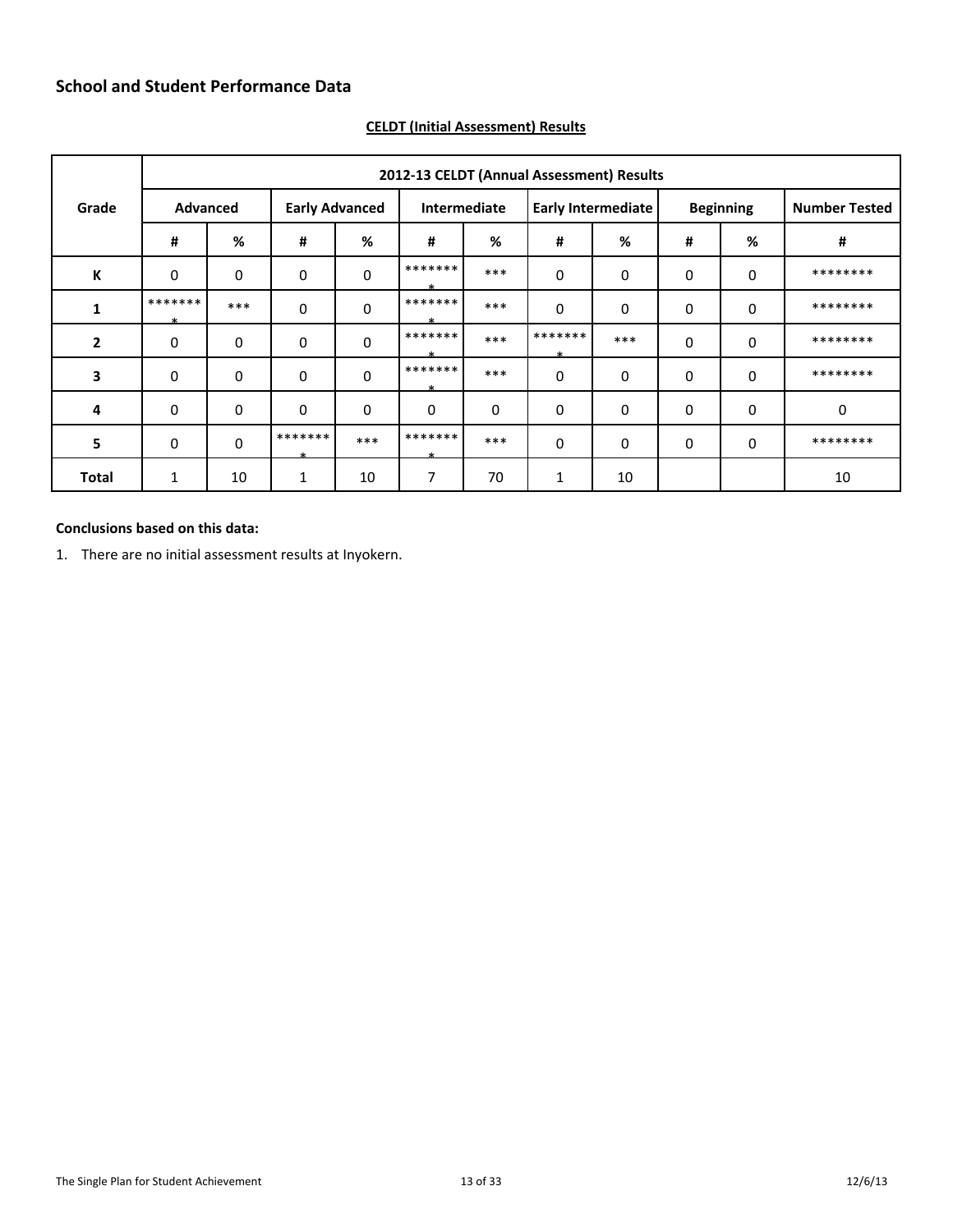|                |                 |       |                       |             |                    |       | 2012-13 CELDT (All Assessment) Results |       |                  |             |                      |
|----------------|-----------------|-------|-----------------------|-------------|--------------------|-------|----------------------------------------|-------|------------------|-------------|----------------------|
| Grade          | <b>Advanced</b> |       | <b>Early Advanced</b> |             | Intermediate       |       | <b>Early Intermediate</b>              |       | <b>Beginning</b> |             | <b>Number Tested</b> |
|                | #               | %     | #                     | %           | #                  | %     | #                                      | %     | #                | %           | #                    |
| К              | $\mathbf 0$     | 0     | 0                     | 0           | *******            | ***   | $\mathbf 0$                            | 0     | 0                | 0           | ********             |
| 1              | *******         | $***$ | 0                     | $\mathbf 0$ | *******<br>÷       | $***$ | $\mathbf 0$                            | 0     | $\mathbf 0$      | $\mathbf 0$ | ********             |
| $\overline{2}$ | 1               | 50    | 0                     | $\mathbf 0$ | *******<br>J.      | $***$ | *******<br>÷                           | $***$ | $\mathbf 0$      | 0           | ********             |
| 3              | $\mathbf 0$     | 0     | 1                     | 25          | *******<br>$\star$ | ***   | 1                                      | 25    | 0                | 0           | ********             |
| 4              | $\mathbf{0}$    | 0     | 0                     | $\mathbf 0$ | 1                  | 100   | 0                                      | 0     | 0                | 0           | 1                    |
| 5              |                 |       | *******<br>$\ast$     | $***$       | *******<br>$\ast$  | ***   |                                        |       |                  |             | ********             |
| <b>Total</b>   | 1               | 10    | 1                     | 10          | 7                  | 70    | 1                                      | 10    |                  |             | 10                   |

### <span id="page-13-0"></span>**CELDT (All Assessment) Results**

#### **Conclusions based on this data:**

1. There were seven (7) EL students at Inyokern in 2012-13. Of those, one (1) was Advanced, one (1) was Early Advanced, four (4) were Intermediate, one (1) was Early Intermediate, and there were no Beginning EL students.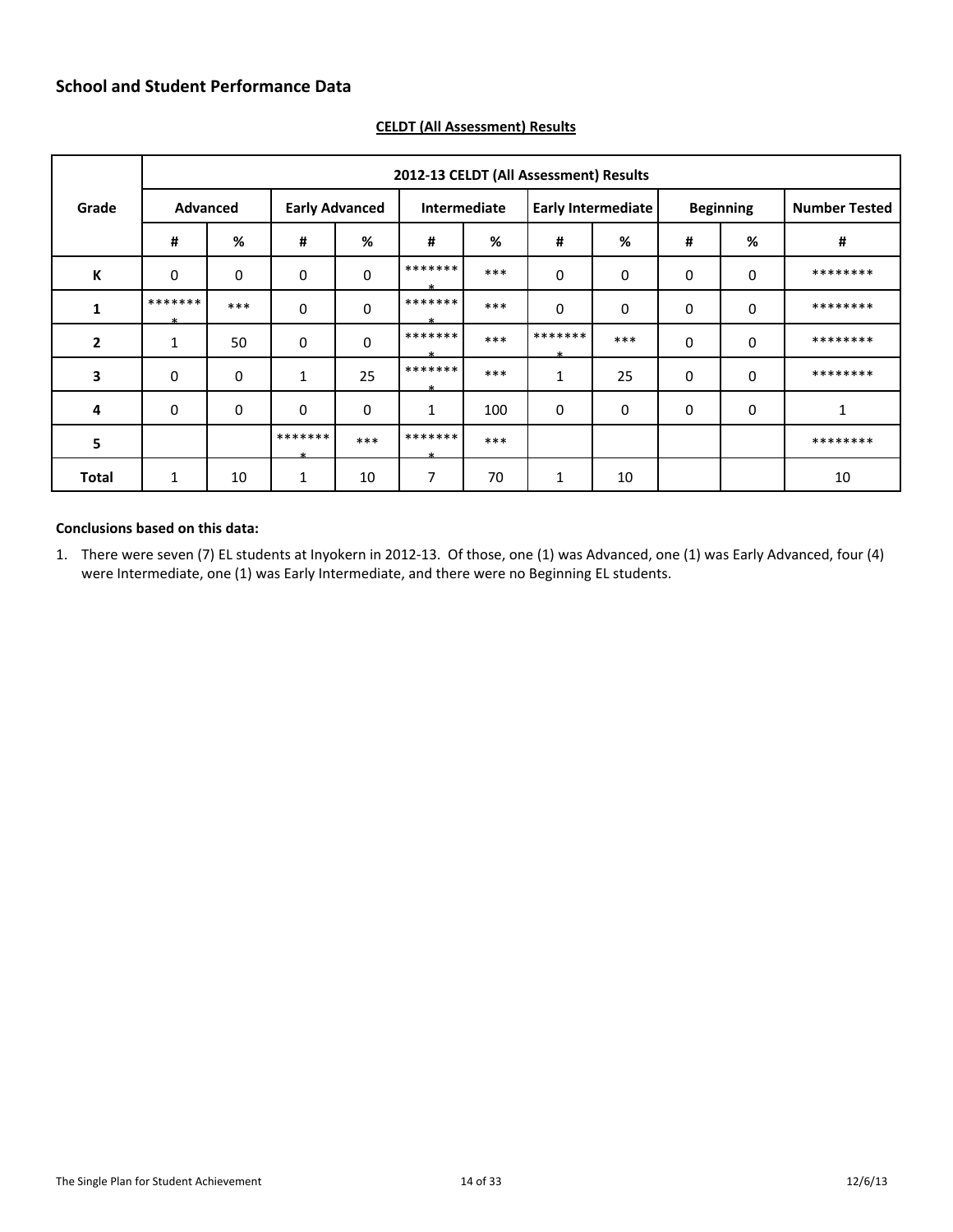#### <span id="page-14-0"></span>**Title III Accountability (School Data)**

|                                     |         | <b>Annual Growth</b>                  |         |
|-------------------------------------|---------|---------------------------------------|---------|
| AMAO <sub>1</sub>                   | 2010-11 | 2011-12                               | 2012-13 |
| <b>Number of Annual Testers</b>     | 22      | 16                                    | 10      |
| <b>Percent with Prior Year Data</b> | 100.0%  | 100.0%                                | 100.0%  |
| <b>Number in Cohort</b>             | 22      | 16                                    | 10      |
| <b>Number Met</b>                   | --      | $\hspace{0.05cm}$ – $\hspace{0.05cm}$ | --      |
| <b>Percent Met</b>                  | --      | $- -$                                 | --      |
| <b>NCLB Target</b>                  | 54.6    | 56.0                                  | 57.5    |
| <b>Met Target</b>                   | *       | $\ast$                                | $\ast$  |

|                         | <b>Attaining English Proficiency</b> |           |                                       |                          |                                |           |  |  |
|-------------------------|--------------------------------------|-----------|---------------------------------------|--------------------------|--------------------------------|-----------|--|--|
| AMAO <sub>2</sub>       | 2010-11                              |           | 2011-12                               |                          | 2012-13                        |           |  |  |
|                         | <b>Years of EL instruction</b>       |           | <b>Years of EL instruction</b>        |                          | <b>Years of EL instruction</b> |           |  |  |
|                         | <b>Less Than 5</b>                   | 5 Or More | <b>Less Than 5</b>                    | 5 Or More                | <b>Less Than 5</b>             | 5 Or More |  |  |
| <b>Number in Cohort</b> | 18                                   |           | 13                                    |                          | 8                              |           |  |  |
| <b>Number Met</b>       | $\hspace{0.05cm} \textbf{--}$        | $- -$     | $\hspace{0.05cm}$ – $\hspace{0.05cm}$ | $\overline{\phantom{m}}$ | $- -$                          | --        |  |  |
| <b>Percent Met</b>      | --                                   |           | --                                    |                          |                                |           |  |  |
| <b>NCLB Target</b>      | 18.7                                 | 43.2      | 20.1                                  | 45.1                     | 21.4                           | 47.0      |  |  |
| <b>Met Target</b>       | $\ast$                               | $\ast$    | *                                     | $\ast$                   | *                              | $\ast$    |  |  |

|                                 | Adequate Yearly Progress for English Learner Subgroup |         |         |  |  |  |  |
|---------------------------------|-------------------------------------------------------|---------|---------|--|--|--|--|
| AMAO <sub>3</sub>               | 2010-11                                               | 2011-12 | 2012-13 |  |  |  |  |
| <b>English-Language Arts</b>    |                                                       |         |         |  |  |  |  |
| Met Participation Rate          |                                                       | --      | --      |  |  |  |  |
| Met Percent Proficient or Above | $- -$                                                 | --      | --      |  |  |  |  |
| <b>Mathematics</b>              |                                                       |         |         |  |  |  |  |
| Met Participation Rate          | $- -$                                                 | --      | $- -$   |  |  |  |  |
| Met Percent Proficient or Above | $\hspace{0.05cm}$ – $\hspace{0.05cm}$                 | --      | --      |  |  |  |  |

### **Conclusions based on this data:**

1. Data for 2012-13, is too small to generate results for analysis.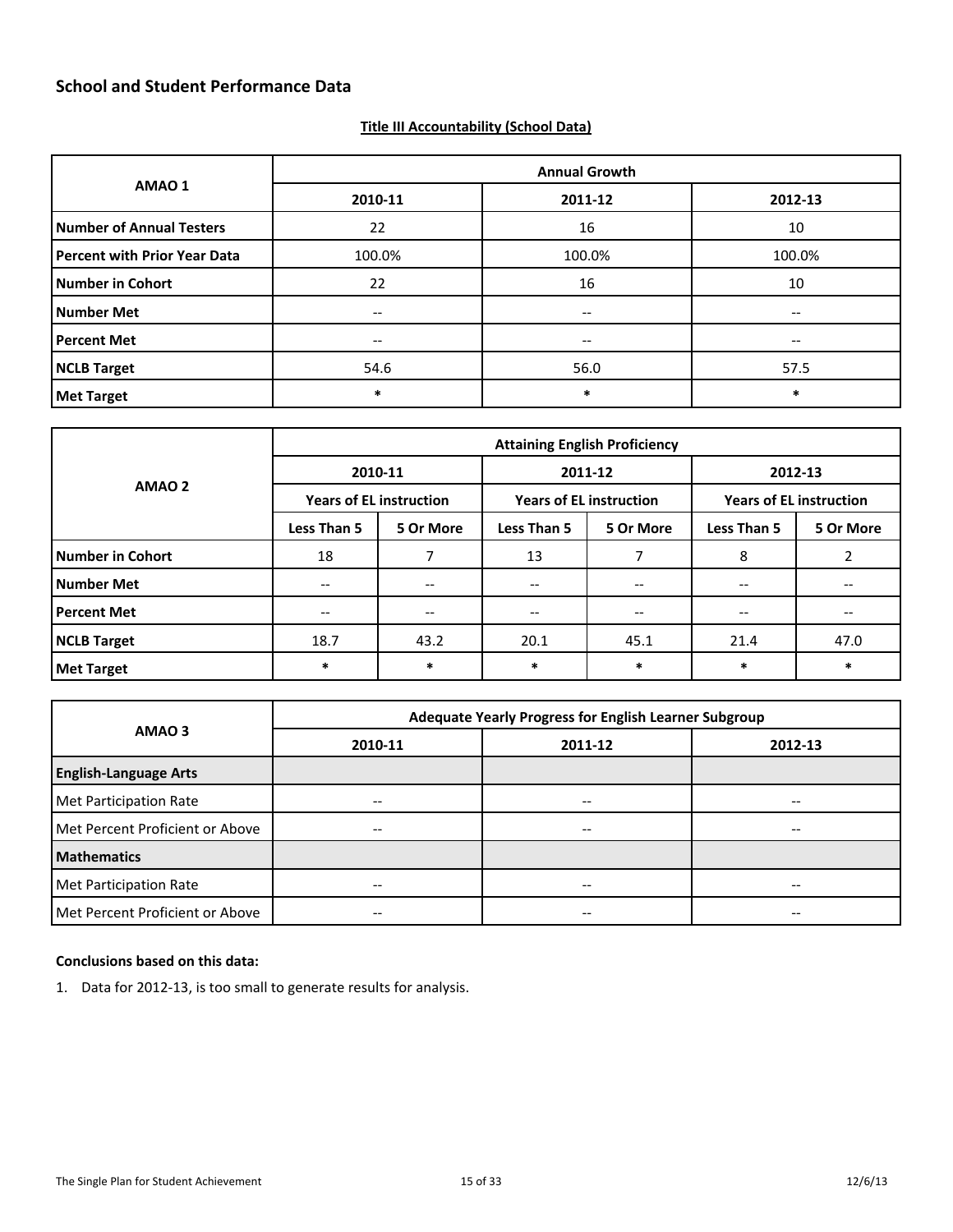#### <span id="page-15-0"></span>**Title III Accountability (District Data)**

|                                     | <b>Annual Growth</b> |         |         |  |  |  |  |
|-------------------------------------|----------------------|---------|---------|--|--|--|--|
| AMAO 1                              | 2010-11              | 2011-12 | 2012-13 |  |  |  |  |
| <b>Number of Annual Testers</b>     | 371                  | 358     | 321     |  |  |  |  |
| <b>Percent with Prior Year Data</b> | 100                  | 99.7    | 100.0   |  |  |  |  |
| <b>Number in Cohort</b>             | 371                  | 357     | 321     |  |  |  |  |
| <b>Number Met</b>                   | 190                  | 213     | 173     |  |  |  |  |
| <b>Percent Met</b>                  | 51.2                 | 59.7    | 53.9    |  |  |  |  |
| <b>NCLB Target</b>                  | 54.6                 | 56.0    | 57.5    |  |  |  |  |
| <b>Met Target</b>                   | <b>No</b>            | Yes     | No      |  |  |  |  |

|                         | <b>Attaining English Proficiency</b> |           |                                |           |                                |           |  |  |
|-------------------------|--------------------------------------|-----------|--------------------------------|-----------|--------------------------------|-----------|--|--|
| AMAO <sub>2</sub>       | 2010-11                              |           |                                | 2011-12   | 2012-13                        |           |  |  |
|                         | <b>Years of EL instruction</b>       |           | <b>Years of EL instruction</b> |           | <b>Years of EL instruction</b> |           |  |  |
|                         | Less Than 5                          | 5 Or More | <b>Less Than 5</b>             | 5 Or More | <b>Less Than 5</b>             | 5 Or More |  |  |
| <b>Number in Cohort</b> | 258                                  | 184       | 253                            | 167       | 231                            | 145       |  |  |
| <b>Number Met</b>       | 38                                   | 89        | 57                             | 81        | 51                             | 71        |  |  |
| <b>Percent Met</b>      | 14.7                                 | 48.4      | 22.5                           | 48.5      | 22.1                           | 49.0      |  |  |
| <b>NCLB Target</b>      | 18.7                                 | 43.2      | 20.1                           | 45.1      | 21.4                           | 47.0      |  |  |
| <b>Met Target</b>       | No                                   | Yes       | Yes                            | Yes       | <b>Yes</b>                     | Yes       |  |  |

|                                 | Adequate Yearly Progress for English Learner Subgroup at the LEA Level |         |         |  |  |  |  |
|---------------------------------|------------------------------------------------------------------------|---------|---------|--|--|--|--|
| AMAO <sub>3</sub>               | 2010-11                                                                | 2011-12 | 2012-13 |  |  |  |  |
| <b>English-Language Arts</b>    |                                                                        |         |         |  |  |  |  |
| Met Participation Rate          | Yes                                                                    | Yes     | Yes     |  |  |  |  |
| Met Percent Proficient or Above | Yes                                                                    | No.     | Yes     |  |  |  |  |
| <b>Mathematics</b>              |                                                                        |         |         |  |  |  |  |
| Met Participation Rate          | Yes                                                                    | Yes     | Yes     |  |  |  |  |
| Met Percent Proficient or Above | No                                                                     | No      | Yes     |  |  |  |  |
| <b>Met Target for AMAO 3</b>    | <b>No</b>                                                              | No      | Yes     |  |  |  |  |

#### **Conclusions based on this data:**

1. For 2012-13, data indicates that the district did not meet its AMAO I target for annual growth, but did meet AMAO 2 and 3 for attaining English Proficiency and Adequate yearly progress. Based on this data the district will continue to provide targeted services to our English Learners to support increased success.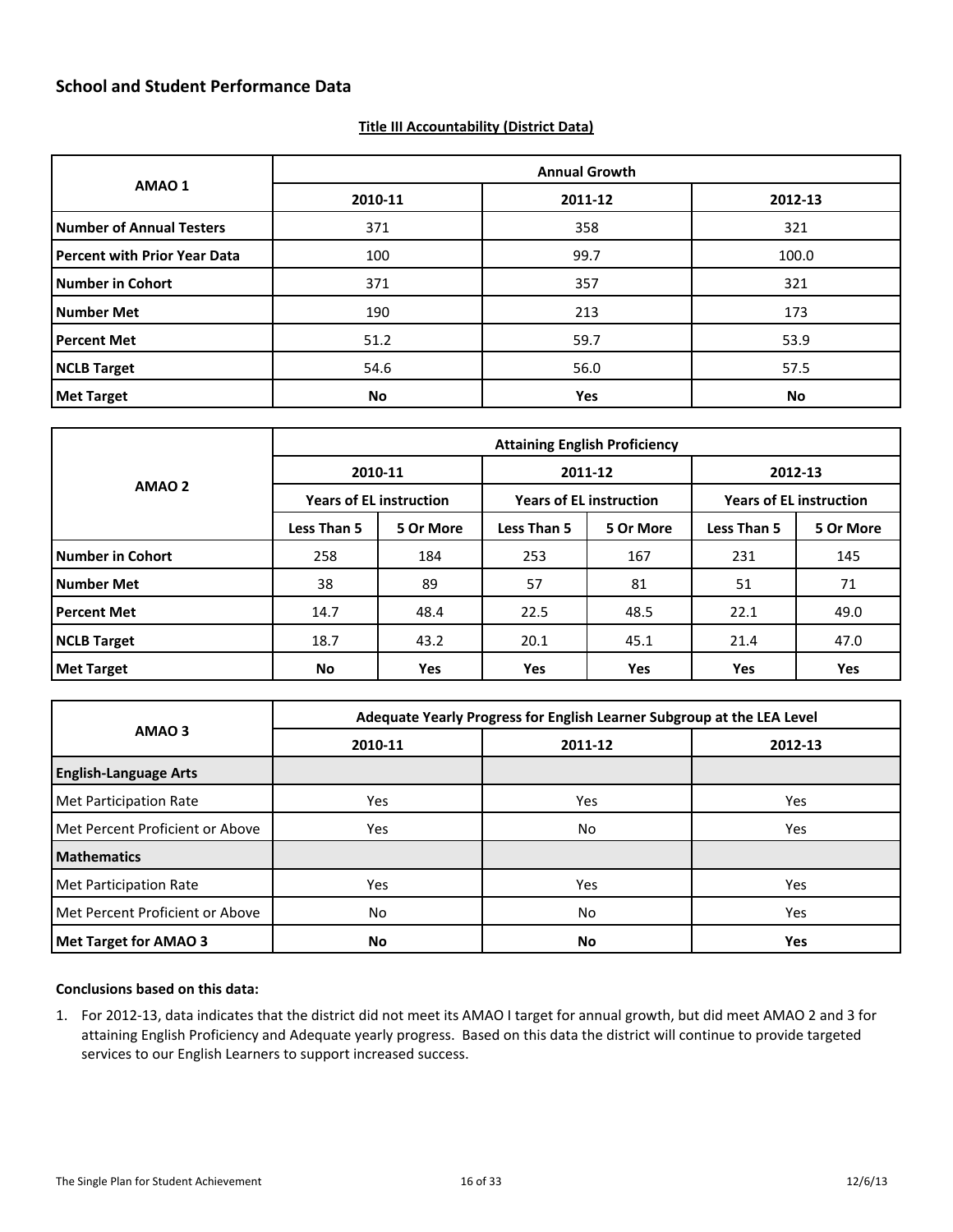#### <span id="page-16-1"></span>**School Goal #1**

<span id="page-16-0"></span>

| <b>SUBJECT: ELA</b>                                                                                                                                                                                                                                                                                                                      |
|------------------------------------------------------------------------------------------------------------------------------------------------------------------------------------------------------------------------------------------------------------------------------------------------------------------------------------------|
| <b>LEA GOAL:</b>                                                                                                                                                                                                                                                                                                                         |
| District Goal #1 - Provide an academic program aligned with the California State Standards that supports all students with an equal opportunity for educational growth and<br>creativity while preparing them for a productive future.                                                                                                   |
| <b>SCHOOL GOAL #1:</b>                                                                                                                                                                                                                                                                                                                   |
| 70% of students in grades 3 to 5 will score proficient or advanced on 3rd trimester benchmark assessments.                                                                                                                                                                                                                               |
| Data Used to Form this Goal:                                                                                                                                                                                                                                                                                                             |
| CST Targets and 2012-13 benchmark assessments.                                                                                                                                                                                                                                                                                           |
| Findings from the Analysis of this Data:                                                                                                                                                                                                                                                                                                 |
| Previous Goal - 63.7% to 68.7%. It was successful as we hit the school wide goal at 71.3%. Our white students raised their proficiency level from 67.5% to 72.4%, our SED<br>students raised their proficiency level from 55.4% to 66.3%, and our SWD raised their proficiency level from 22.2% to 50.0%. These are our three subgroups. |
| How the School will Evaluate the Progress of this Goal:                                                                                                                                                                                                                                                                                  |
| Monitoring benchmark performance and final evaluation based on 3rd trimester data.                                                                                                                                                                                                                                                       |

| <b>Actions to be Taken</b><br>to Reach This Goal                                                                                                                                                         |                 | <b>Proposed Expenditure(s)</b><br>Person(s) |                                                              |                                                                                             |                                                                |             |
|----------------------------------------------------------------------------------------------------------------------------------------------------------------------------------------------------------|-----------------|---------------------------------------------|--------------------------------------------------------------|---------------------------------------------------------------------------------------------|----------------------------------------------------------------|-------------|
|                                                                                                                                                                                                          | <b>Timeline</b> | Responsible                                 | <b>Description</b>                                           | <b>Type</b>                                                                                 | <b>Funding Source</b>                                          | Amount      |
| Collaboration in all PLC teams,<br>including our SAT team, to review<br>student progress towards state<br>standards and grade level benchmark<br>exams and increase test scores for all<br>our students. | monthly         | Staff                                       | General supplies and<br><b>FAME</b> materials<br>Substitutes | 4000-4999: Books<br>And Supplies<br>1000-1999:<br>Certificated<br><b>Personnel Salaries</b> | Title I Part A:<br>Allocation<br>Title I Part A:<br>Allocation | 350<br>1200 |
|                                                                                                                                                                                                          |                 |                                             | <b>Benefits</b>                                              | 3000-3999: Employee<br><b>Benefits</b>                                                      | Title I Part A:<br>Allocation                                  | 360         |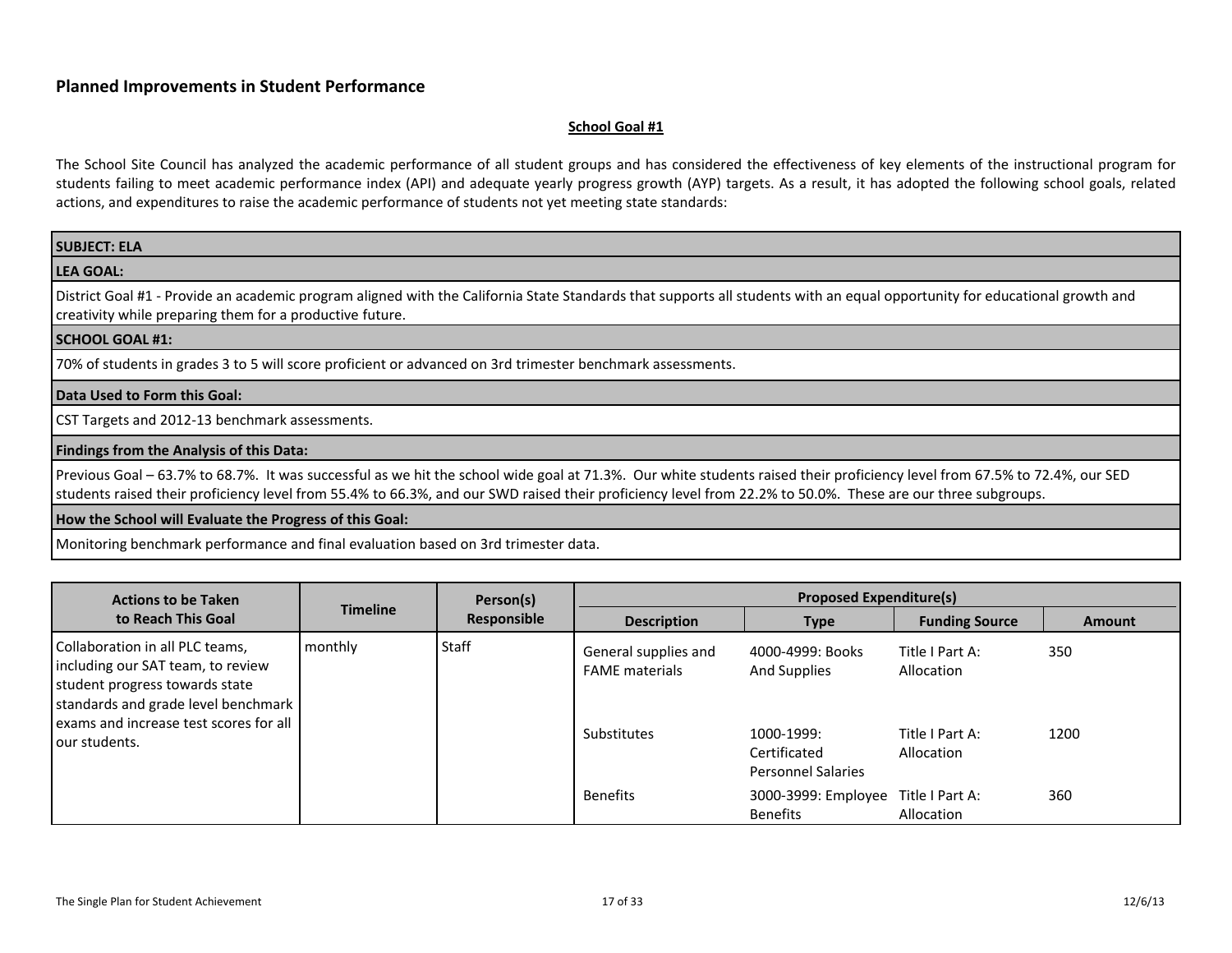| <b>Actions to be Taken</b>                                                                                                                                                                                                      |                           | Person(s)<br>Responsible       | <b>Proposed Expenditure(s)</b>                                 |                                                            |                                                    |               |
|---------------------------------------------------------------------------------------------------------------------------------------------------------------------------------------------------------------------------------|---------------------------|--------------------------------|----------------------------------------------------------------|------------------------------------------------------------|----------------------------------------------------|---------------|
| to Reach This Goal                                                                                                                                                                                                              | <b>Timeline</b>           |                                | <b>Description</b>                                             | <b>Type</b>                                                | <b>Funding Source</b>                              | <b>Amount</b> |
| Small group intervention within the<br>school day provided by<br>paraprofessional(s) on a regular and                                                                                                                           | August 2013-May<br>2014   | Paraprofessional               | Personnel salary                                               | 2000-2999: Classified<br><b>Personnel Salaries</b>         | <b>EIA-SCE Carryover</b>                           | 941.82        |
| as needed basis.                                                                                                                                                                                                                |                           |                                | Personnel benefits                                             | 3000-3999: Employee EIA-SCE Carryover<br><b>Benefits</b>   |                                                    | 253.1         |
| Provide professional development<br>opportunities and training for areas<br>such as Eno interactive whiteboards,                                                                                                                | August 2013-June<br>2014  | Staff                          | Travel Expenses,<br>Registration                               | 5000-5999: Services<br>And Other Operating<br>Expenditures | Title I Part A:<br>Allocation                      | 700           |
| PI, PLC, ELA, RTI, AR, Professional<br>Book Study groups, Illuminate,<br>PeaceBuilders, Title I, Aeries,<br>Standards Plus, Common Core, &                                                                                      |                           |                                | Substitutes                                                    | 1000-1999:<br>Certificated<br><b>Personnel Salaries</b>    | Title I Part A:<br>Allocation                      | 200           |
| observations of successful practices                                                                                                                                                                                            |                           |                                | <b>Benefits</b>                                                | 3000-3999: Employee Title I Part A:<br><b>Benefits</b>     | Allocation                                         | 60            |
| Replace up to one-fourth of the<br>computer lab computers yearly in<br>order to keep it up to date and<br>update or replace other technology<br>items on campus as needed to<br>support learning and classroom<br>intervention. | August 2013-March<br>2014 | Principal and<br>Computer Para | Computers, Technology<br>Equipment                             | 4000-4999: Books<br><b>And Supplies</b>                    | Title I Part A:<br>Allocation                      | 8,100         |
| Provide adequate supplies to support<br>existing programs such as<br>Accelerated Reading.                                                                                                                                       | August 2013-May<br>2014   | Principal                      | Paper, Toner, & other<br>supplies                              | 4000-4999: Books<br><b>And Supplies</b>                    | School and Library<br>Improvement<br>Program Block | 3000          |
| Enhance standards based learning<br>with web based learning programs<br>such as Education City, Starfall,<br>Renaissance Place, Worldbook on-<br>line, and other programs to promote<br>learning.                               | August 2013-May<br>2014   | Principal                      | School licenses for web<br>based programs &<br>Online software | 5000-5999: Services<br>And Other Operating<br>Expenditures | Title I Part A:<br>Allocation                      | 2,000         |
| Intervention supported by the Project<br>Teacher during the school day.                                                                                                                                                         | August 2013-May<br>2014   | Project Teacher                | Personnel salary                                               | 0001-0999:<br>Unrestricted: Locally<br>Defined             | Title I Part A:<br>Allocation                      | 31265         |
|                                                                                                                                                                                                                                 |                           |                                | Personnel benefits                                             | 3000-3999: Employee Title I Part A:<br><b>Benefits</b>     | Allocation                                         | 3376.61       |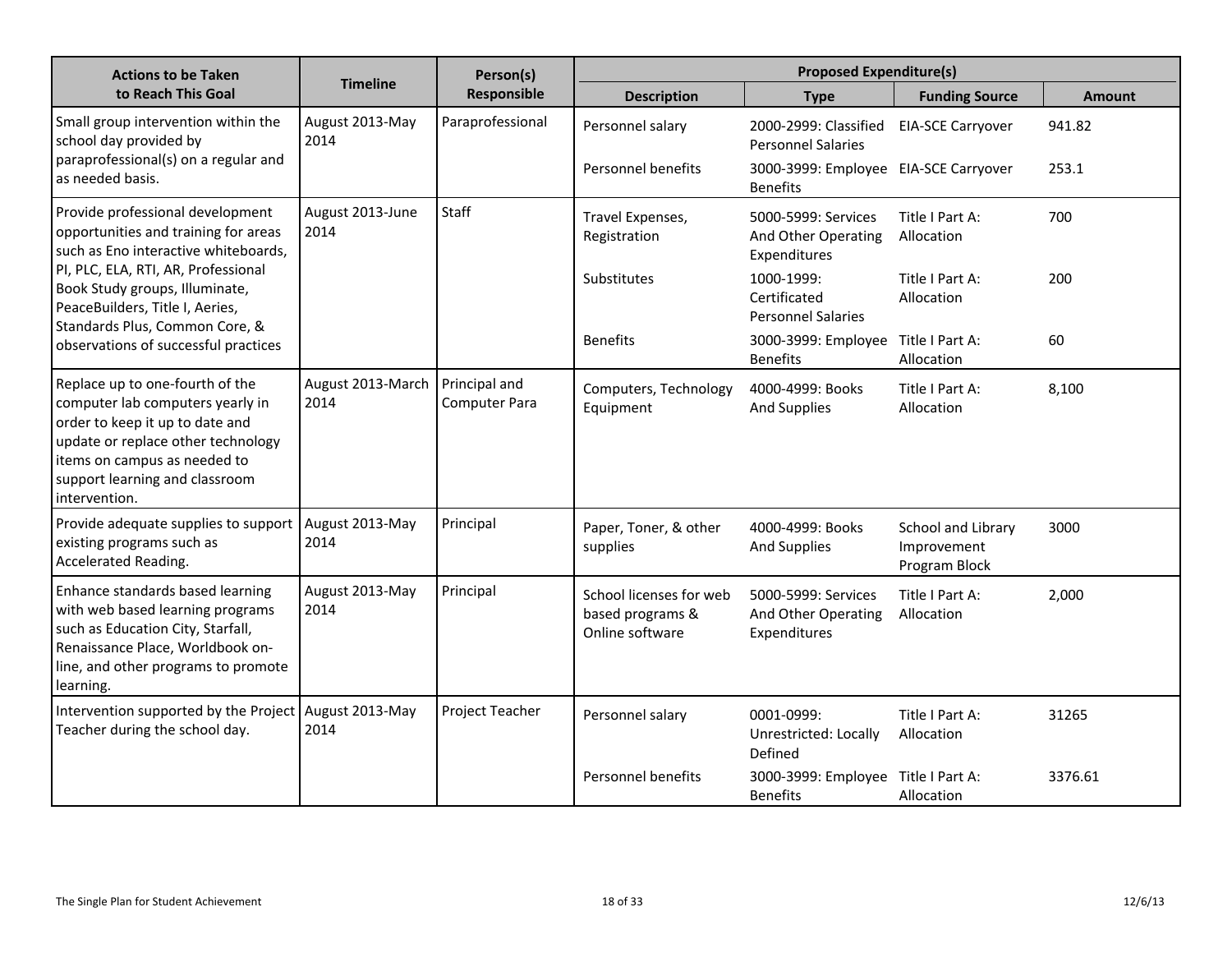| <b>Actions to be Taken</b>                                                                                 |                         |                            | Person(s)                     | <b>Proposed Expenditure(s)</b>                             |                               |               |  |
|------------------------------------------------------------------------------------------------------------|-------------------------|----------------------------|-------------------------------|------------------------------------------------------------|-------------------------------|---------------|--|
| to Reach This Goal                                                                                         | <b>Timeline</b>         | Responsible                | <b>Description</b>            | <b>Type</b>                                                | <b>Funding Source</b>         | <b>Amount</b> |  |
| Provide a staffed computer lab for<br>students in order to improve student                                 | August 2013-May<br>2104 | Computer Aide              | Personnel salary              | 2000-2999: Classified<br><b>Personnel Salaries</b>         | Title I Part A:<br>Allocation | 5,054.40      |  |
| achievement.                                                                                               |                         |                            | Personnel benefits            | 3000-3999: Employee<br><b>Benefits</b>                     | Title I Part A:<br>Allocation | 5459.31       |  |
| Provide an after school bus to make<br>after school interventions classes<br>available to all students     | August 2013-May<br>2014 | Site and District<br>staff | Bus transportation fees       | 5000-5999: Services<br>And Other Operating<br>Expenditures | <b>EIA-SCE Carryover</b>      | 2100          |  |
| Support intervention with<br>supplemental materials and supplies                                           | August 2013-May<br>2104 | Principal & Staff          | <b>Supplemental Materials</b> | 4000-4999: Books<br><b>And Supplies</b>                    | EIA-LEP Carryover             | 1000          |  |
| such as Treasures Triumphs,<br>Standards Plus, Curriculum<br>Associates, Bell Work, and Studies<br>Weekly. |                         |                            |                               |                                                            | <b>EIA-SCE Carryover</b>      | 4000          |  |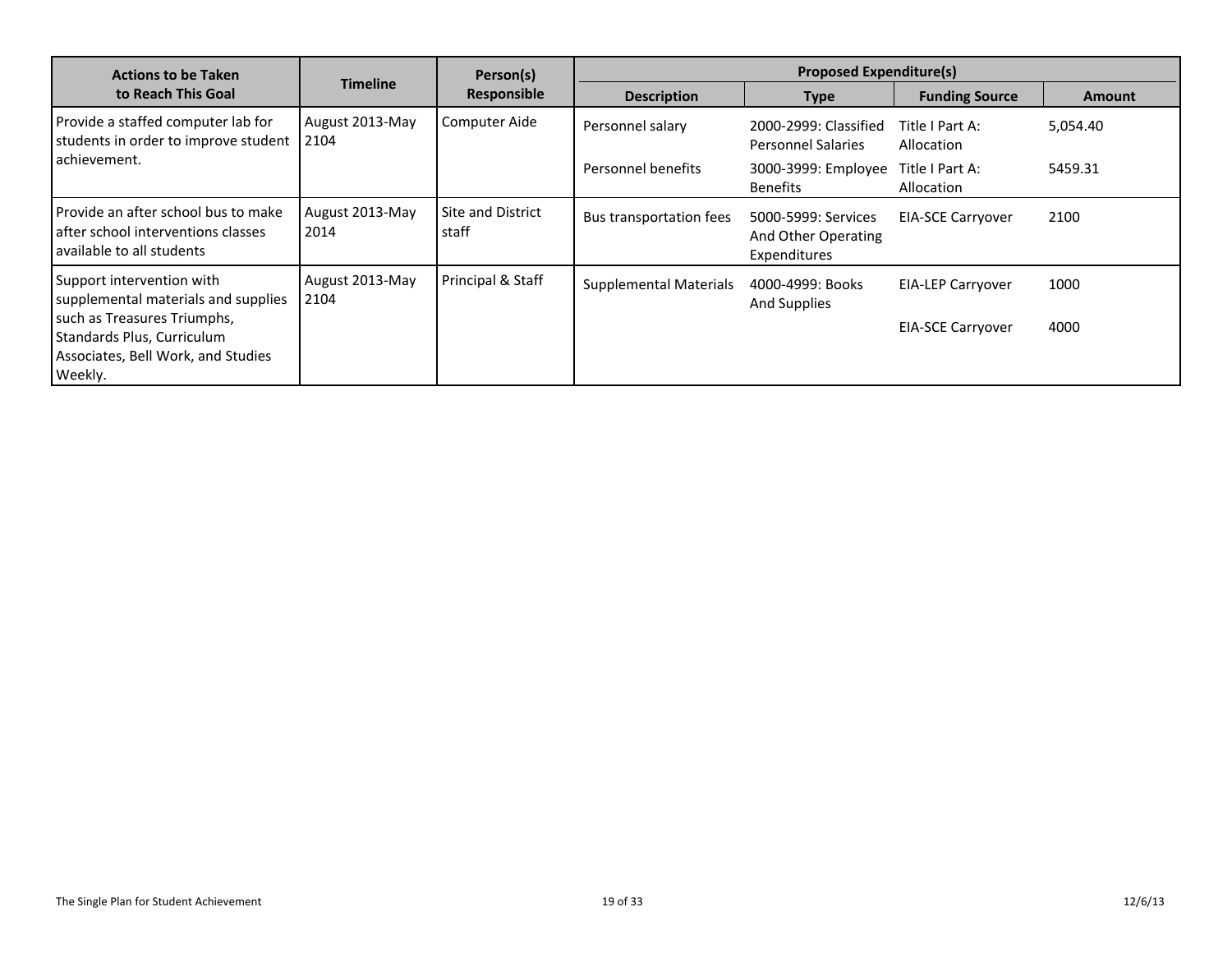#### <span id="page-19-0"></span>**School Goal #2**

The School Site Council has analyzed the academic performance of all student groups and has considered the effectiveness of key elements of the instructional program for students failing to meet academic performance index (API) and adequate yearly progress growth (AYP) targets. As a result, it has adopted the following school goals, related actions, and expenditures to raise the academic performance of students not yet meeting state standards:

| <b>SUBJECT: Math</b>                                                                                                                                                                                                                                                                                                                     |
|------------------------------------------------------------------------------------------------------------------------------------------------------------------------------------------------------------------------------------------------------------------------------------------------------------------------------------------|
| <b>LEA GOAL:</b>                                                                                                                                                                                                                                                                                                                         |
| District Goal #1 - Provide an academic program aligned with the California State Standards that supports all students with an equal opportunity for educational growth and<br>creativity while preparing them for a productive future.                                                                                                   |
| <b>SCHOOL GOAL #2:</b>                                                                                                                                                                                                                                                                                                                   |
| 70% of students in grades 3 to 5 will score proficient or advanced on 3rd trimester benchmark assessments.                                                                                                                                                                                                                               |
| Data Used to Form this Goal:                                                                                                                                                                                                                                                                                                             |
| CST Targets 2012-13 benchmark assessments.                                                                                                                                                                                                                                                                                               |
| Findings from the Analysis of this Data:                                                                                                                                                                                                                                                                                                 |
| Previous Goal - 64.9% to 69.9%. It was successful as we hit the school wide goal at 79.6%. Our white students raised their proficiency level from 67.9% to 84.2%, our SED<br>students raised their proficiency level from 60.5% to 77.1%, and our SWD raised their proficiency level from 50.0% to 64.3%. These are our three subgroups. |
| How the School will Evaluate the Progress of this Goal:                                                                                                                                                                                                                                                                                  |

Compare the 2013 performance data to the 2014 performance data.

| <b>Actions to be Taken</b>                                                                                                                                                                                 |                         | Person(s)        |                    |                                                          |                                                    |               |
|------------------------------------------------------------------------------------------------------------------------------------------------------------------------------------------------------------|-------------------------|------------------|--------------------|----------------------------------------------------------|----------------------------------------------------|---------------|
| to Reach This Goal                                                                                                                                                                                         | <b>Timeline</b>         | Responsible      | <b>Description</b> | Type                                                     | <b>Funding Source</b>                              | <b>Amount</b> |
| Collaboration in all PLC teams,<br>including our SAT team, to review<br>student progress towards state<br>standards and grade level benchmark<br>exams and increase test scores for all<br>l our students. | monthly                 | <b>Staff</b>     | <b>Supplies</b>    | 4000-4999: Books<br><b>And Supplies</b>                  | School and Library<br>Improvement<br>Program Block | 350           |
| Small group intervention within the<br>school day provided by                                                                                                                                              | August 2013-May<br>2014 | Paraprofessional | Personnel salary   | 2000-2999: Classified<br><b>Personnel Salaries</b>       | EIA-SCE Carryover                                  | 941.82        |
| paraprofessional(s) on a regular as<br>I needed basis                                                                                                                                                      |                         |                  | Personnel benefits | 3000-3999: Employee EIA-SCE Carryover<br><b>Benefits</b> |                                                    | 256.1         |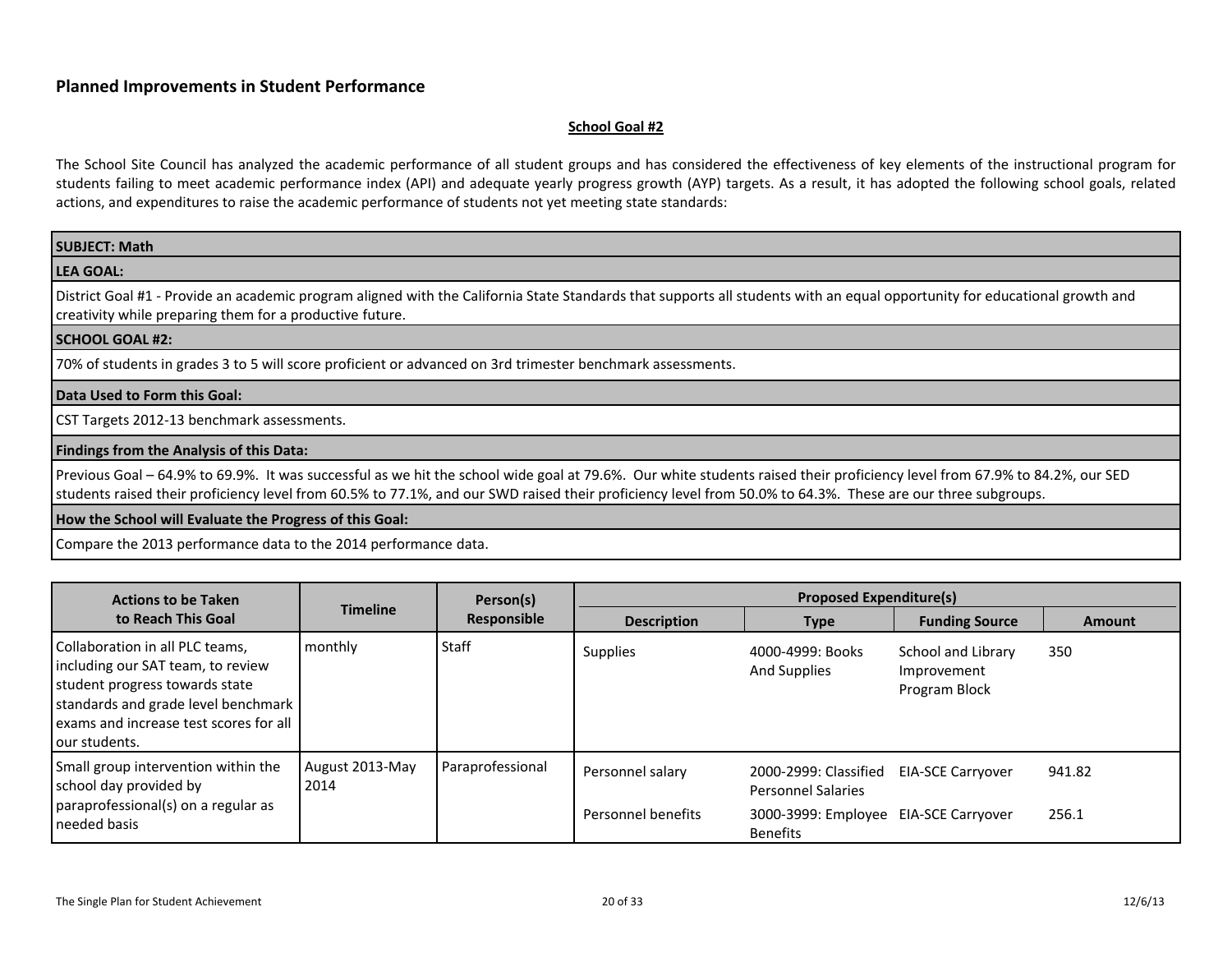| <b>Actions to be Taken</b>                                                                                                                                                                                                                                                                              |                         |             | Person(s)                                                      |                                                            | <b>Proposed Expenditure(s)</b>                     |               |  |
|---------------------------------------------------------------------------------------------------------------------------------------------------------------------------------------------------------------------------------------------------------------------------------------------------------|-------------------------|-------------|----------------------------------------------------------------|------------------------------------------------------------|----------------------------------------------------|---------------|--|
| to Reach This Goal                                                                                                                                                                                                                                                                                      | <b>Timeline</b>         | Responsible | <b>Description</b>                                             | <b>Type</b>                                                | <b>Funding Source</b>                              | <b>Amount</b> |  |
| Provide professional development<br>opportunities and training for areas<br>such as Eno interactive whiteboards,<br>PI, PLC, Math, RTI, AM, Professional<br>Book Study groups, Illuminate,<br>PeaceBuilders, Title I, Aeries,<br>Standards Plus, Common Core, &<br>observations of successful practices | August 2013-May<br>2014 | Staff       | Travel, Registration                                           | 5000-5999: Services<br>And Other Operating<br>Expenditures | School and Library<br>Improvement<br>Program Block | 700           |  |
|                                                                                                                                                                                                                                                                                                         |                         |             | <b>Substitutes</b>                                             | 1000-1999:<br>Certificated<br><b>Personnel Salaries</b>    | Title I Part A:<br>Allocation                      | 100           |  |
|                                                                                                                                                                                                                                                                                                         |                         |             | <b>Benefits</b>                                                | 3000-3999: Employee<br><b>Benefits</b>                     | Title I Part A:<br>Allocation                      | 30            |  |
| Enhance standards based learning<br>with web based learning programs<br>such as Education City, Starfall,<br>Renaissance Place, and other<br>programs to promote learning.                                                                                                                              | August 2013-May<br>2014 | Staff       | School licenses for web<br>based programs &<br>Online software | 5000-5999: Services<br>And Other Operating<br>Expenditures | Title I Part A:<br>Allocation                      | 1500          |  |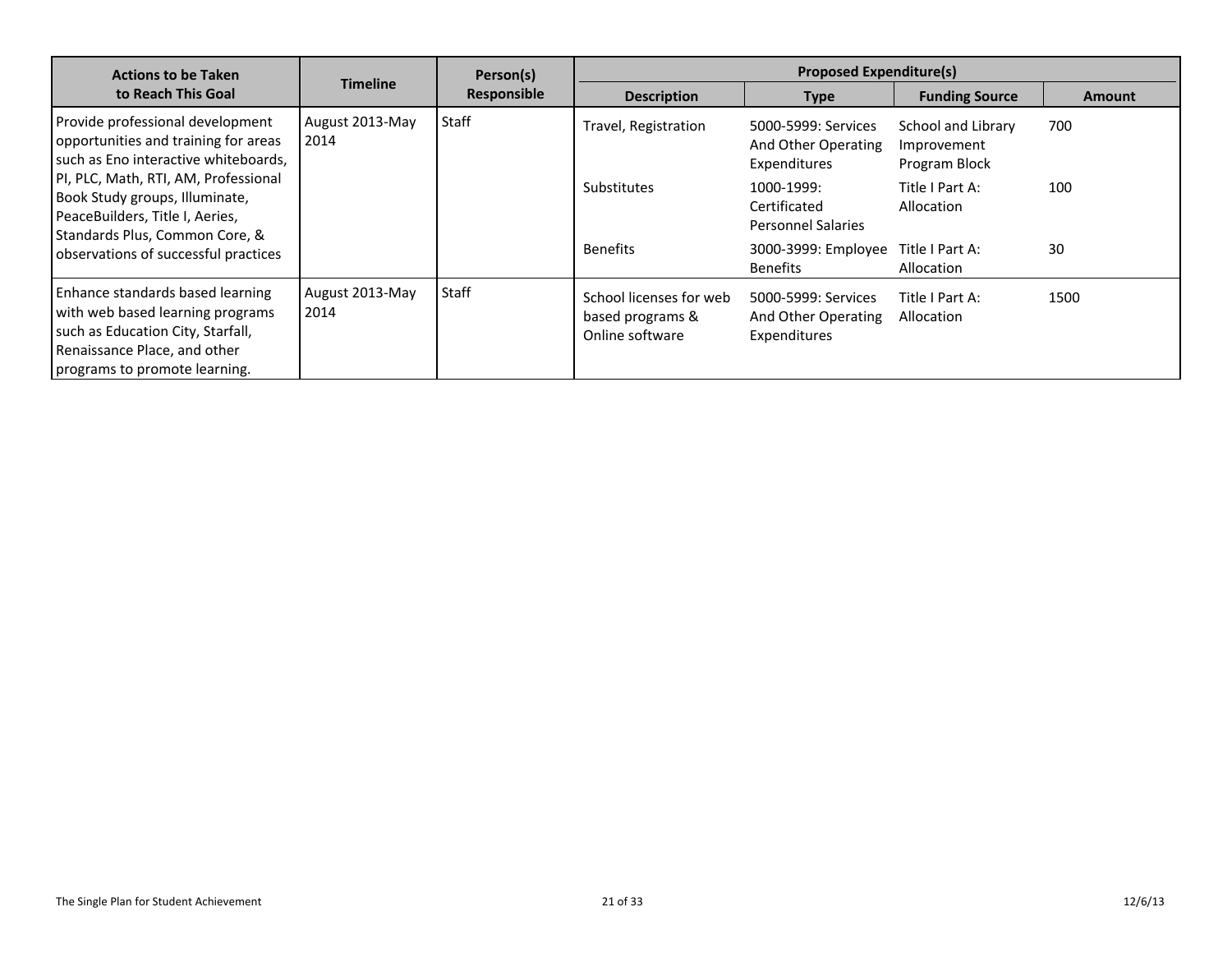#### <span id="page-21-0"></span>**School Goal #3**

The School Site Council has analyzed the academic performance of all student groups and has considered the effectiveness of key elements of the instructional program for students failing to meet academic performance index (API) and adequate yearly progress growth (AYP) targets. As a result, it has adopted the following school goals, related actions, and expenditures to raise the academic performance of students not yet meeting state standards:

| <b>SUBJECT: ELD</b>                                                                                                                                                                                                                                                                                                                                                                                                                                                                                                                                                        |
|----------------------------------------------------------------------------------------------------------------------------------------------------------------------------------------------------------------------------------------------------------------------------------------------------------------------------------------------------------------------------------------------------------------------------------------------------------------------------------------------------------------------------------------------------------------------------|
| <b>LEA GOAL:</b>                                                                                                                                                                                                                                                                                                                                                                                                                                                                                                                                                           |
| District Goal #1 - Provide an academic program aligned with the California State Standards that supports all students with an equal opportunity for educational growth and<br>creativity while preparing them for a productive future.                                                                                                                                                                                                                                                                                                                                     |
| <b>SCHOOL GOAL #3:</b>                                                                                                                                                                                                                                                                                                                                                                                                                                                                                                                                                     |
| English Language Learners will advance one level on the annual CELDT test as measured by the Fall 2014 CELDT test data.                                                                                                                                                                                                                                                                                                                                                                                                                                                    |
| Data Used to Form this Goal:                                                                                                                                                                                                                                                                                                                                                                                                                                                                                                                                               |
| I CELDT assessments                                                                                                                                                                                                                                                                                                                                                                                                                                                                                                                                                        |
| Findings from the Analysis of this Data:                                                                                                                                                                                                                                                                                                                                                                                                                                                                                                                                   |
| It is not known if we achieved our 2012-13 goals for EL (Increase proficiency of all 2nd through 5th grade English Language Learners from 25.0% to at least 30.0% (5% increase)<br>on the English Language Arts section of the STAR testing and increase proficiency from 41.7% to 46.7% (5% increase) on the Mathematics portion of the STAR testing as<br>measured by the CST performance and reported on the Accountability Progress Report.) as our EL population was at 7 students and results were not posted. Therefore, we will<br>keep the same goal for 2013-14. |
| How the School will Evaluate the Progress of this Goal:                                                                                                                                                                                                                                                                                                                                                                                                                                                                                                                    |
|                                                                                                                                                                                                                                                                                                                                                                                                                                                                                                                                                                            |

Compare the 2013 performance data to the 2014 performance data.

| <b>Actions to be Taken</b>                                                                                                                                                                               |                 | Person(s)   | <b>Proposed Expenditure(s)</b> |                                         |                                                      |               |  |
|----------------------------------------------------------------------------------------------------------------------------------------------------------------------------------------------------------|-----------------|-------------|--------------------------------|-----------------------------------------|------------------------------------------------------|---------------|--|
| to Reach This Goal                                                                                                                                                                                       | <b>Timeline</b> | Responsible | <b>Description</b>             | <b>Type</b>                             | <b>Funding Source</b>                                | <b>Amount</b> |  |
| Collaboration in all PLC teams,<br>including our SAT team, to review<br>student progress towards state<br>standards and grade level benchmark<br>exams and increase test scores for all<br>our students. | monthly         | Staff       | <b>Supplies</b>                | 4000-4999: Books<br><b>And Supplies</b> | <b>EIA-LEP Carryover</b><br><b>EIA-SCE Carryover</b> | 250<br>250    |  |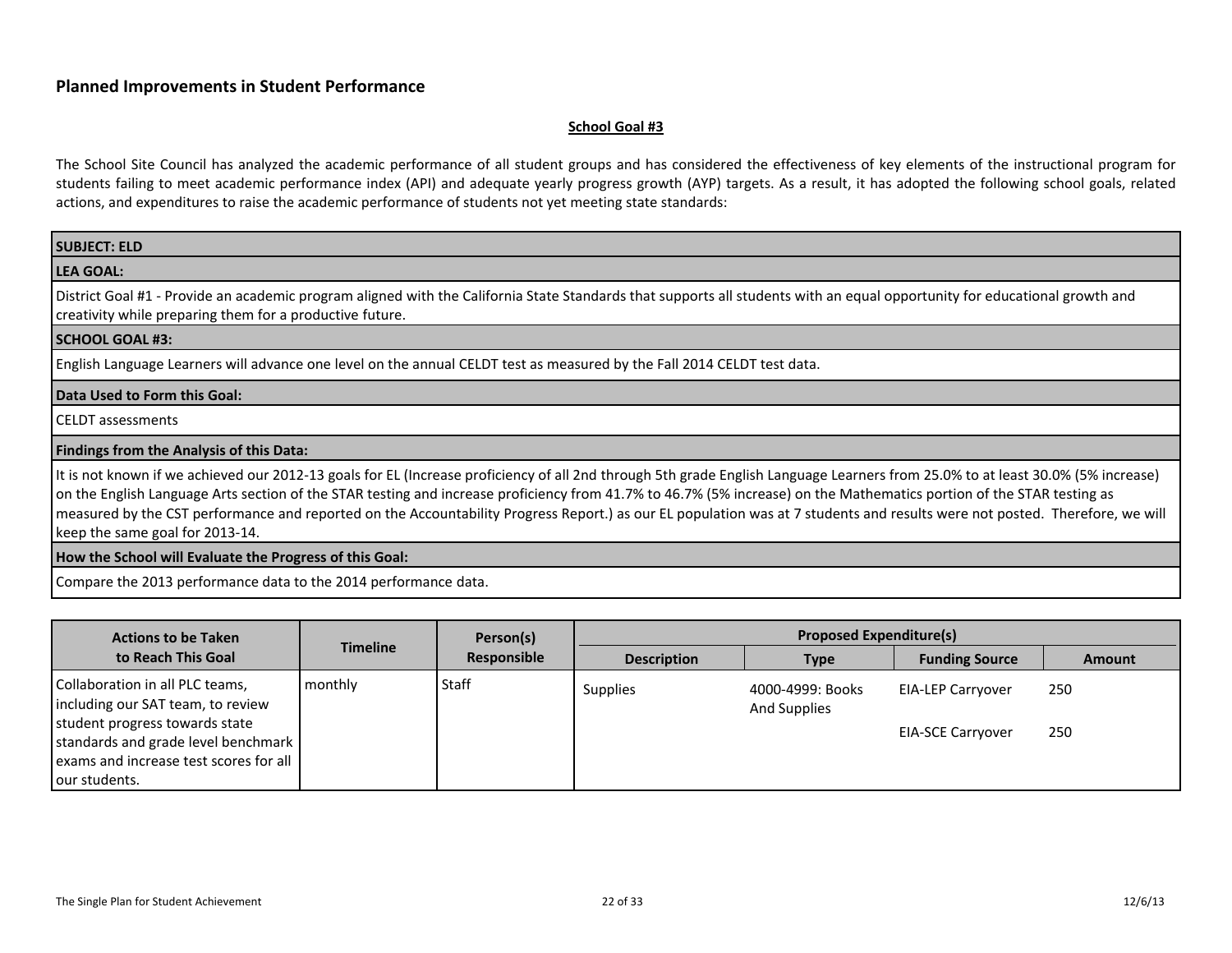| <b>Actions to be Taken</b>                                                                                                                                                     |                         | Person(s)                                |                                        | <b>Proposed Expenditure(s)</b>   |                          |               |
|--------------------------------------------------------------------------------------------------------------------------------------------------------------------------------|-------------------------|------------------------------------------|----------------------------------------|----------------------------------|--------------------------|---------------|
| to Reach This Goal                                                                                                                                                             | <b>Timeline</b>         | Responsible                              | <b>Description</b>                     | <b>Type</b>                      | <b>Funding Source</b>    | <b>Amount</b> |
| Support intervention with<br>supplemental materials and supplies<br>such as Treasures Triumphs,<br>Standards Plus, Curriculum<br>Associates, Bell Work, and Studies<br>Weekly. | August 2013-May<br>2014 | Staff                                    | <b>Supplies</b>                        | 4000-4999: Books<br>And Supplies | <b>EIA-LEP Carryover</b> | 250           |
| A district EL project teacher will<br>provide support through coaching<br>and professional development.                                                                        | August 2013-May<br>2014 | l EL District staff - not<br>a site cost | Personnel salary<br>Personnel benefits |                                  |                          |               |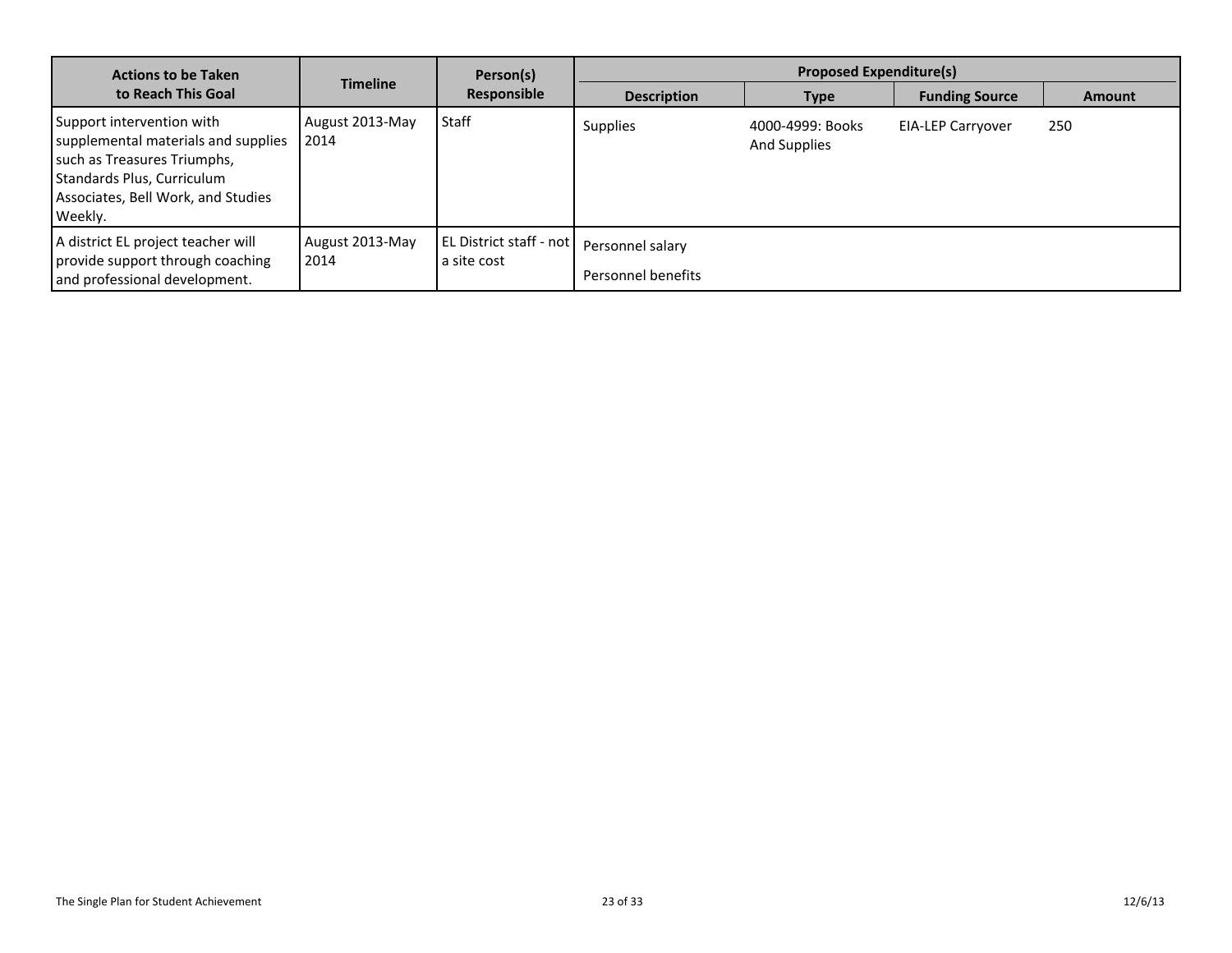#### <span id="page-23-0"></span>**School Goal #4**

| <b>SUBJECT: GATE</b>                                                                                                                                                                                                                   |
|----------------------------------------------------------------------------------------------------------------------------------------------------------------------------------------------------------------------------------------|
| <b>LEA GOAL:</b>                                                                                                                                                                                                                       |
| District Goal #1 - Provide an academic program aligned with the California State Standards that supports all students with an equal opportunity for educational growth and<br>creativity while preparing them for a productive future. |
| <b>SCHOOL GOAL #4:</b>                                                                                                                                                                                                                 |
| During the 2013-14 school year, all Gifted and Talented (GATE) students will achieve advanced as measured by the 3rd trimester benchmark assessments.                                                                                  |
| Data Used to Form this Goal:                                                                                                                                                                                                           |
| Results from the CST state tests and 2012-13 benchmark assessments.                                                                                                                                                                    |
| <b>Findings from the Analysis of this Data:</b>                                                                                                                                                                                        |
| Previous Goal - All GATE students achieved a level of advanced or proficient in their identified academic area, as measured by the California State Test (CST).                                                                        |
| How the School will Evaluate the Progress of this Goal:                                                                                                                                                                                |
| Review the GATE students after the testing in 2014.                                                                                                                                                                                    |

| <b>Actions to be Taken</b>                                                                                          | <b>Timeline</b>         | Person(s)<br>Responsible | <b>Proposed Expenditure(s)</b> |                                                            |                       |               |  |
|---------------------------------------------------------------------------------------------------------------------|-------------------------|--------------------------|--------------------------------|------------------------------------------------------------|-----------------------|---------------|--|
| to Reach This Goal                                                                                                  |                         |                          | <b>Description</b>             | <b>Type</b>                                                | <b>Funding Source</b> | <b>Amount</b> |  |
| Support the GATE program through<br>Battle of the Books (BOB) by                                                    | August 2013-May<br>2014 | Staff                    | Books & Supplies               | 4000-4999: Books<br><b>And Supplies</b>                    | General Fund          | 300           |  |
| providing items such as multiple<br>copies of BOB books, AR books, and<br>Standards Plus as well as<br>competitions |                         |                          | Travel, Registration           | 5000-5999: Services<br>And Other Operating<br>Expenditures | General Fund          | 200           |  |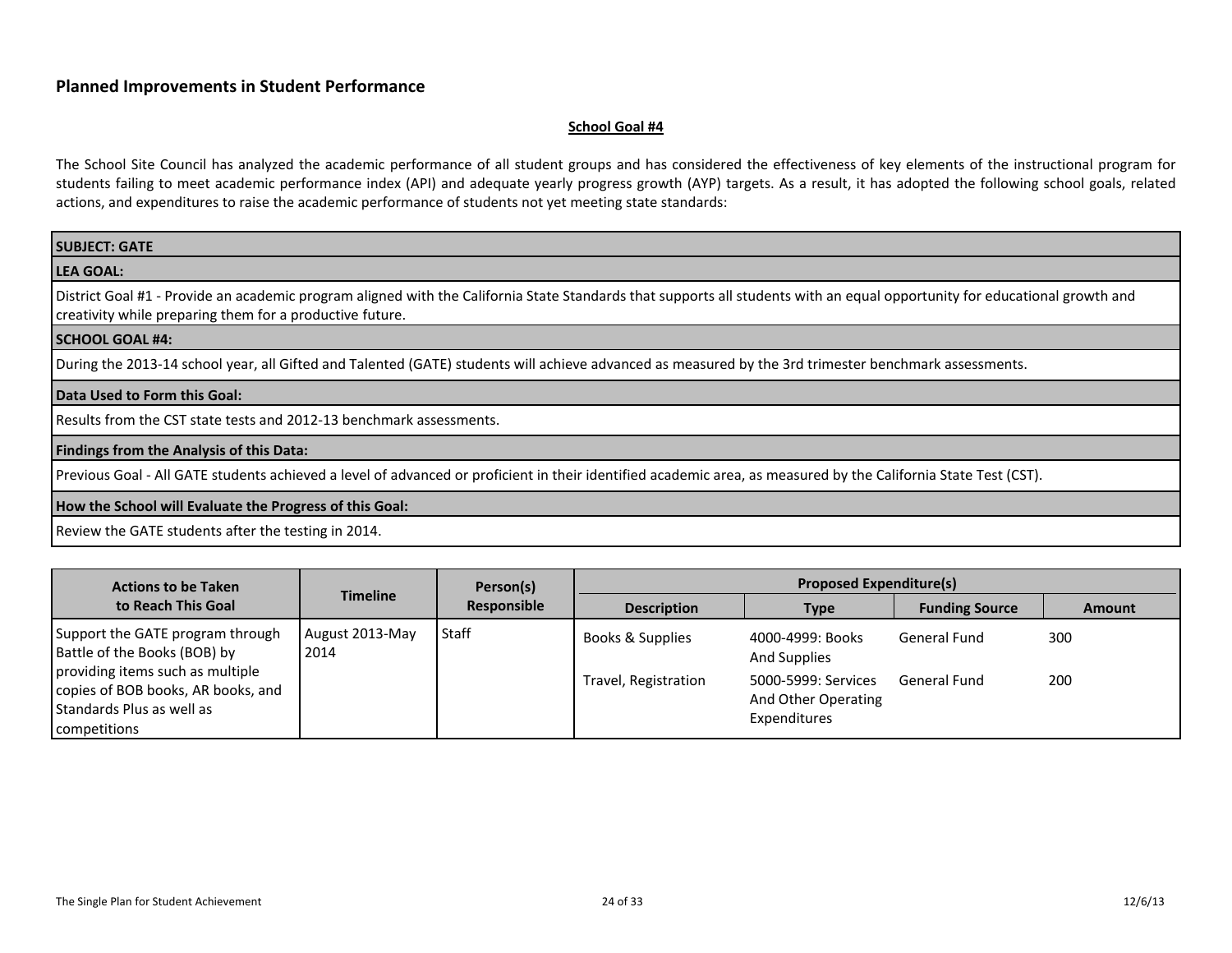#### <span id="page-24-0"></span>**School Goal #5**

| <b>SUBJECT: Library</b>                                                                                                                                                                                                                                                                                                                                                                                                |
|------------------------------------------------------------------------------------------------------------------------------------------------------------------------------------------------------------------------------------------------------------------------------------------------------------------------------------------------------------------------------------------------------------------------|
| <b>LEA GOAL:</b>                                                                                                                                                                                                                                                                                                                                                                                                       |
| District Goal #2 - Provide a variety of staff development opportunities and student programs, strategies, and interventions that maximize the likelihood for student success.                                                                                                                                                                                                                                          |
| SCHOOL GOAL #5:                                                                                                                                                                                                                                                                                                                                                                                                        |
| To instill in students a desire to be life-long readers and to have the ability to search for answers independently in the Media Center. To acquire and maintain a balanced<br>collection of media center resources, which represent a wide range of subjects, levels of difficulty and formats. To provide learning experiences which encourage students to<br>become proficient users of information and technology. |
| Data Used to Form this Goal:                                                                                                                                                                                                                                                                                                                                                                                           |
| <b>STAR Reading assessments.</b>                                                                                                                                                                                                                                                                                                                                                                                       |
| <b>Findings from the Analysis of this Data:</b>                                                                                                                                                                                                                                                                                                                                                                        |
| 2012-13 STAR Reading shows that the mean GEs at the end of the year, by class, were as follows: Grade 1: 2.0 and 1.7, Grade 2: 2.4, Grade 3:4.0, Grade 4: 5.6, and Grade 5: 5.6.<br>Students are meeting their goals using the materials in the library.                                                                                                                                                               |
| How the School will Evaluate the Progress of this Goal:                                                                                                                                                                                                                                                                                                                                                                |
| Compare the 2013-14 STAR Reading assessments with the 2012-13.                                                                                                                                                                                                                                                                                                                                                         |

| <b>Actions to be Taken</b>                                                             |                         | Person(s)                   | <b>Proposed Expenditure(s)</b> |                                         |                                                    |               |  |
|----------------------------------------------------------------------------------------|-------------------------|-----------------------------|--------------------------------|-----------------------------------------|----------------------------------------------------|---------------|--|
| to Reach This Goal                                                                     | Timeline                | Responsible                 | <b>Description</b>             | <b>Type</b>                             | <b>Funding Source</b>                              | <b>Amount</b> |  |
| Provide adequate books to support<br>existing programs such as<br>Accelerated Reading. | August 2013-May<br>2014 | Library Media<br>Specialist | <b>Books</b>                   | 4000-4999: Books<br><b>And Supplies</b> | School and Library<br>Improvement<br>Program Block | 1500          |  |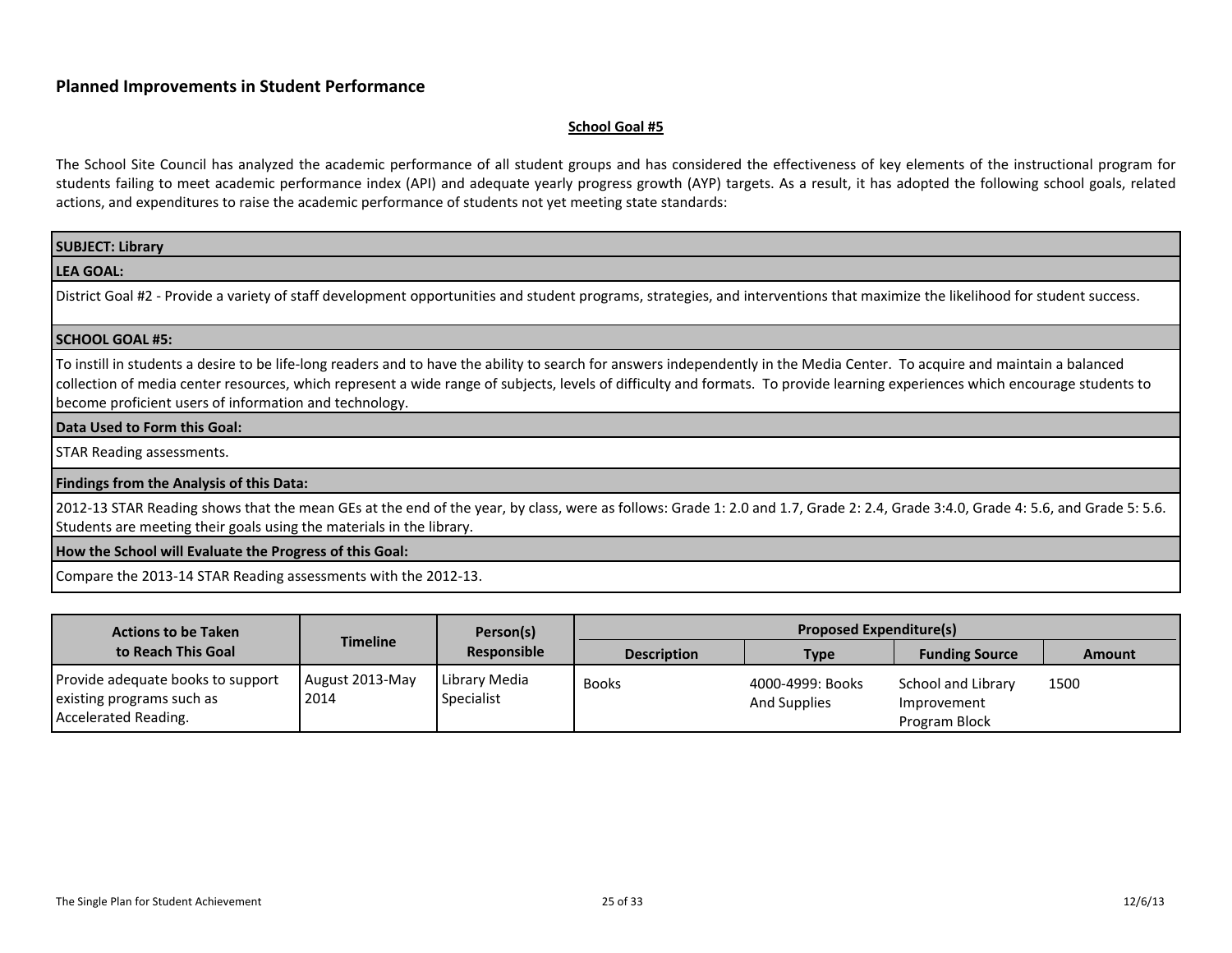#### <span id="page-25-0"></span>**School Goal #6**

| SUBJECT: Climate                                                                                                                                                                                                                                                                                                                                   |
|----------------------------------------------------------------------------------------------------------------------------------------------------------------------------------------------------------------------------------------------------------------------------------------------------------------------------------------------------|
| <b>LEA GOAL:</b>                                                                                                                                                                                                                                                                                                                                   |
| District Goal #3 - Provide safe, drug-free, well maintained, culturally sensitive, and adequately equipped schools to ensure a positive learning environment.                                                                                                                                                                                      |
| <b>SCHOOL GOAL #6:</b>                                                                                                                                                                                                                                                                                                                             |
| Decrease the number of off campus suspensions from the Aeries Assertive Discipline Log by a minimum of 10% from 13 suspensions in the 2012-13 school year to 12 or less<br>suspensions in the 2013-14 school year. Provide a variety of positive incentives to motivate student performance academically, behaviorally, and with their attendance. |
| Data Used to Form this Goal:                                                                                                                                                                                                                                                                                                                       |
| Aeries Database, Attendance Percentages, and General School Climate                                                                                                                                                                                                                                                                                |
| Findings from the Analysis of this Data:                                                                                                                                                                                                                                                                                                           |
| Previous Goal – from 19 in 2011-12 to 17 or less in 2012-13 (10% decrease) $\approx$ 30%<br>Previous Goal – met at PeaceBuilder Assemblies                                                                                                                                                                                                         |
| How the School will Evaluate the Progress of this Goal:                                                                                                                                                                                                                                                                                            |
| Compare the data from 2012-13 to the data in 2013-14 and focus on positive activities and incentives for students                                                                                                                                                                                                                                  |

| <b>Actions to be Taken</b>                                                                                                                                                           |                         | Person(s)<br>Responsible | <b>Proposed Expenditure(s)</b> |                                                                                |                               |               |  |
|--------------------------------------------------------------------------------------------------------------------------------------------------------------------------------------|-------------------------|--------------------------|--------------------------------|--------------------------------------------------------------------------------|-------------------------------|---------------|--|
| to Reach This Goal                                                                                                                                                                   | <b>Timeline</b>         |                          | <b>Description</b>             | <b>Type</b>                                                                    | <b>Funding Source</b>         | <b>Amount</b> |  |
| Support students through counseling<br>services focused on programs such as 2014<br>STEPS TO RESPECT and SECOND STEP                                                                 | August 2013-May         | <b>Counselor</b>         | Personnel salary               | 1000-1999:<br>Certificated<br><b>Personnel Salaries</b>                        | LCFF-ED                       |               |  |
| curriculum.                                                                                                                                                                          |                         |                          | Personnel benefits             | 3000-3999: Employee LCFF-ED<br><b>Benefits</b>                                 |                               |               |  |
| Standards based assemblies to teach<br>concepts in a different format<br>addressing different learning styles<br>focusing on academic achievement<br>and promoting positive behavior | August 2013-May<br>2014 | Principal                | Contracts                      | 5800:<br>Professional/Consulti<br>ng Services And<br>Operating<br>Expenditures | Title I Part A:<br>Allocation | 500           |  |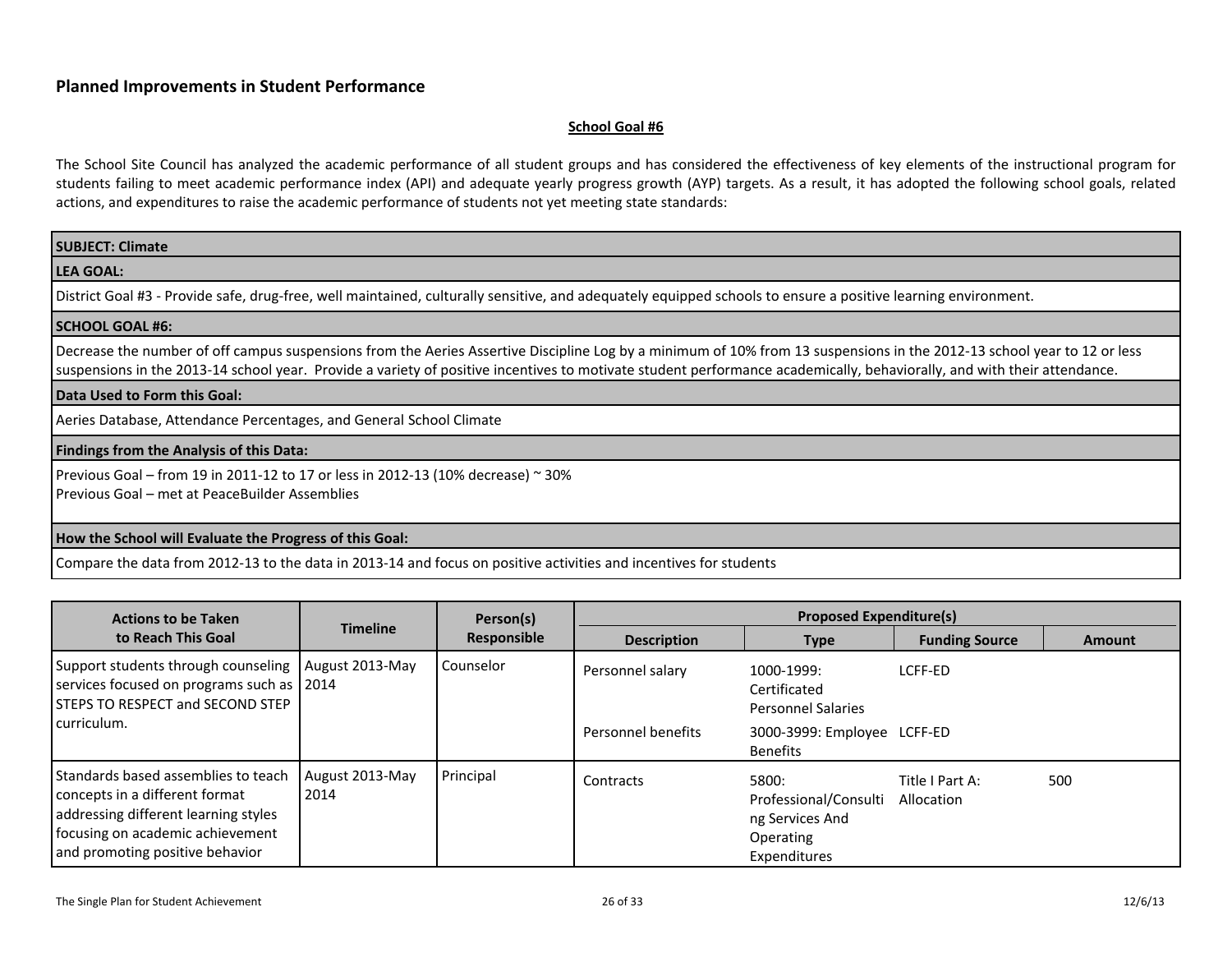| <b>Actions to be Taken</b>                                                                                                                              |                         | Person(s)<br>Responsible               | <b>Proposed Expenditure(s)</b>                             |                                                            |                                                    |               |  |
|---------------------------------------------------------------------------------------------------------------------------------------------------------|-------------------------|----------------------------------------|------------------------------------------------------------|------------------------------------------------------------|----------------------------------------------------|---------------|--|
| to Reach This Goal                                                                                                                                      | <b>Timeline</b>         |                                        | <b>Description</b>                                         | <b>Type</b>                                                | <b>Funding Source</b>                              | <b>Amount</b> |  |
| Promote school attendance,<br>academic achievement, and positive                                                                                        | monthly                 | Principal, Clerk II                    | Personnel salary                                           | 2000-2999: Classified<br><b>Personnel Salaries</b>         | Title I Part A:<br>Allocation                      | 3964.57       |  |
| behavior through rewards, programs<br>& assemblies for students.                                                                                        |                         |                                        | Personnel benefits                                         | 3000-3999: Employee<br><b>Benefits</b>                     | Title I Part A:<br>Allocation                      | 4877.03       |  |
|                                                                                                                                                         |                         |                                        | supplies (tags, chains,<br>certificates & other<br>rewards | 4000-4999: Books<br>And Supplies                           | School and Library<br>Improvement<br>Program Block | 2500          |  |
| Conduct annual Title I school<br>climate/safety survey                                                                                                  | annually                | principal                              | Paper/toner                                                | 4000-4999: Books<br><b>And Supplies</b>                    | Title I Part A: Parent<br>Involvement              | 250           |  |
| Support hands-on learning on<br>standards based educational field<br>trips such as Sand Canyon, I'm going                                               | August 2013-May<br>2014 | Principal                              | Transportation &<br>Registration                           | 5000-5999: Services<br>And Other Operating<br>Expenditures | Title I Part A:<br>Allocation                      | 1000          |  |
| to college, the Mission Field Trip, and<br>other field trips. This is due to our<br>high number of Socioeconomically<br>Disadvantaged (SED) and English |                         |                                        | Transportation &<br>Registration                           | 5000-5999: Services<br>And Other Operating<br>Expenditures | <b>EIA-LEP Carryover</b>                           | 250           |  |
| Learners having decreased<br>opportunities for culturally enriching<br>educational experiences.                                                         |                         |                                        | Transportation &<br>Registration                           | 5000-5999: Services<br>And Other Operating<br>Expenditures | School and Library<br>Improvement<br>Program Block | 1000          |  |
|                                                                                                                                                         |                         |                                        | Transportation &<br>Registration                           | 5000-5999: Services<br>And Other Operating<br>Expenditures | <b>EIA-SCE Carryover</b>                           | 750           |  |
| Transitioning our 5th graders from<br>Inyokern to Middle School by having<br>visits to Middle School.                                                   | Spring                  | Principal & TEacher                    | Transportation                                             | 5000-5999: Services<br>And Other Operating<br>Expenditures | School and Library<br>Improvement<br>Program Block | 125           |  |
| Promote positive school climate and<br>culture with our student council and<br>spirit days, clubs, and other activities                                 | August 2013-May<br>2014 | Principal & Student<br>Council Advisor | Substitutes                                                | 1000-1999:<br>Certificated<br><b>Personnel Salaries</b>    | School and Library<br>Improvement<br>Program Block | 100           |  |
|                                                                                                                                                         |                         |                                        | <b>Supplies</b>                                            | 4000-4999: Books<br><b>And Supplies</b>                    | School and Library<br>Improvement<br>Program Block | 200           |  |
|                                                                                                                                                         |                         |                                        | Transportation &<br>Registration                           | 5000-5999: Services<br>And Other Operating<br>Expenditures | School and Library<br>Improvement<br>Program Block | 350           |  |
|                                                                                                                                                         |                         |                                        | <b>Benefits</b>                                            | 3000-3999: Employee<br><b>Benefits</b>                     | School and Library<br>Improvement<br>Program Block | 30            |  |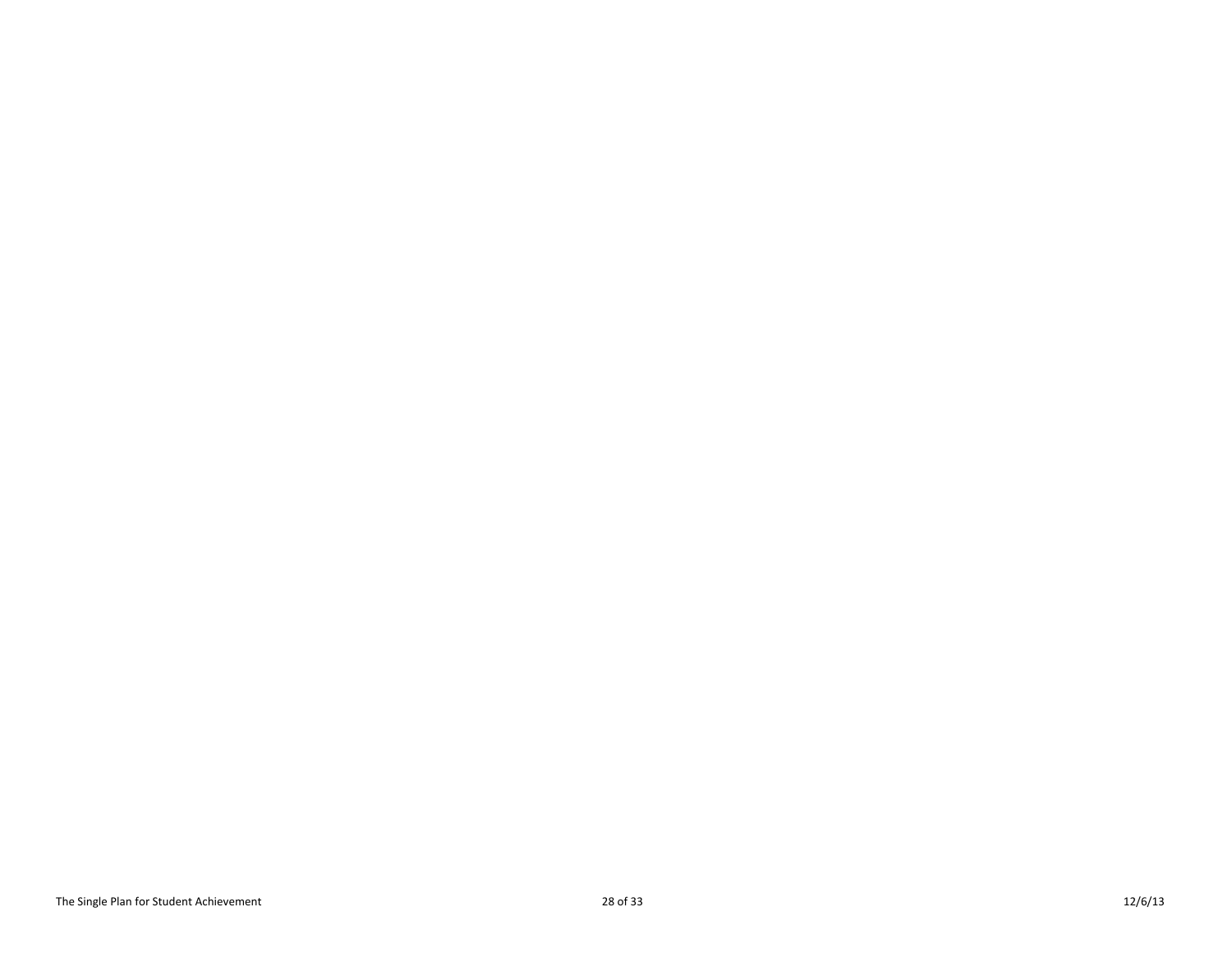#### <span id="page-28-0"></span>**School Goal #7**

The School Site Council has analyzed the academic performance of all student groups and has considered the effectiveness of key elements of the instructional program for students failing to meet academic performance index (API) and adequate yearly progress growth (AYP) targets. As a result, it has adopted the following school goals, related actions, and expenditures to raise the academic performance of students not yet meeting state standards:

#### **SUBJECT: Parent & Community Involvement**

#### **LEA GOAL:**

District Goal #4 - Opportunities for community input and involvement shall be emphasized through communication of goals, activities and accomplishments in order to enrich the educational experience of all students.

#### **SCHOOL GOAL #7:**

Continue with Parent communication using the auto-dialer, monthly newsletters, and calendars. This year we will try to have some documents translated to reach our nine Spanish speaking families.

Increase parent access to core materials and technology designed to support student learning at home by continuing to have family nights every Trimester. Obtain 80% or higher family participation rate on the 2014 Title I Annual Survey. Have selected school-wide documents sent home in both English and Spanish. Monitor our EL students and have an ELAC meeting at Inyokern as appropriate.

#### **Data Used to Form this Goal:**

Evaluate annual parent survey.

#### **Findings from the Analysis of this Data:**

We did not meet our goal of one family night per trimester; dates are set for this year. We had 92% return on the 2013, annual Title I Survey. A small number of documents were translated. Our EL population is too small to warrant having an ELAC meeting. If our EL population grows, this will happen.

#### **How the School will Evaluate the Progress of this Goal:**

Continue to review appropriate data.

| <b>Actions to be Taken</b>                                                                             |                           | Person(s)<br>Responsible | <b>Proposed Expenditure(s)</b>                            |                                                                           |                                       |               |  |
|--------------------------------------------------------------------------------------------------------|---------------------------|--------------------------|-----------------------------------------------------------|---------------------------------------------------------------------------|---------------------------------------|---------------|--|
| to Reach This Goal                                                                                     | <b>Timeline</b>           |                          | <b>Description</b>                                        | Type                                                                      | <b>Funding Source</b>                 | <b>Amount</b> |  |
| Foster family involvement in school<br>through programs such as Back to<br>School, Open House, Holiday | August 2013 - May<br>2014 | <b>Staff</b>             | Supplies, paper, toner & 4000-4999: Books<br>refreshments | <b>And Supplies</b>                                                       | Title I Part A: Parent<br>Involvement | 578           |  |
| Programs, SSC, Parent Teacher<br>Conferences, and Family Nights.                                       |                           |                          | Child Care from Other<br><b>Classified Salaries</b>       | 2000-2999: Classified Title I Part A: Parent<br><b>Personnel Salaries</b> | Involvement                           | - 75          |  |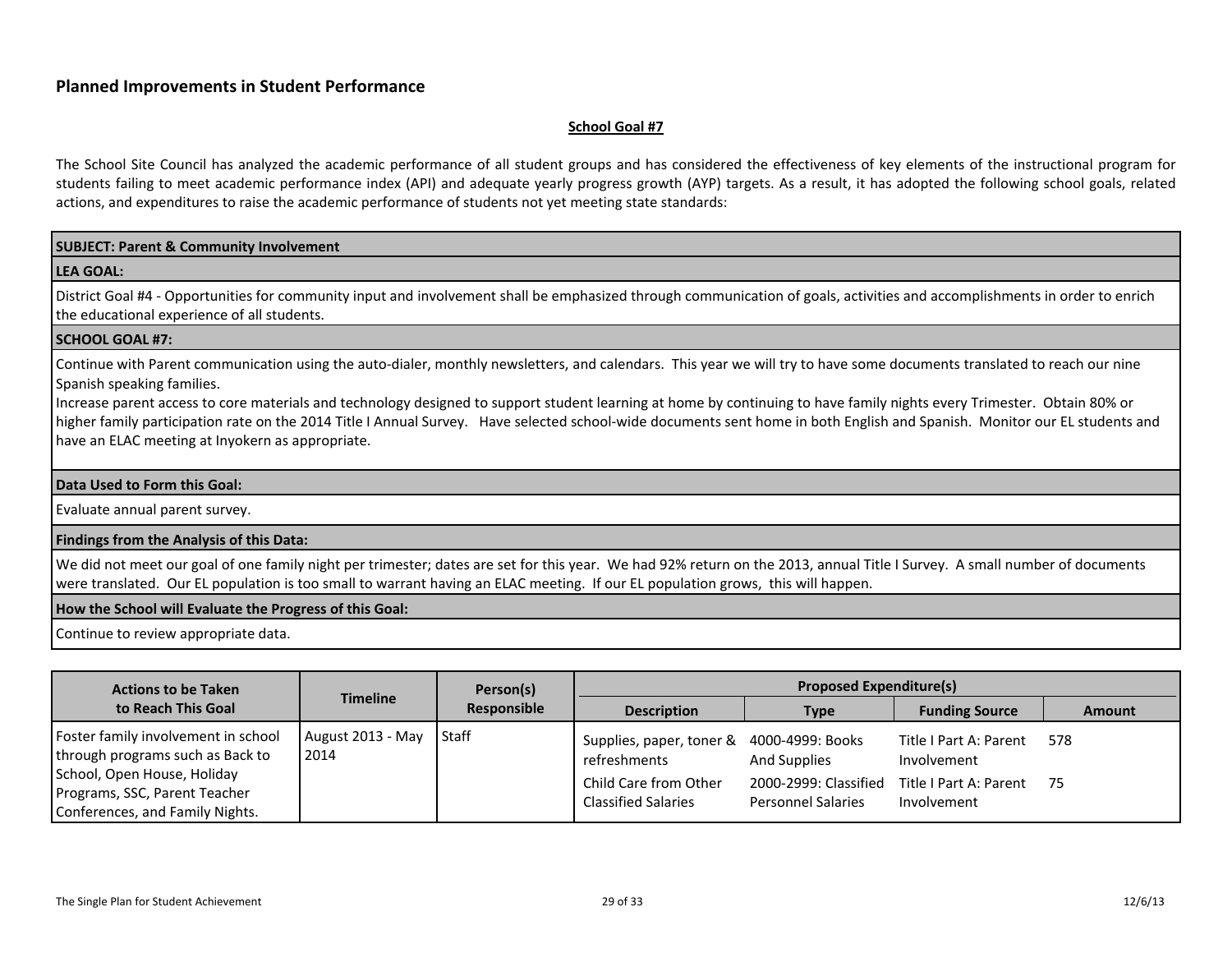| <b>Actions to be Taken</b>                                                                                                                                                                                    |                           | Person(s)          | <b>Proposed Expenditure(s)</b>                                                                                         |                                                                                                 |                                                                                       |                    |
|---------------------------------------------------------------------------------------------------------------------------------------------------------------------------------------------------------------|---------------------------|--------------------|------------------------------------------------------------------------------------------------------------------------|-------------------------------------------------------------------------------------------------|---------------------------------------------------------------------------------------|--------------------|
| to Reach This Goal                                                                                                                                                                                            | <b>Timeline</b>           | <b>Responsible</b> | <b>Description</b>                                                                                                     | <b>Type</b>                                                                                     | <b>Funding Source</b>                                                                 | Amount             |
| Provide homework folders for all<br>students to improve school to home<br>communication and homework<br>completion. for all students to<br>improve school to home<br>communication and homework<br>completion | Yearly                    | Principal & Staff  | <b>Supplies</b><br><b>Supplies</b>                                                                                     | 4000-4999: Books<br>And Supplies<br>4000-4999: Books<br>And Supplies                            | Title I Part A:<br>Allocation<br><b>EIA-SCE Carryover</b>                             | 150<br>100         |
| Promote communication to parents<br>through newsletters and monthly<br>calendars                                                                                                                              | August 2013 - May<br>2014 | Principal & Clerk  | Paper, toner, and other<br>supplies<br>Home & School<br>Communication<br><b>Newsletters</b><br>Paper, toner, and other | 4000-4999: Books<br><b>And Supplies</b><br>4000-4999: Books<br>And Supplies<br>4000-4999: Books | Title I Part A:<br>Allocation<br><b>EIA-SCE Carryover</b><br><b>EIA-LEP Carryover</b> | 2000<br>250<br>250 |
| Provide each family with annual<br>magnetic calendar to promote home<br>to school communication                                                                                                               | Yearly                    | Principal          | supplies<br>Calendar<br>Calendar                                                                                       | And Supplies<br>4000-4999: Books<br><b>And Supplies</b><br>4000-4999: Books<br>And Supplies     | Title I Part A:<br>Allocation<br><b>EIA-SCE Carryover</b>                             | 150<br>100         |
| New and updated Safety, Emergency<br>and First Aid supplies                                                                                                                                                   | August 2013 - May<br>2014 | Principal & Staff  | <b>Supplies</b>                                                                                                        | 4000-4999: Books<br>And Supplies                                                                | School and Library<br>Improvement<br>Program Block                                    | 350                |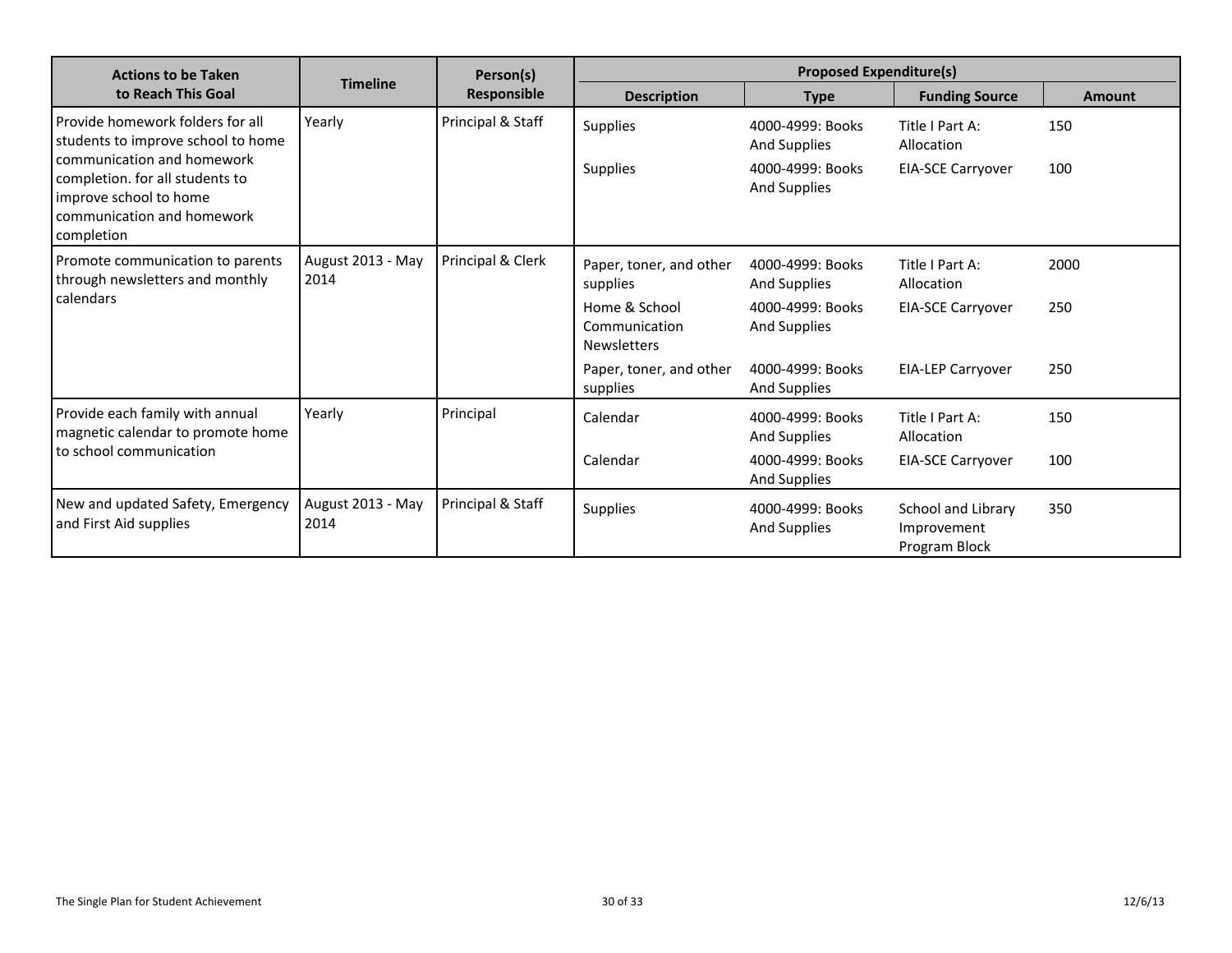# **Centralized Services for Planned Improvements in Student Performance**

The following actions and related expenditures support this site program goal and will be performed as a centralized service. Note: the total amount for each categorical program in this section must be aligned with the Consolidated Application.

#### **Centralized Services for Planned Improvements in Student Performance**

| SUBJECT: Centralized Services for Planned Improvements in Student Performance in English Language Arts and Math |
|-----------------------------------------------------------------------------------------------------------------|
| <b>SCHOOL GOAL #1:</b>                                                                                          |
| Provide support services to improve classroom instruction and meet the needs of parents and students            |

<span id="page-30-0"></span>

| <b>Actions to be Taken</b>                                   |                 | Person(s)                  | <b>Proposed Expenditure(s)</b>                       |                                                            |                       |               |
|--------------------------------------------------------------|-----------------|----------------------------|------------------------------------------------------|------------------------------------------------------------|-----------------------|---------------|
| to Reach This Goal                                           | <b>Timeline</b> | <b>Responsible</b>         | <b>Description</b>                                   | <b>Type</b>                                                | <b>Funding Source</b> | <b>Amount</b> |
| Provide translation services and EL<br>August-May<br>support |                 | EIA-LEP Project<br>Teacher | <b>EIA-LEP Teacher Salary</b>                        | 1000-1999:<br>Certificated<br><b>Personnel Salaries</b>    | LCFF-EL               | 1,701.18      |
|                                                              |                 |                            | EIA-LEP Teacher Benefits 3000-3999: Employee LCFF-EL | <b>Benefits</b>                                            |                       | 480.44        |
|                                                              |                 |                            | <b>Translator Salaries</b>                           | 2000-2999: Classified LCFF-EL<br><b>Personnel Salaries</b> |                       | 1,904.17      |
|                                                              |                 |                            | <b>Translator Benefits</b>                           | 3000-3999: Employee LCFF-EL<br><b>Benefits</b>             |                       | 1,734.04      |
|                                                              |                 |                            | <b>Translator Mileage</b>                            | 5000-5999: Services<br>And Other Operating<br>Expenditures | LCFF-EL               | 70.89         |
| <b>Elementary Counselor</b>                                  | August-May      | Principal and<br>Counselor | <b>Elementary Counselor</b><br>Salary                | 1000-1999:<br>Certificated<br><b>Personnel Salaries</b>    | LCFF-ED               | 5,155.14      |
|                                                              |                 |                            | <b>Elementary Counselor</b><br><b>Benefits</b>       | 3000-3999: Employee LCFF-ED<br><b>Benefits</b>             |                       | 1,894.60      |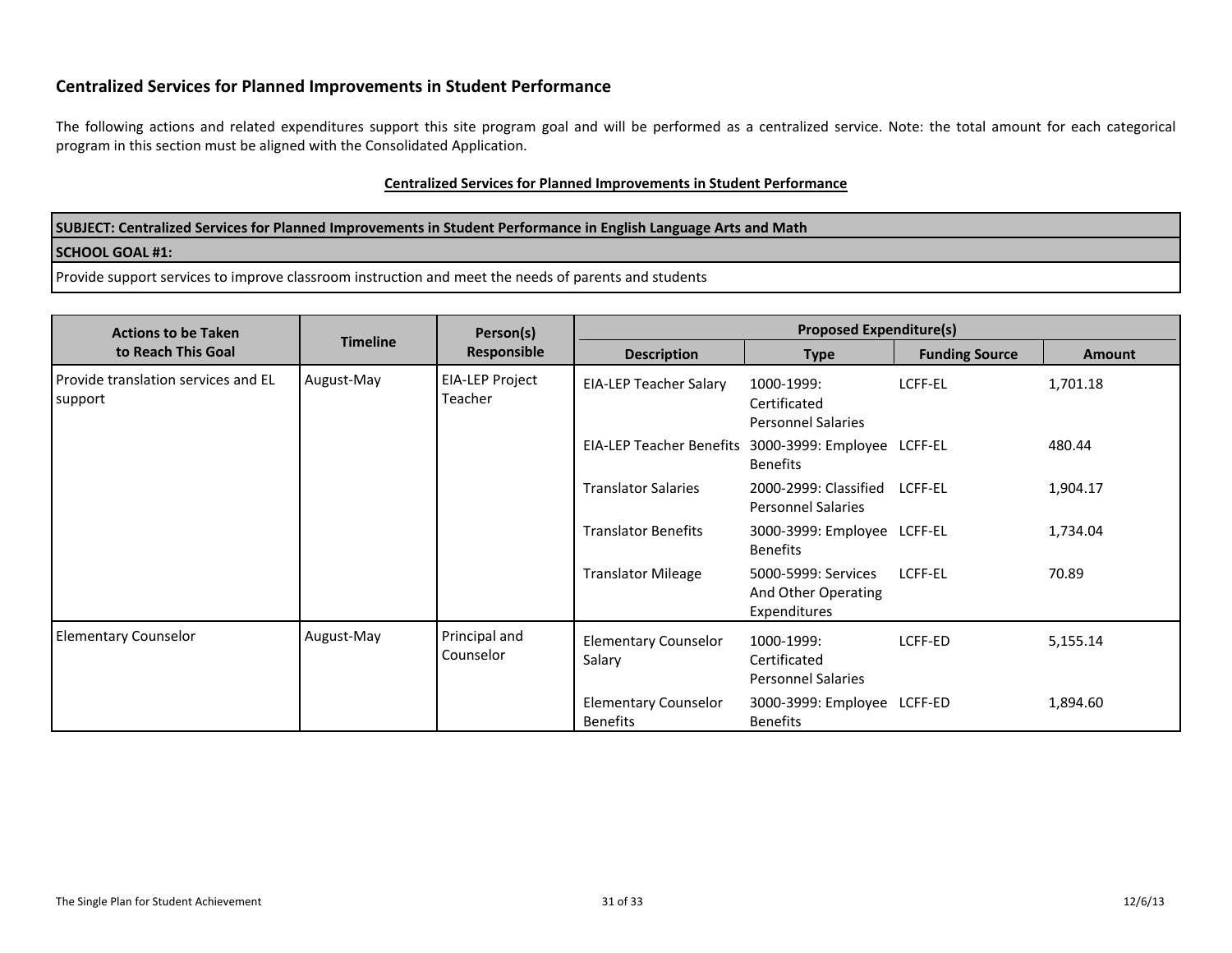# <span id="page-31-0"></span>**Summary of Expenditures in this Plan**

# <span id="page-31-1"></span>**Total Allocations and Expenditures by Funding Source**

| <b>Total Allocations by Funding Source</b>                                              |        |          |  |  |  |  |  |
|-----------------------------------------------------------------------------------------|--------|----------|--|--|--|--|--|
| <b>Allocation</b><br><b>Balance (Allocations-Expenditures)</b><br><b>Funding Source</b> |        |          |  |  |  |  |  |
| School and Library Improvement                                                          | 11,278 | 1,073.00 |  |  |  |  |  |
| Title I Part A: Allocation                                                              | 74,157 | 1,760.08 |  |  |  |  |  |
| Title I Part A: Parent Involvement                                                      | 903    | 0.00     |  |  |  |  |  |
| Title I Part A: Professional Development                                                |        | 0.00     |  |  |  |  |  |
| <b>EIA-SCE Carryover</b>                                                                | 12,598 | 2,655.16 |  |  |  |  |  |
| LCFF-ED                                                                                 | 0      | 0.00     |  |  |  |  |  |
| LCFF-EL                                                                                 | 2,788  | 2,788.00 |  |  |  |  |  |

| <b>Total Expenditures by Funding Source</b>        |           |  |  |  |  |
|----------------------------------------------------|-----------|--|--|--|--|
| <b>Total Expenditures</b><br><b>Funding Source</b> |           |  |  |  |  |
| <b>EIA-LEP Carryover</b>                           | 2,000.00  |  |  |  |  |
| <b>EIA-SCE Carryover</b>                           | 9,942.84  |  |  |  |  |
| <b>General Fund</b>                                | 500.00    |  |  |  |  |
| School and Library Improvement Program Block       | 10,205.00 |  |  |  |  |
| Title I Part A: Allocation                         | 72,396.92 |  |  |  |  |
| Title I Part A: Parent Involvement                 | 903.00    |  |  |  |  |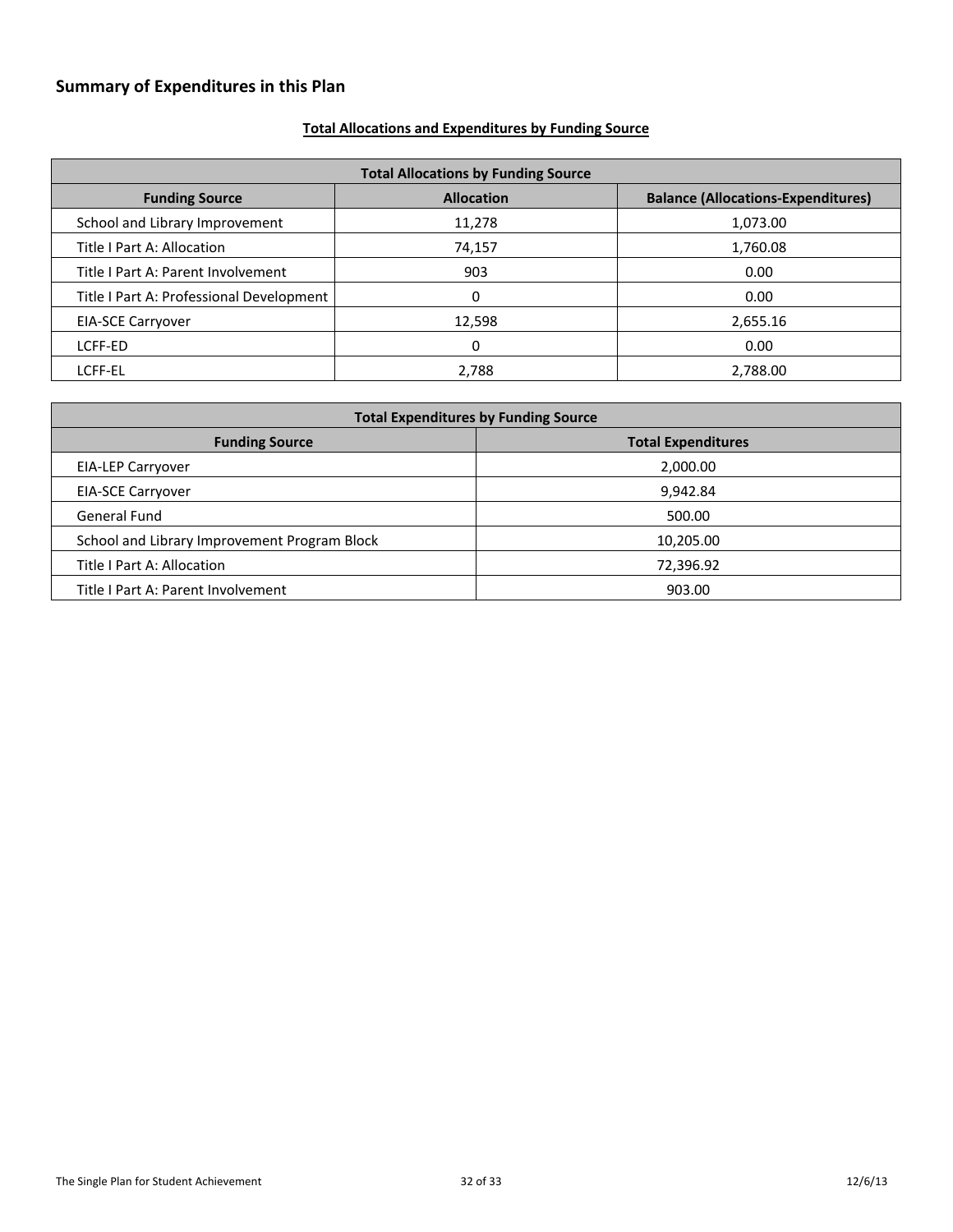# <span id="page-32-0"></span>**School Site Council Membership**

California Education Code describes the required composition of the School Site Council (SSC). The SSC shall be composed of the principal and representatives of: teachers selected by teachers at the school; other school personnel selected by other school personnel at the school; parents of pupils attending the school selected by such parents; and, in secondary schools, pupils selected by pupils attending the school. The current make-up of the SSC is as follows:

| <b>Name of Members</b>               | Principal          | Classroom<br>Teacher | School Staff<br>Other | Community<br>Parent or<br>Member | Secondary<br><b>Students</b> |
|--------------------------------------|--------------------|----------------------|-----------------------|----------------------------------|------------------------------|
| Bonnie Kaufman                       | [X]                |                      |                       |                                  | [ ]                          |
| Tami Piatt                           | [ ]                | $[{\sf X}]$          |                       |                                  |                              |
| Patty Jacobson                       | - 1                | $[{\sf X}]$          |                       |                                  | L.                           |
| Joan Worley                          |                    | [X]                  |                       |                                  |                              |
| Dawn Farrell                         | $\Box$             |                      | $[{\sf X}]$           | $\overline{\phantom{a}}$         | $\Box$                       |
| Daniel Mouw                          | 81                 |                      | ้ 1                   | $[{\sf X}]$                      | $[\; \; ]$                   |
| Lisa Hall                            | $\left[ \ \right]$ |                      |                       | $[{\sf X}]$                      | ן ו                          |
| Amber Bow                            | [ ]                |                      | H                     | $[{\sf X}]$                      | ן ו                          |
| Andrea Costable                      | [ ]                |                      | 81                    | $[{\sf X}]$                      | $[\,\,]$                     |
| Julie Ann Pennix                     | $\Box$             |                      |                       | [X]                              | [ ]                          |
| Numbers of members of each category: | 1                  | 3                    | 1                     | 5                                |                              |

At elementary schools, the school site council must be constituted to ensure parity between (a) the principal, classroom teachers, and other school personnel, and (b) parents of students attending the school or other community members. Classroom teachers must comprise a majority of persons represented under section (a). At secondary schools there must be, in addition, equal numbers of parents or other community members selected by parents, and students. Members must be selected by their peer group.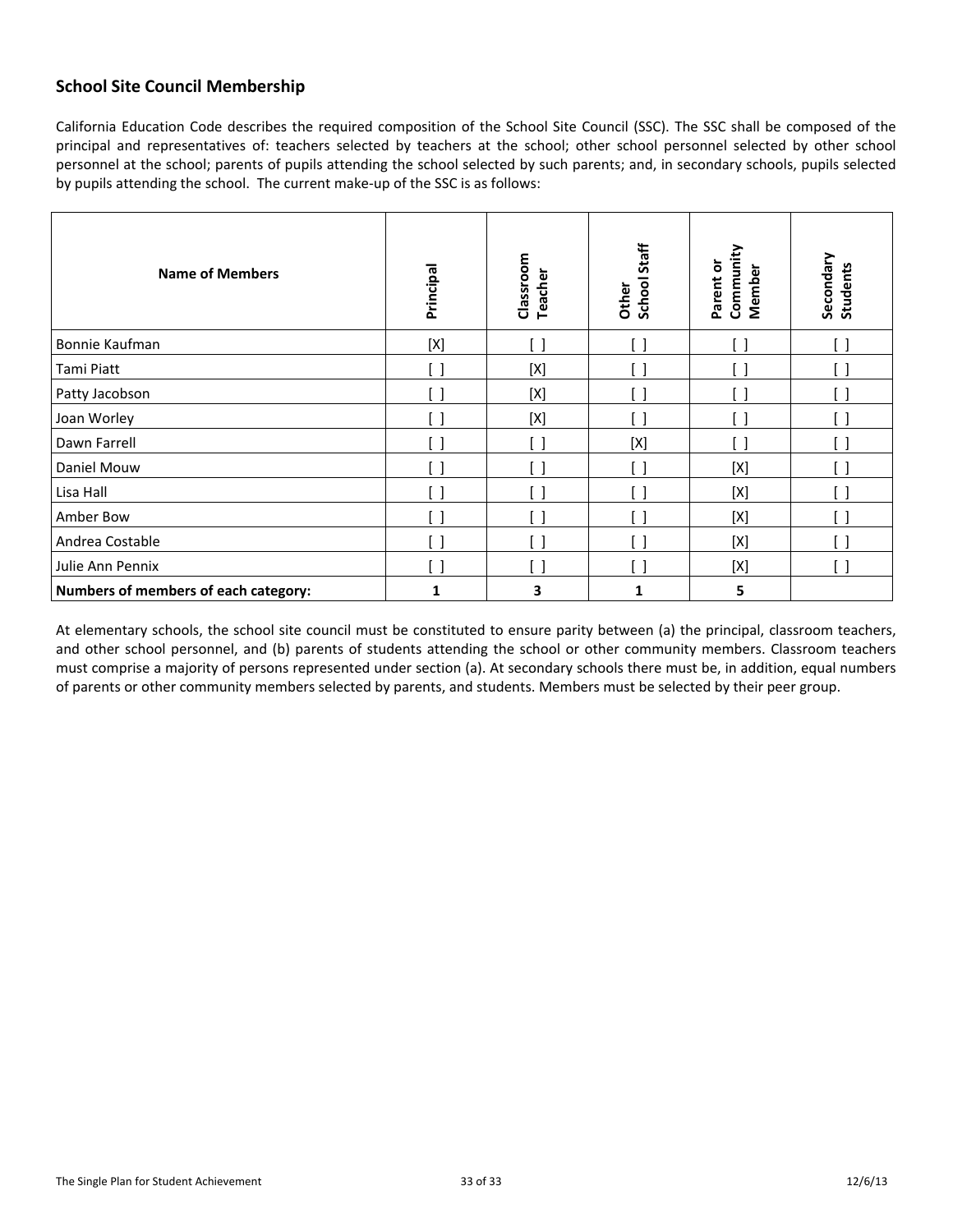# SIERRA SANDS UNIFIED SCHOOL DISTRICT **INYOKERN ELEMENTARY SCHOOL PARENT SURVEY 2012-2013**

Inyokern School needs your help in planning for the 2013-2014 school year. Please take five minutes to fill out this survey and return it to our school. The information you provide will help us plan services and programs that will better serve you and your children. This survey needs to be returned to school by May 10, 2013.

Circle the grade level(s) of child(ren) at this school:  $TK-1$  K-27 1-42 2-29 3-26 4-29 5-13

Circle if active member of: PTO-14, School Site Council-8, ELAC-0, none of the above-39, Superintendent's Council-2

How long have you been a parent at this school (years)? 1-15 2-20 3-27 4-10 5-14 6-17 6+-9

Please rank each statement using the following rating scale:

|                                                                                                                     | Strongly<br>Agree | Agree   | Disagree | Strongly<br>Disagree | I Do Not<br>Know |
|---------------------------------------------------------------------------------------------------------------------|-------------------|---------|----------|----------------------|------------------|
| <b>SCHOOL CULTURE</b>                                                                                               | $\odot$           | $\odot$ | $\odot$  | $\circledcirc$       | $\gamma$         |
| Parents are greeted warmly and courteously when they visit<br>the school.                                           | 56%               | 41%     | 3%       | $0\%$                | 0%               |
| Parents are encouraged to participate in their child's<br>education.                                                | 59%               | 36%     | 3%       | 2%                   | $0\%$            |
| My child feels safe at this school.                                                                                 | 50%               | 42%     | 6%       | $1\%$                | $1\%$            |
| Student discipline is appropriate in this school.                                                                   | 39%               | 46%     | 8%       | 2%                   | 5%               |
| Positive behavior is acknowledged frequently.                                                                       | 48%               | 45%     | 3%       | 1%                   | 3%               |
| My child has opportunities to develop respect, responsibility,<br>and problem solving skills.                       | 51%               | 45%     | 2%       | 0%                   | $2\%$            |
| My child and I find that the school is well maintained and a<br>pleasant place in which to spend time.              | 48%               | 50%     | 1%       | 1%                   | 0%               |
| It is evident that there are high standards, positive messages,<br>and high expectations of everyone at this school | 49%               | 43%     | 6%       | 1%                   | 1%               |
| PARENT/COMMUNITY INVOLVEMENT                                                                                        | $\odot$           | $\odot$ | $\odot$  | $\circledcirc$       | $\gamma$         |
| Parents are invited and encouraged to:                                                                              |                   |         |          |                      |                  |
| Visit the school<br>$\bullet$                                                                                       | 51%               | 45%     | 3%       | $1\%$                | 0%               |
| Assist in class as a volunteer or aide.<br>$\bullet$                                                                | 49%               | 42%     | 6%       | 2%                   | $1\%$            |
| Attend school functions such as parent/teacher<br>$\bullet$<br>conferences, family nights or other school events    | 55%               | 45%     | $0\%$    | $0\%$                | 0%               |
| Serve on school and district committees.<br>$\bullet$                                                               | 45%               | 45%     | $1\%$    | 0%                   | 9%               |

**Survey Continues on the Back**

(Please fill out both sides)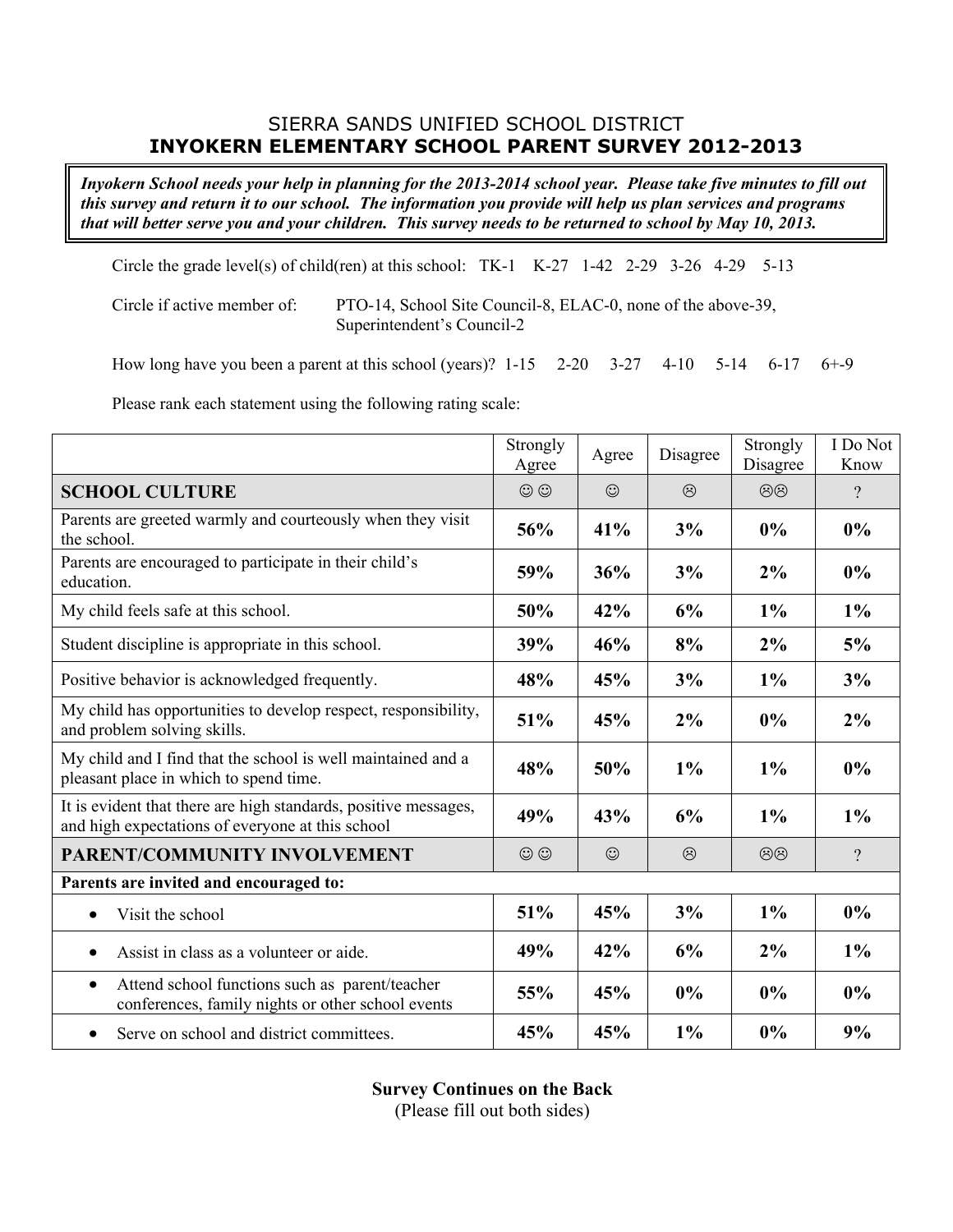|                                                                                                              | Strongly<br>Agree | Agree   | Disagree | Strongly<br>Disagree | I Do Not<br>Know |
|--------------------------------------------------------------------------------------------------------------|-------------------|---------|----------|----------------------|------------------|
| <b>HOME/SCHOOL COMMUNICATION</b>                                                                             | $\odot$           | $\odot$ | $\odot$  | $\circledcirc$       | $\gamma$         |
| Parents are able to talk to someone at the school when they<br>have concerns or questions.                   | 52%               | 47%     | $1\%$    | 0%                   | $0\%$            |
| Teachers communicate frequently with parents.                                                                | 43%               | 48%     | 7%       | $1\%$                | $1\%$            |
| The monthly school newsletter and calendar provide<br>valuable information to parents.                       | 51%               | 47%     | $1\%$    | $1\%$                | 0%               |
| Materials are provided to parents in their home language.                                                    | 54%               | 41%     | $0\%$    | $0\%$                | 5%               |
| If a parent needs a translator, the school tries to<br>accommodate that need.                                | 34%               | 20%     | $0\%$    | $0\%$                | 46%              |
| <b>STANDARDS AND ASSESSMENT</b>                                                                              | $\odot$           | $\odot$ | $\odot$  | $\circledcirc$       | $\gamma$         |
| This is a school with high academic standards for all<br>students and all ability levels.                    | 44%               | 44%     | 5%       | 3%                   | 4%               |
| I know the standards my child must meet.                                                                     | 49%               | 47%     | 4%       | 0%                   | 0%               |
| I understand how my child's work will be graded.                                                             | 40%               | 55%     | 4%       | $1\%$                | $0\%$            |
| Parents are fully informed about their child's academic<br>progress through progress reports or conferences. | 45%               | 49%     | 5%       | $1\%$                | $0\%$            |
| <b>TEACHING AND LEARNING</b>                                                                                 | $\odot$           | $\odot$ | $\odot$  | $\circledcirc$       | $\gamma$         |
| All students have equal opportunity to learn at this school.                                                 | 48%               | 43%     | 4%       | 2%                   | 3%               |
| My child is making good progress in reading.                                                                 | 51%               | 42%     | 5%       | 2%                   | $0\%$            |
| My child is making good progress in writing.                                                                 | 49%               | 45%     | 4%       | $1\%$                | $1\%$            |
| My child is making good progress in math.                                                                    | 53%               | 43%     | 2%       | $1\%$                | $1\%$            |
| My child has regularly assigned homework.                                                                    | 56%               | 43%     | $1\%$    | $0\%$                | $0\%$            |
| My child is getting a good education.                                                                        | 48%               | 47%     | 4%       | 1%                   | $0\%$            |

Parent Comments

My favorite thing about Inyokern School is:

If I could change one thing at my child's school:

Suggestions for Family Nights or parent discussion groups:

Additional comments: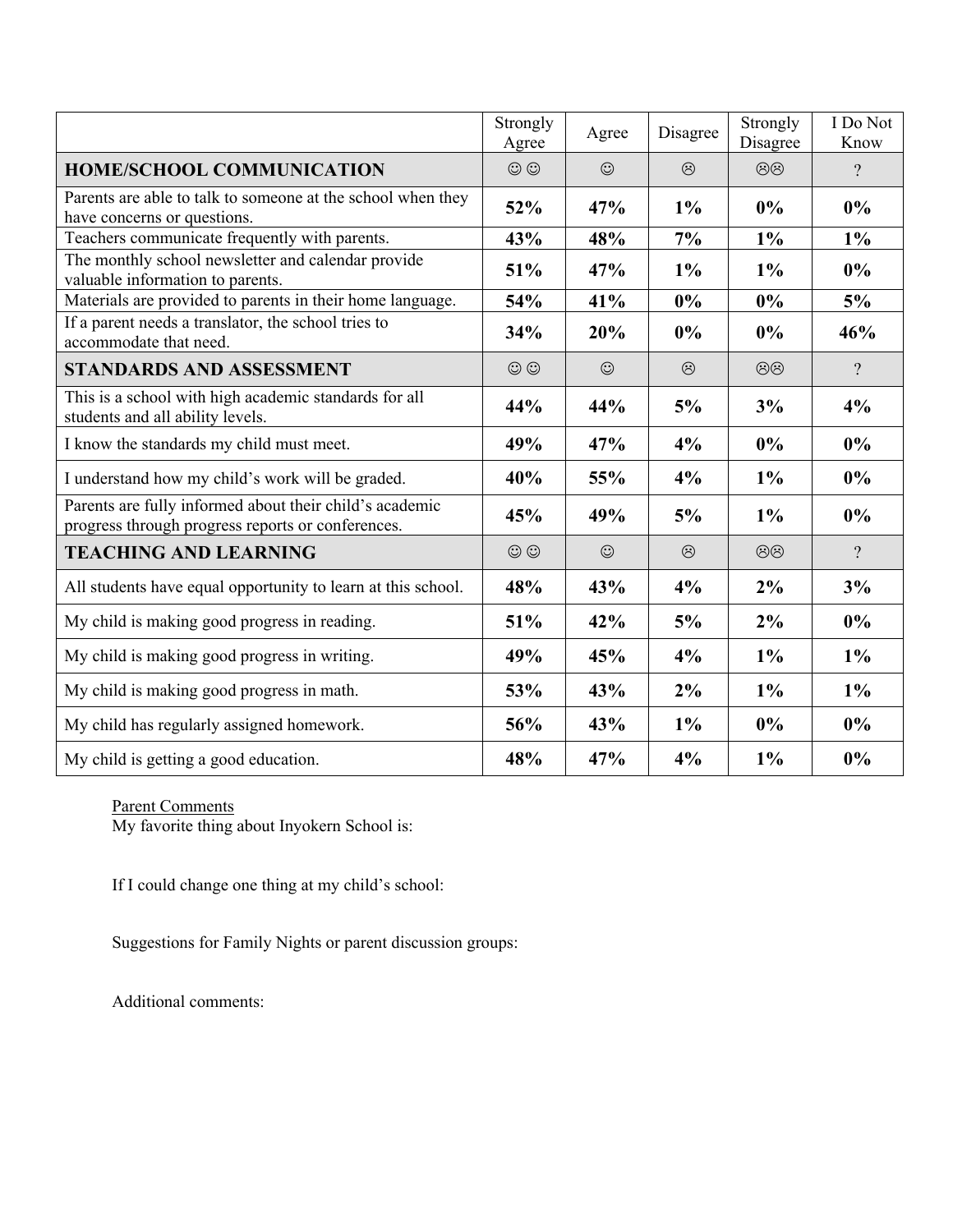# **My favorite thing about Inyokern School is:**

- 1. This school is great, it's been like family to us
- 2. The warm, friendly staff and small environment
- 3. Teacher availability
- 4. The committed teachers and staff are helping the students
- 5. It is a small school with a great staff
- 6. Teacher availability
- 7. PeaceBuilders
- 8. I feel good about what my child does in school
- 9. My child enjoys attending every day
- 10. The principal and teachers making sure that students are safe to go home
- 11. The structure and discipline
- 12. I feel my son is safe here and it is clean and well kept
- 13. Communication
- 14. The after school program

# **If I could change one thing at my child's school:**

- 1. More discipline for bullying
- 2. Small classes and more one on one help
- 3. Higher standards for yard duties
- 4. How students are suspended
- 5. More translators
- 6. I would like more materials sent home to help my child's education develop
- 7. More homework
- 8. Not so much thrown at the kids as far as CA standards go
- 9. Smaller class sizes
- 10. More grass
- 11. Someone monitoring student drop-off in the morning
- 12. More shade for the kids
- 13. More field trips for students
- 14. Add before school care
- 15. Students should be able to purchase breakfast until the bell rings at 8:15 am
- 16. Keep playground open after school
- 17. Start / Stop times
- 18. Notify parents as soon as there is a problem, academically or behavioral
- 19. More campus security in the mornings since anyone could walk onto campus

# **Suggestions for Family Nights or parent discussion groups:**

- 1. Father/daughter dance and Mother/son game night.
- 2. Art night
- 3. More refreshments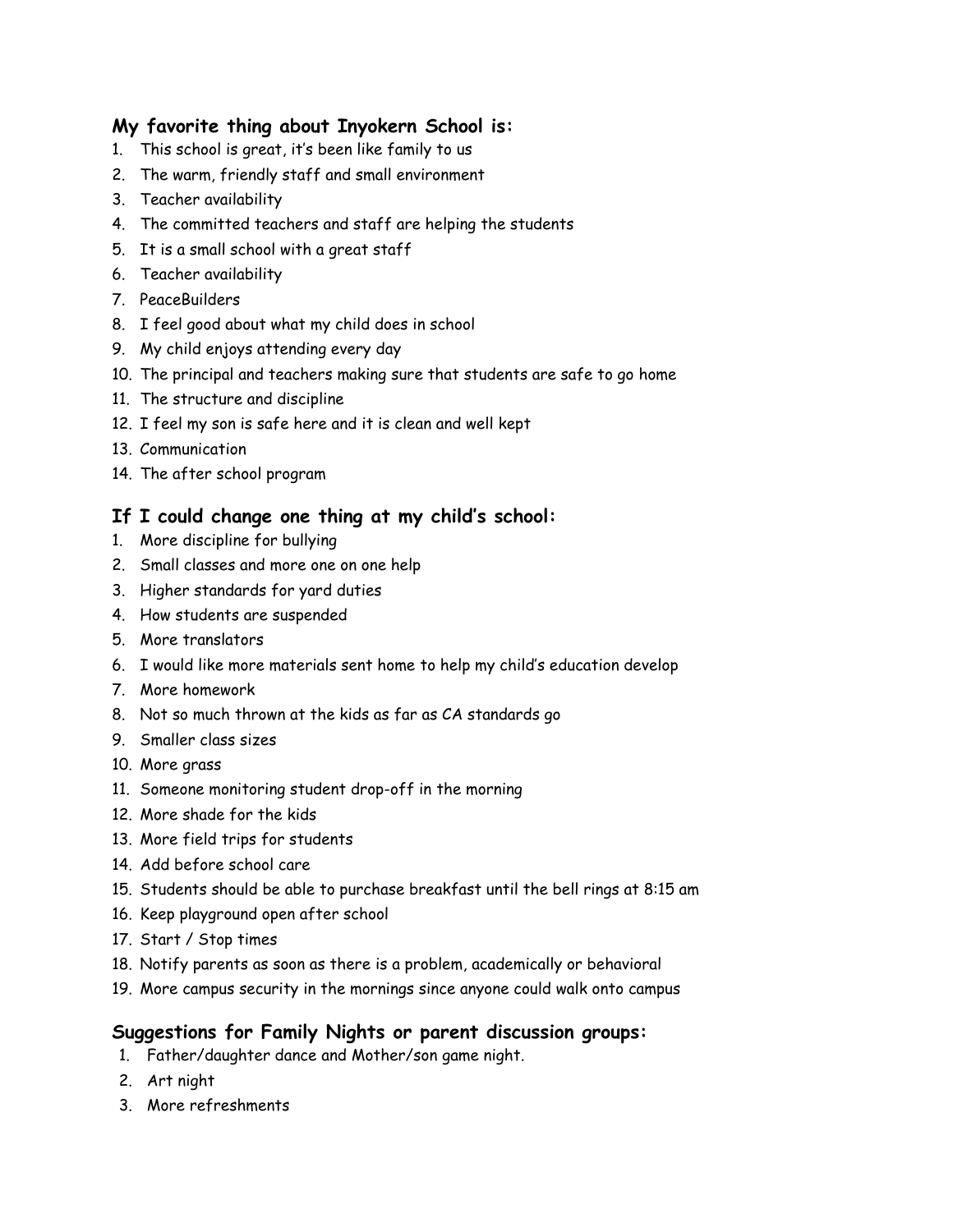4. Teaching kids to read / parents discussion

# **Additional comments:**

- 1. Overall it is a good school
- 2. Teachers are doing a good job and other staff seems lost every time I visit your school
- 3. The office could be more polite at times
- 4. Keep up the good work
- 5. My child say he does not feel safe on the play ground because of some of the bullies
- 6. Love the teachers and I appreciate all you guys do!
- 7. My child's teacher has helped her tremendously succeed above grade standards
- 8. The school is poor and full of filth and nothing is done about it
- 9. Thank you to all the teachers, staff and principal for dedicating their time to all our children
- 10. I have seen much growth and kids have all loved Inyokern very much and are sad to go
- 11. Inyokern Elementary has very good staff
- 12. My kids love Inyokern School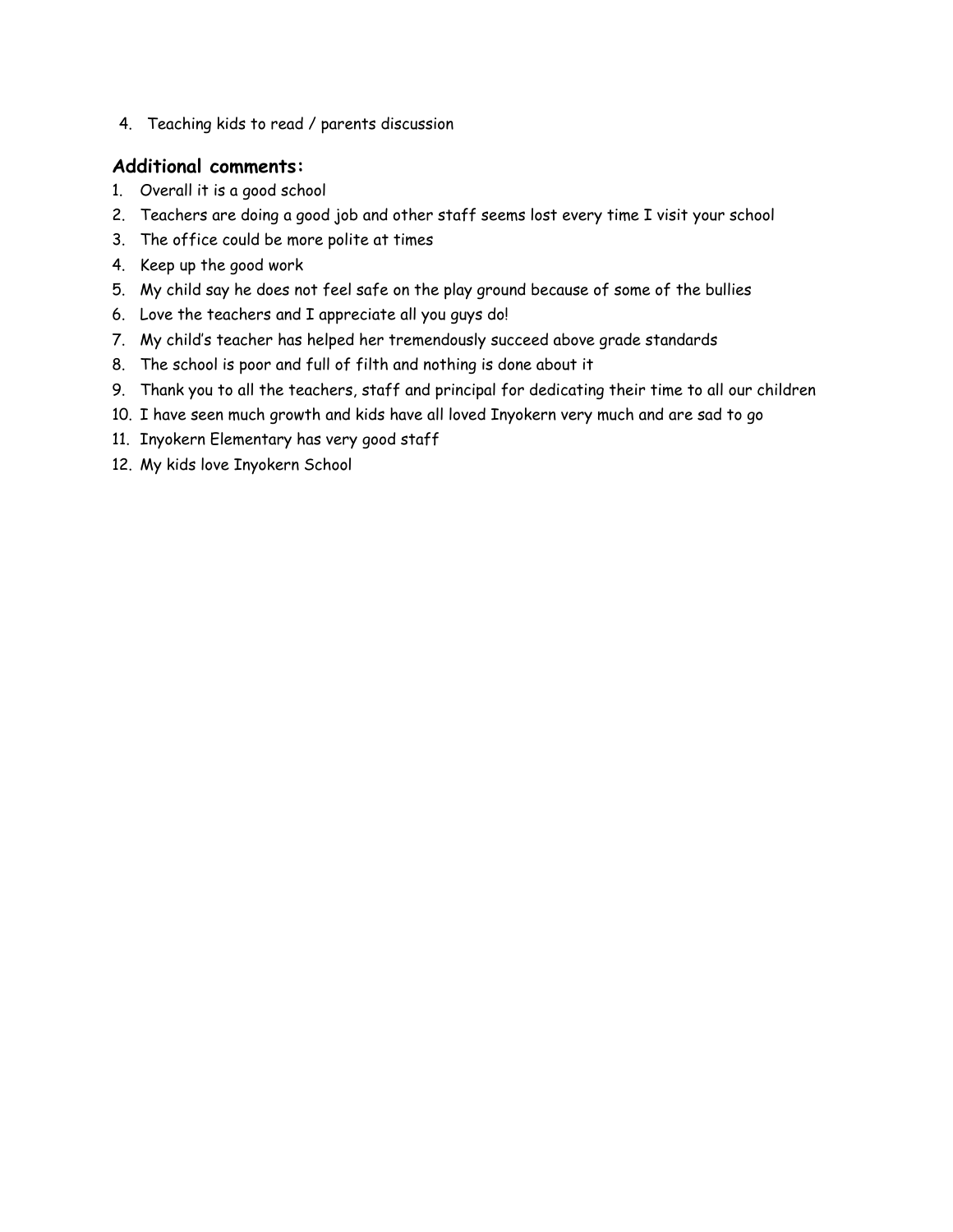#### **Recommendations and Assurances**

The school site council (SSC) recommends this school plan and Proposed Expenditure(s)s to the district governing board for approval and assures the board of the following:

- $\overline{1}$ . The SSC is correctly constituted and was formed in accordance with district governing board policy and state law.
- 2. The SSC reviewed its responsibilities under state law and district governing board policies, including those board policies relating to material changes in the Single Plan for Student Achievement (SPSA) requiring board approval.
- The SSC sought and considered all recommendations from the following groups or committees before adopting this plan (Check 3. those that apply):

| $\left[ \begin{array}{c} \end{array} \right]$ | State Compensatory Education Advisory Committee                 |           |
|-----------------------------------------------|-----------------------------------------------------------------|-----------|
|                                               |                                                                 | Signature |
| [ ]                                           | English Learner Advisory Committee                              |           |
|                                               |                                                                 | Signature |
| $\left[ \begin{array}{c} \end{array} \right]$ | Special Education Advisory Committee                            |           |
|                                               |                                                                 | Signature |
| [ ]                                           | Gifted and Talented Education Program Advisory Committee        |           |
|                                               |                                                                 | Signature |
| $\left[ \begin{array}{c} \end{array} \right]$ | District/School Liaison Team for schools in Program Improvement |           |
|                                               |                                                                 | Signature |
| Ū                                             | <b>Compensatory Education Advisory Committee</b>                |           |
|                                               |                                                                 | Signature |
| [ ]                                           | Departmental Advisory Committee (secondary)                     |           |
|                                               |                                                                 | Signature |
| [ ]                                           | Other committees established by the school or district (list):  |           |
|                                               |                                                                 | Signature |

- The SSC reviewed the content requirements for school plans of programs included in this SPSA and believes all such content 4. requirements have been met, including those found in district governing board policies and in the local educational agency plan.
- 5. This SPSA is based on a thorough analysis of student academic performance. The actions proposed herein form a sound, comprehensive, coordinated plan to reach stated school goals to improve student academic performance.

6. This SPSA was adopted by the SSC at a public meeting on November 07, 2013.

Attested:

Bonnie Kaufman **Typed Name of School Principal** School Drincing Date Danielle Mouw **Typed Name of SSC Chairperson** Date Signature of SSC Chairperson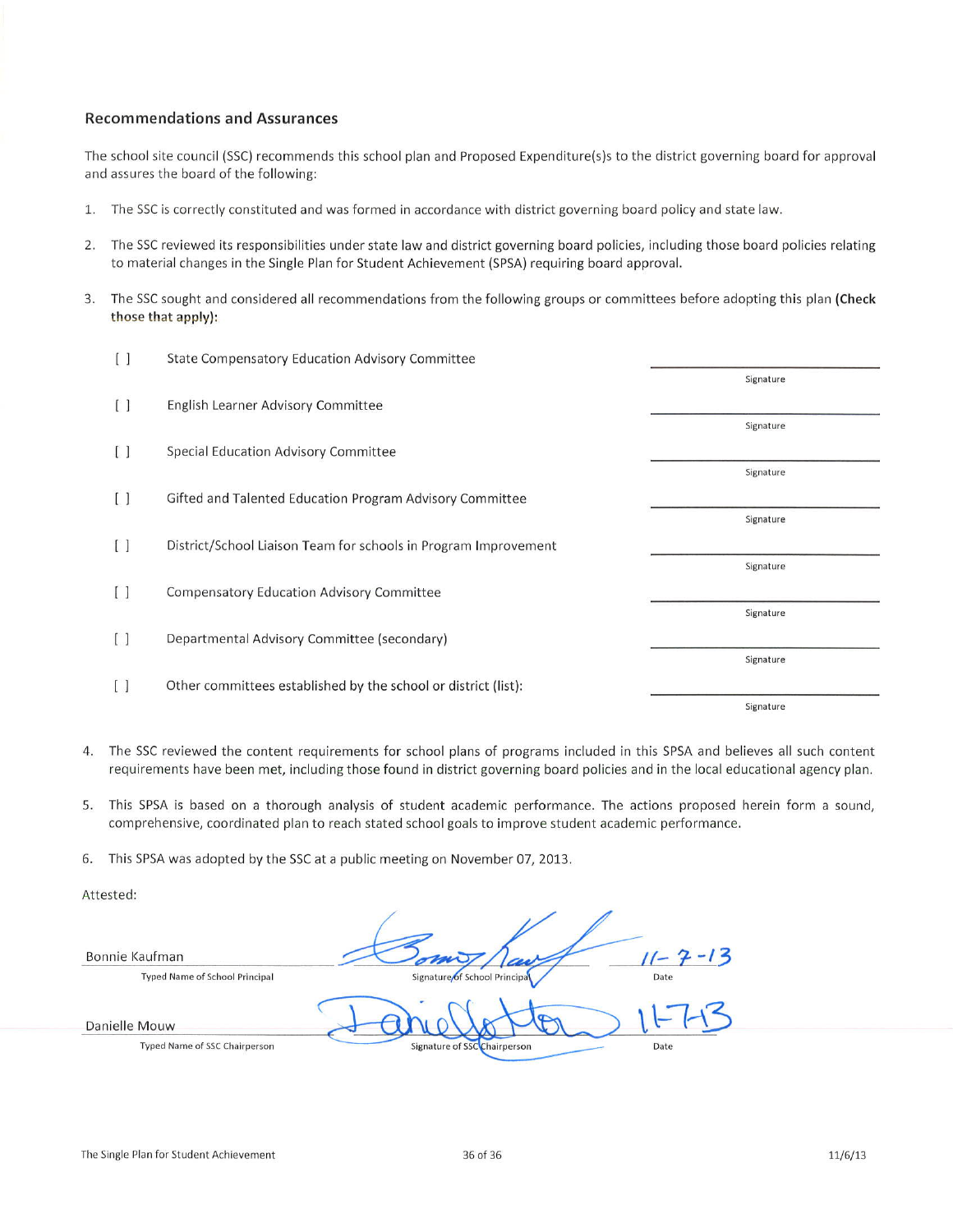# TITLE 1 PARENT INVOLVEMENT POLICY

# **Keys to Success Inyokern's School, Family, and Community Involvement Plan**

### **Key 1 Parenting**

- Parenting Classes offered through Sierra Sands USD
- Parenting Lending Library
- Parenting Tips in Student Parent Handbook
- Meeting to inform parents of Title 1 requirements and rights to be involved

### **Key 2 Communication**

- Take Home Tuesdays
- Parent-Teacher-Student Compact
- Monthly School Newsletters
- Teacher/Parent Communicator Folders
- Parent Student Handbook
- School Website [www.ssusdschools.org](http://www.ssusdschools.org/)
- Parking lot marquee & hall bulletin boards posted with school events
- Class newsletters
- School Messenger to autodial parents about school events
- School Calendar Magnet for each family
- Principal Open Door Policy
- Monthly Snacks with the Principal Sessions on Flex Fridays
- Annual Title 1 School Survey (Spring)
- Back-to-School Night & Open House
- Home-School Communication in Spanish & English
- Parent-Teacher Conferences
- Mid-Trimester Progress Reports for all grade levels
- Translators are made available for IEP's, parent-teacher conferences, and other meetings as needed

### **Key 3 Volunteering**

- Annual Parent Volunteer Opportunity Survey (Fall)
- Classroom "Help Wanted" advertisements

# **Key 4 Learning at Home**

- World Book on-line
- Learning Links listed on teacher pages of our website
- Textbook On-line or CD connections for parents
- Family Night topics to assist in learning at home
- Parent AR Library Lending Program
- Book Fairs
- Referrals to community agencies as needed

# **Key 5 Decision Making**

- Inyokern Parent Teacher Organization (IPTO)
- Inyokern School Site Council (SSC)
- SSC Subcommittees
- Superintendent's Council membership
- Community Forum with SSUSD School Board Members

### **Key 6 Collaborating with the Community**

- Community wide events such as our Fall Festival
- PeaceBuilding as a community
- Community members becoming IPTO members
- Support for students and families through free backpack program, Child Spree, City of Ridgecrest sports certificates, holiday baskets, and shoes that fit
- Member of Inyokern Chamber of Commerce
- Partners with community organizations such as Inyokern Rotary Club, Inyokern Chamber of Commerce, Inyokern Baptist Church, and Inyokern Methodist Church